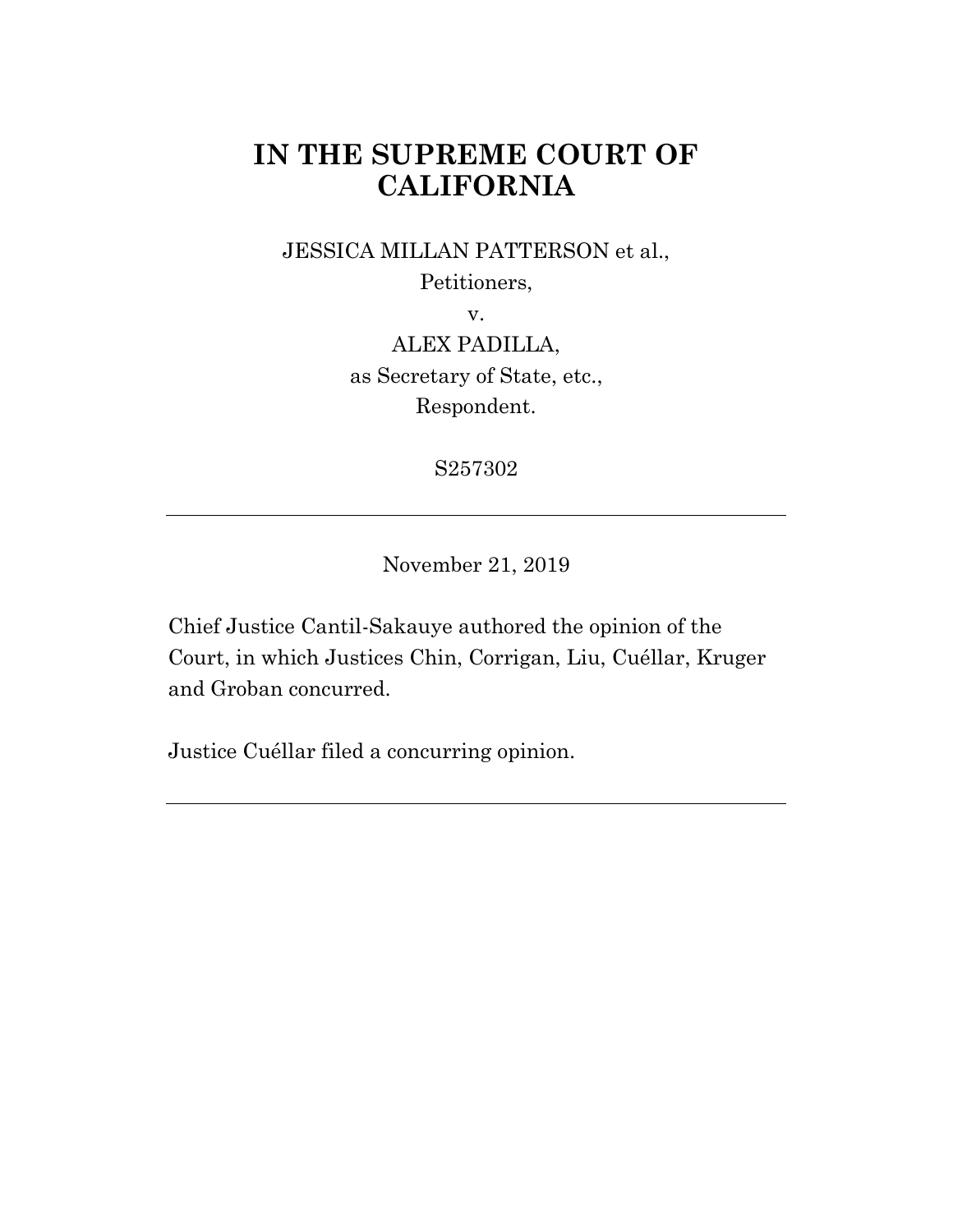### PATTERSON v. PADILLA S257302

### Opinion of the Court by Cantil-Sakauye, C. J.

We must decide in this case whether portions of the recently enacted Presidential Tax Transparency and Accountability Act (Elec. Code, § 6880 et seq.) (the Act) conflict with article II, section 5, subdivision (c) of the California Constitution (article II, section 5(c)) and are therefore invalid. At issue are the Act's provisions that prohibit the Secretary of State from printing on a primary election ballot the name of a candidate for President of the United States who has not filed with the Secretary of State the candidate's federal income tax returns for the five most recent taxable years. Because of the important and time-sensitive nature of this controversy, we have exercised our original jurisdiction to entertain an emergency petition for a writ of mandate that would forbid the Secretary of State from enforcing the pertinent sections of the Act. Upon issuing an order to show cause, we directed the parties to submit briefing on an expedited basis to ensure the matter would be decided ahead of the November 26, 2019 statutory deadline for candidates to disclose their tax returns to appear on the March 3, 2020 primary ballot. **1**

<sup>&</sup>lt;sup>1</sup> Several lawsuits pending in federal court assert that the provisions of the Act that are at issue here also violate federal law. Last month, the United States District Court for the Eastern District of California issued an order granting the federal plaintiffs' request for a preliminary injunction that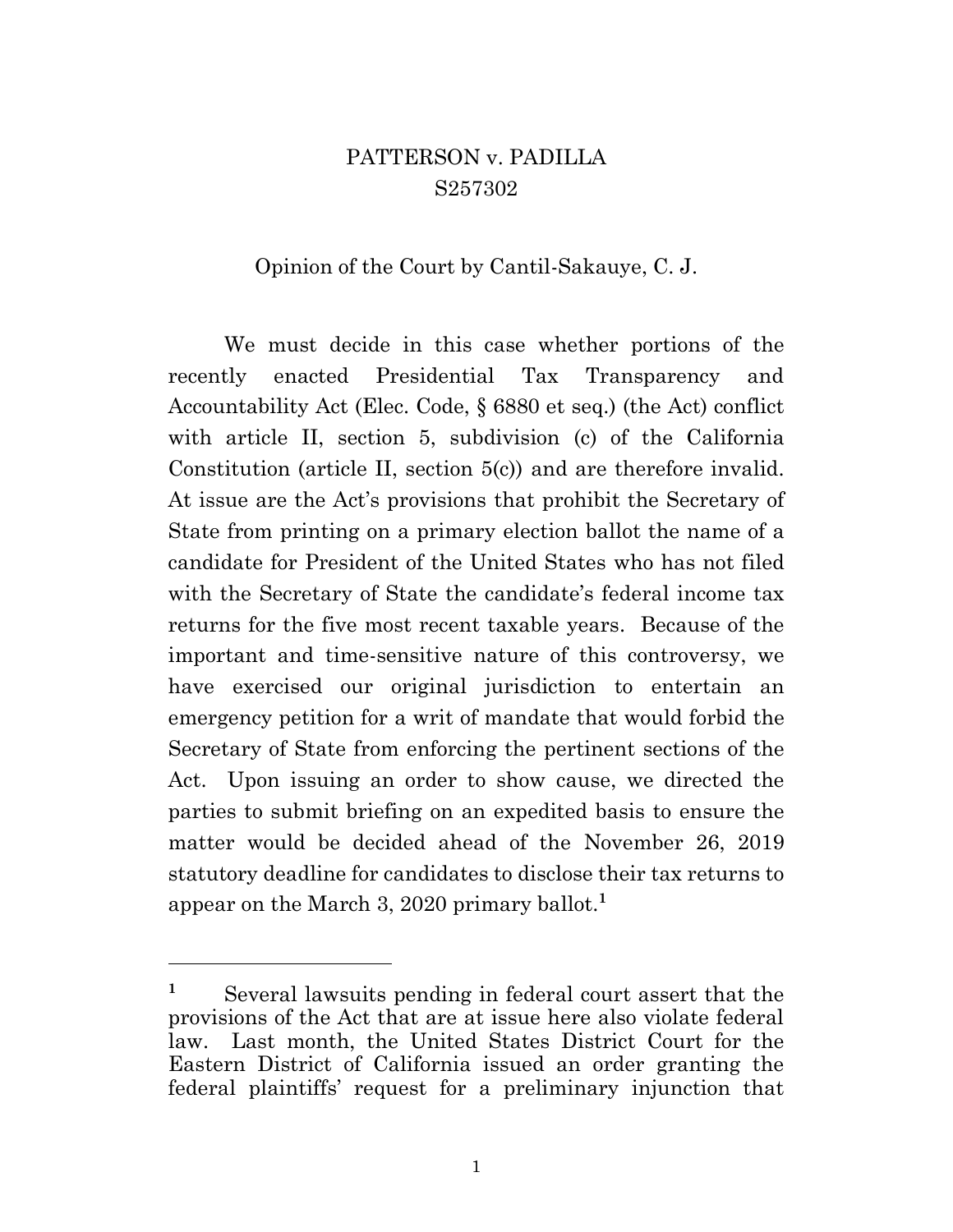The dispute before us turns on the interpretation of article II, section 5(c), which states: "The Legislature shall provide for partisan elections for presidential candidates, and political party and party central committees, *including an open presidential primary whereby the candidates on the ballot are those found by the Secretary of State to be recognized candidates throughout the nation or throughout California for the office of President of the United States*, and those whose names are placed on the ballot by petition, but excluding any candidate who has withdrawn by filing an affidavit of noncandidacy." (Italics added.)

In requesting a writ of mandate, petitioners Jessica Millan Patterson and the California Republican Party (petitioners) assert that article II, section 5(c) requires a presidential primary

prohibits the Secretary of State from enforcing these provisions. (*Griffin v. Padilla* (E.D.Cal., Oct. 2, 2019, No. 2:19-cv-01477- MCE-DB, No. 2:19-cv-01501-MCE-DB, No. 2:19-cv-01506-MCE-DB, No. 2:19-cv-01507-MCE-DB, No. 2:19-cv-01659-MCE-DB)  $\_$  F.Supp.3d  $\_$ ,  $\_$  [2019 WL 4863447, p. \*1].) In so ruling, the federal court determined that the federal plaintiffs were likely to demonstrate that the challenged sections of the Elections Code violate the qualifications clause of the United States Constitution (U.S. Const., art. II, § 1, cl. 5), the First Amendment to the United States Constitution, and the equal protection clause of the Fourteenth Amendment to the United States Constitution; and that the provisions of the Act are preempted by the Ethics in Government Act of 1978 (5 U.S.C.A. Appen. 4, § 101 et seq). (*Griffin*, at p. \_\_ [2019 WL 4863447, pp. \*8, \*10, \*11, \*12].) The Secretary of State has appealed this ruling to the United States Court of Appeals for the Ninth Circuit.

No federal claims are raised in the present case; petitioners' sole argument is that the Act conflicts with article II, section 5(c).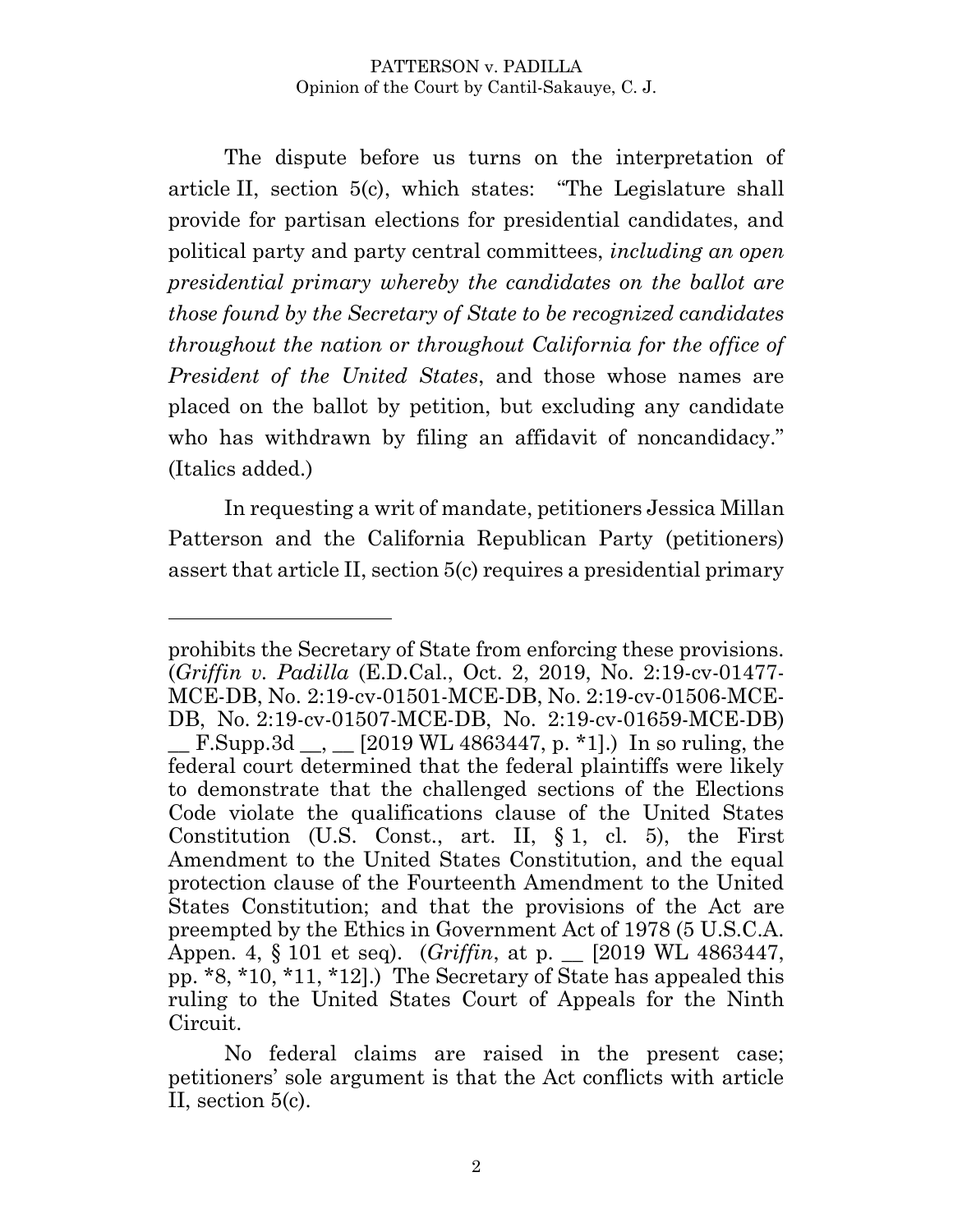in which the names of all "recognized candidates throughout the nation or throughout California for the office of President of the United States" appear on the ballot. Petitioners cast the Act as unconstitutional because it imposes an additional disclosure requirement for appearing on a presidential primary ballot. In petitioners' view, this additional prerequisite undermines the primary process contemplated by article II, section 5(c), and cannot lawfully be enforced.

Secretary of State Alex Padilla, named as respondent, counters that article II, section 5(c) does not prevent the Legislature from prescribing disclosure prerequisites that even "recognized candidates throughout the nation or throughout California for the office of President of the United States" must satisfy if they are to appear on a presidential primary ballot. In respondent's view, by stating that "[t]he Legislature shall provide for . . . an open presidential primary," article II, section 5(c) confirms that branch's long-recognized, expansive authority to devise reasonable rules for primary elections, including presidential primaries. And subsumed within this power, respondent argues, is the authority to enact neutral disclosure laws that provide relevant information to voters and thus enable the electorate to make a more informed choice among presidential candidates.

Upon careful consideration of the parties' briefing and arguments, as well as the submission by amicus curiae, we conclude that petitioners are entitled to a writ of mandate. We direct the Secretary of State to refrain from enforcing Elections Code sections 6883 and 6884, the relevant provisions of the Act, insofar as enforcement of these sections would keep the name of a "recognized candidate[] throughout the nation or throughout California for the office of President of the United States" from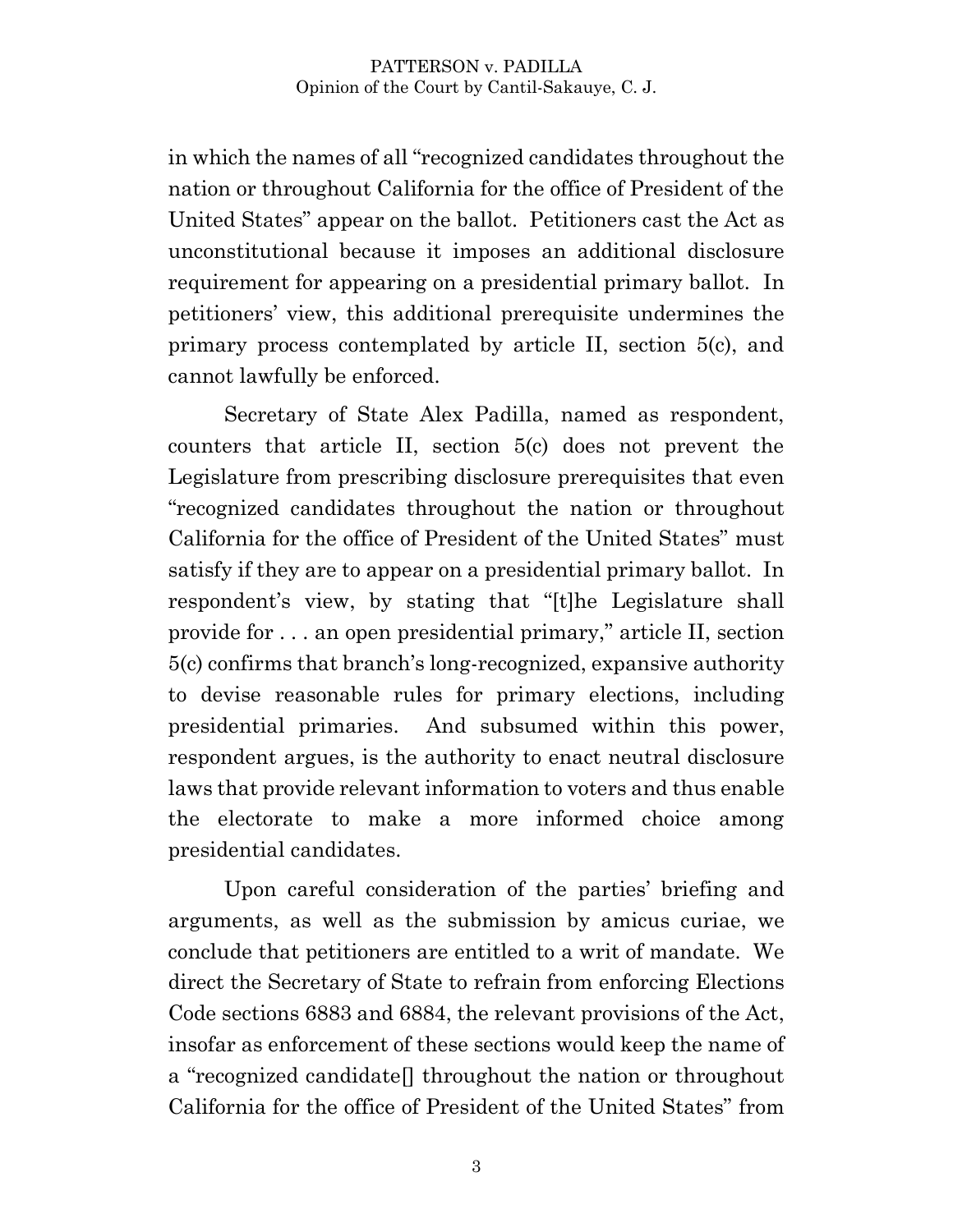being printed on the ballot of a political party that has qualified to participate in the primary election.

As we shall explain, article II, section 5(c) is properly read as including a requirement that all persons found to be "recognized candidates" in the relevant sense must appear on the appropriate primary ballot, except when an affidavit of noncandidacy has been filed. This interpretation reflects the most natural reading of article II, section 5(c), and it vindicates the intent behind this provision. The language within article II, section 5(c) providing for the inclusion of "recognized" candidates on the primary ballot was added to the state Constitution through a June 1972 ballot measure, Proposition 4. As the history of Proposition 4 makes clear, its purpose was to ensure that the voters at future California presidential primary elections would have the opportunity, within each qualifying political party, to choose among a complete array of candidates found to be "recognized candidates throughout the nation or throughout California for the office of President of the United States," who had not filed affidavits of noncandidacy to remove themselves from the ballot.

Elections Code sections 6883 and 6884 purport to make the appearance of a "recognized" candidate for president on a primary ballot contingent on whether the candidate has made the disclosures specified by the Act. This additional requirement, however, is in conflict with the Constitution's specification of an inclusive open presidential primary ballot. The Legislature may well be correct that a presidential candidate's income tax returns could provide California voters with important information. But article II, section 5(c) embeds in the state Constitution the principle that, ultimately, it is the voters who must decide whether the refusal of a "recognized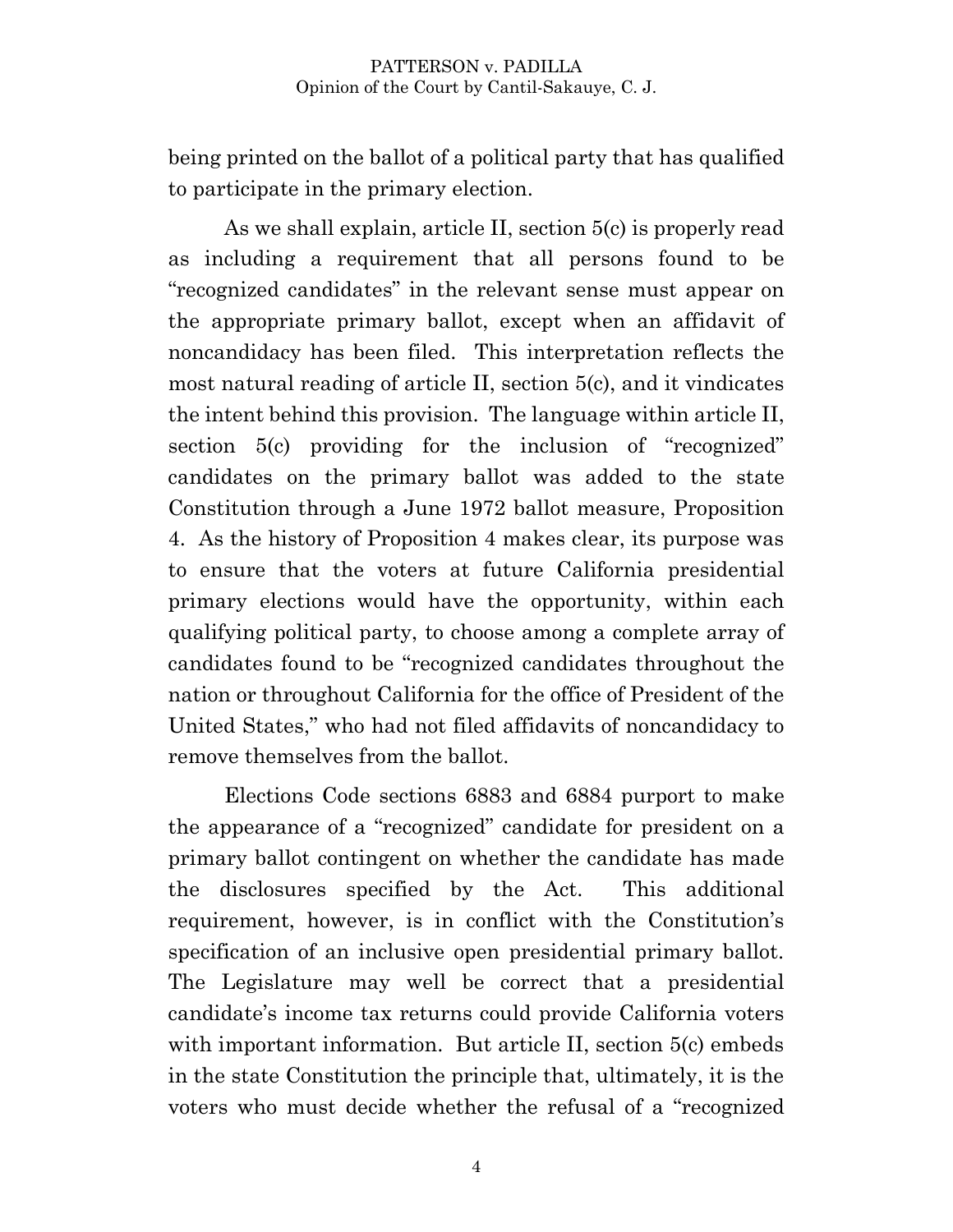candidate[] throughout the nation or throughout California for the office of President of the United States" to make such information available to the public will have consequences at the ballot box.

We therefore issue the writ of mandate.

### **I. BACKGROUND**

We begin by describing the Act, and then review analyses of the measure that were prepared while it was still under consideration by the Legislature. We then discuss contemporaneous legislation that was enacted earlier this year as Senate Bill No. 505 (2019-2020 Reg. Sess.) (Senate Bill No. 505). The latter statute is not directly at issue, but it is nevertheless relevant to the dispute before the court. The last portion of this background section will relate the brief history of this writ proceeding.

### **A. The Presidential Tax Transparency and Accountability Act**

### *1. Senate Bill No. 27*

 $\overline{a}$ 

The Assembly and the Senate passed the Act in July 2019 as Senate Bill No. 27 (2019-2020 Reg. Sess.) (Senate Bill No. 27), and the Governor signed the measure into law. As an urgency statute, the Act went into effect immediately "[i]n order to ensure that the protections" it affords "are in place for the 2020 primary election." (Stats. 2019, ch. 121, § 3.)**<sup>2</sup>**

The Act directs the Secretary of State not to print on a primary ballot the names of candidates for President of the

<sup>&</sup>lt;sup>2</sup> The Act was not the Legislature's first attempt to enact an income tax return disclosure requirement for presidential candidates. Senate Bill No. 149 (2017-2018 Reg. Sess.),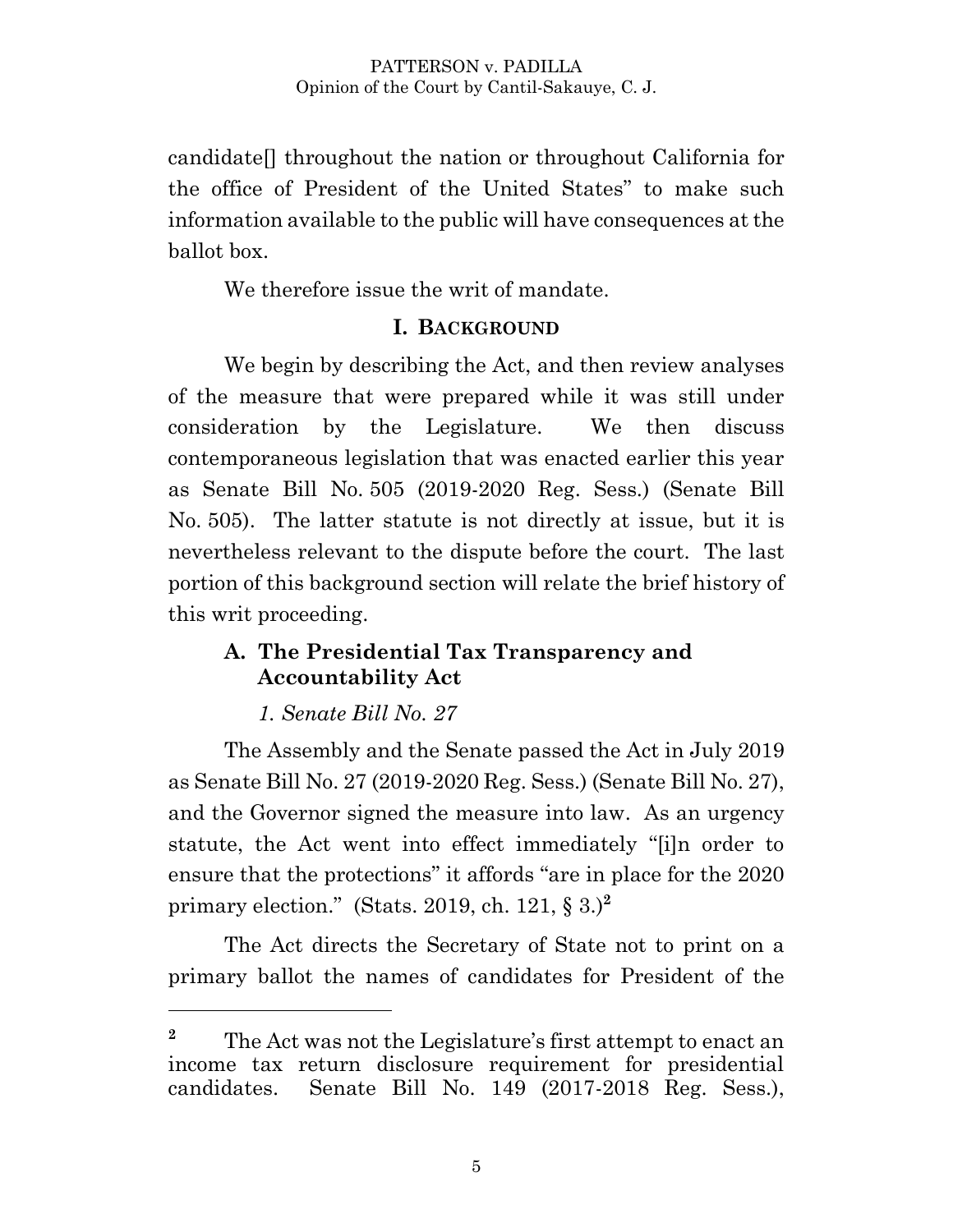United States or for Governor of California who have not filed their federal income tax returns with the Secretary of State. (Elec. Code, §§ 6883-6884, 8902-8903.) Because article II, section 5(c) relates only to the presidential primary ballot, only the provisions of the Act relating to candidates for president are implicated in this proceeding.

Regarding candidates for president, the Act provides, "Notwithstanding any other law, the Secretary of State shall not print the name of a candidate for President of the United States on a primary election ballot, unless the candidate, no less than 98 days before the presidential primary election, files with the Secretary of State copies of every income tax return the candidate filed with the Internal Revenue Service in the five most recent taxable years  $\dots$ ." (Elec. Code, § 6883, subd. (a).)<sup>3</sup> The candidate must file with the Secretary of State both unredacted and redacted versions of these returns, removing

introduced in 2017, also would have required candidates for president to release their tax returns in order to be included on the primary ballot. (*Id*., as enrolled Sept. 20, 2017, § 1.) Both houses of the Legislature passed this measure, but as discussed *post*, the bill was vetoed by then-Governor Jerry Brown.

**<sup>3</sup>** The statute addresses the possibility that a candidate may not have filed federal income tax returns for all five of the most recent taxable years. It provides, "If the candidate has not filed the candidate's income tax return with the Internal Revenue Service for the tax year immediately preceding the primary election, the candidate shall submit a copy of the income tax return to the Secretary of State within five days of filing the return with the Internal Revenue Service" (Elec. Code, § 6883, subd. (b)), and, "The [disclosure] requirement . . . does not apply to any year in which the candidate was not required to file the candidate's income tax return with the Internal Revenue Service" (*id*., subd. (c)).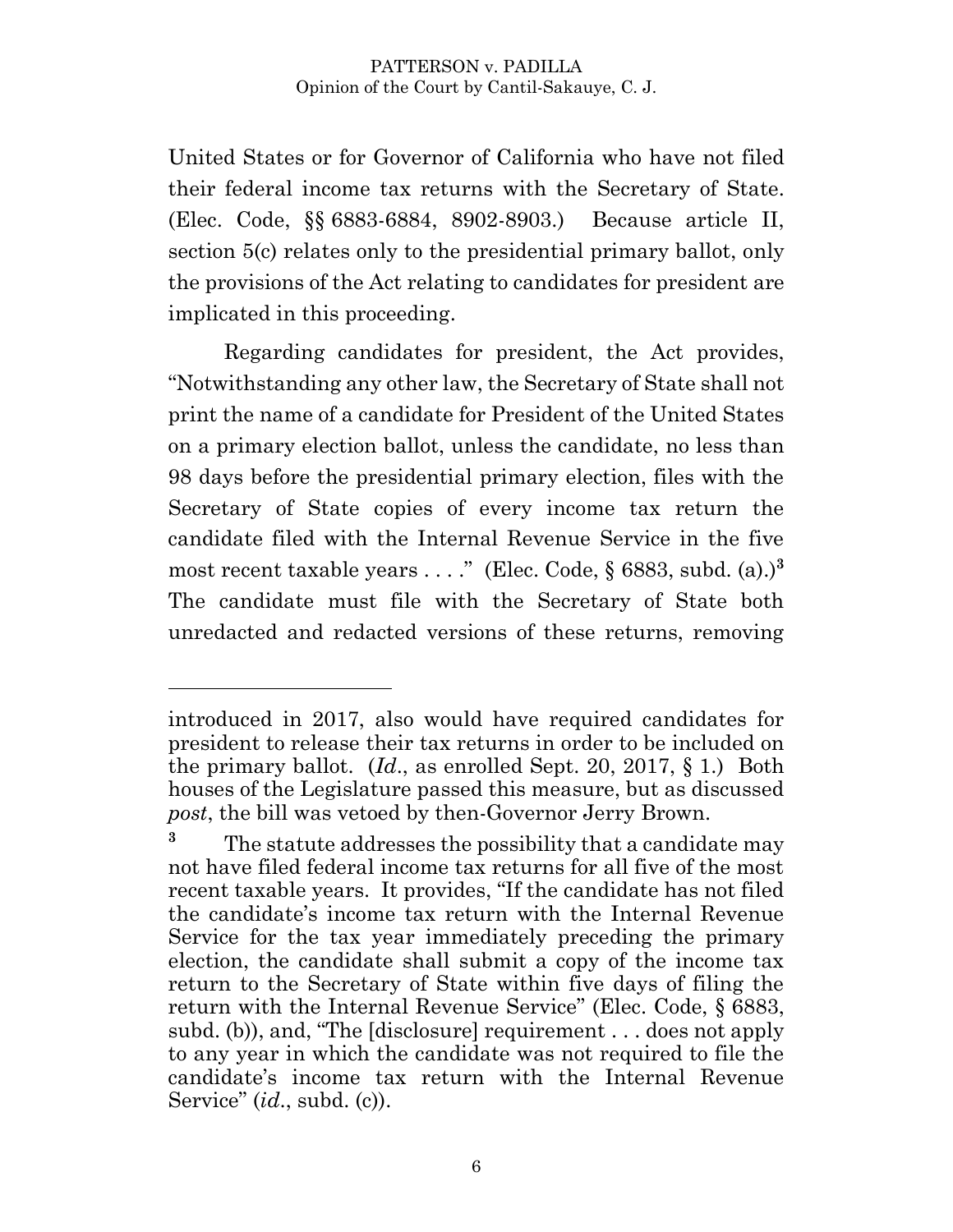certain personal information such as social security numbers, home addresses, and medical information from the latter version. (*Id*., § 6884, subd. (a)(1).) The candidate also must file with the Secretary of State a signed written consent form that grants the Secretary of State permission to make a redacted version of the tax returns publicly available. (*Id*., subd. (a)(2).)

Upon receiving the income tax returns, the Secretary of State is to review them to confirm that only the information identified by statute as subject to redaction has been removed. (Elec. Code, § 6884, subd. (b).) If additional redactions have been made to a tax return, "the Secretary of State shall prepare a new version of the tax return with only the redactions permitted by" statute. (*Ibid*.) Within five days of receiving a candidate's tax returns, the Secretary of State shall make appropriately redacted versions of the returns available to the public on the Secretary's website. (*Id*., subd. (c)(1), (2).) These versions "shall be continuously posted until the official canvass for the presidential primary election is completed." (*Id*., subd. (c)(3); see also *id*., subd. (c)(4).)

The Act includes the following findings and declarations regarding the income tax return disclosure requirement for presidential candidates: "The . . . State of California has a strong interest in ensuring that its voters make informed, educated choices in the voting booth. To this end, the state has mandated that extensive amounts of information be provided to voters, including county and state voter information guides. The Legislature also finds and declares that a Presidential candidate's income tax returns provide voters with essential information regarding the candidate's potential conflicts of interest, business dealings, financial status, and charitable donations. The information in tax returns therefore helps voters

7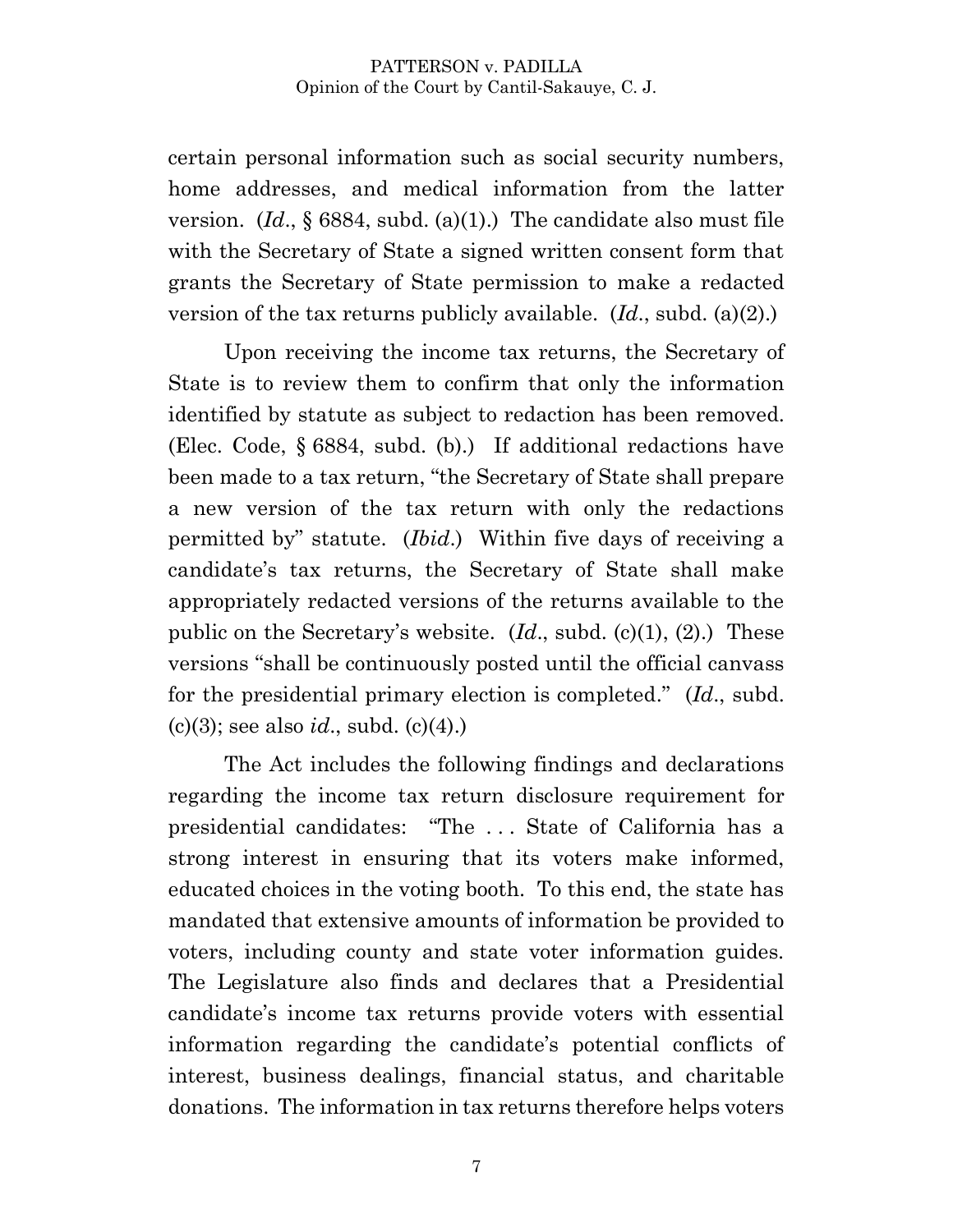to make a more informed decision. The Legislature further finds and declares that as one of the largest centers of economic activity in the world, the State of California has a special interest in the President refraining from corrupt or selfenriching behaviors while in office. The people of California can better estimate the risks of any given Presidential candidate engaging in corruption or the appearance of corruption if they have access to candidates' tax returns. Finally, the State of California has an interest in ensuring that any violations of the Foreign Emoluments Clause of the United States Constitution or statutory prohibitions on behavior such as insider trading are detected and punished. Mandated disclosure of Presidential candidates' tax returns will enable enforcement of the laws against whichever candidate is elected President. The Legislature finds and declares that compliance costs with this requirement will be trivial." (Elec. Code, § 6881.)

### *2. Legislative History*

The analyses prepared in connection with the Legislature's consideration of Senate Bill No. 27 detailed the reasoning behind the measure. A Senate floor analysis explained, "In 1973, the Providence Journal-Bulletin obtained and published data showing that President Richard Nixon had paid an astonishingly low amount in taxes in 1969 given his income for that year. After initially resisting calls for him to do so, Nixon eventually released his taxes and underwent an IRS audit. It turned out he had improperly claimed an exemption of \$500,000 for papers he donated to the National Archives. [1] Ever since this incident, it has been customary — though never required by law — for U.S. Presidential candidates to release their tax returns. Prior to 2016, only one candidate, President Gerald Ford in 1976, did not do so. Ford released a summary of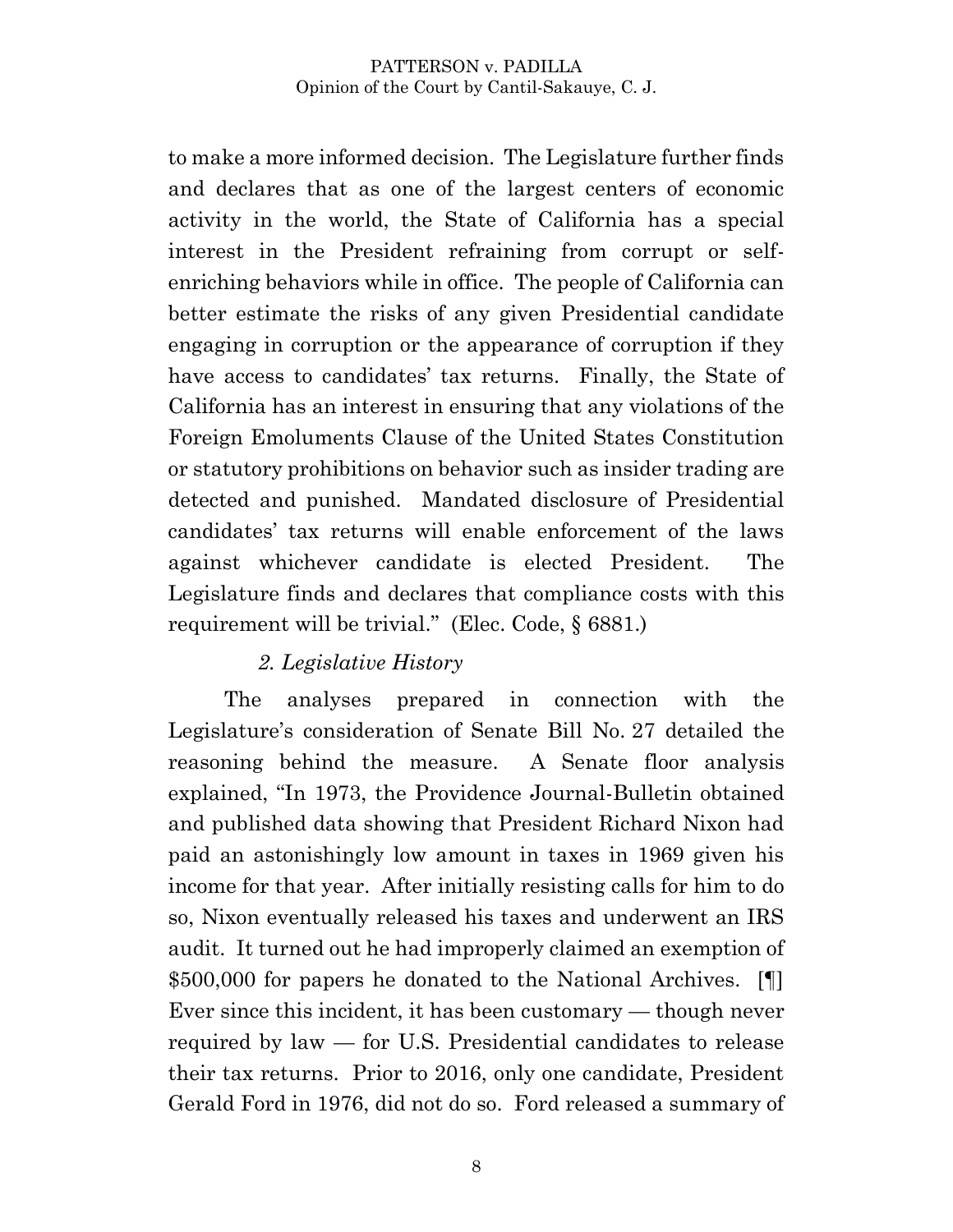his return instead. [I] During the 2016 campaign for U.S. President, Donald Trump broke with this longstanding tradition and refused to release his tax returns. Though prompted by Trump's break with the customary practice, this bill is not retroactive and would only apply to future presidential candidates." (Sen. Rules Com., Off. of Sen. Floor Analysis, Unfinished Business Analysis of Sen. Bill No. 27 (2019-2020 Reg. Sess.) as amended June 27, 2019, pp. 4-5.)**<sup>4</sup>**

Several of these analyses also considered constitutional issues that might be implicated by the tax return disclosure requirement.**<sup>5</sup>** However, these assessments concentrated on

**<sup>4</sup>** Other analyses of Senate Bill No. 27 prepared while the bill was under consideration by the Legislature included similar background discussions. (Sen. 3d reading analysis of Sen. Bill No. 27 (2019-2020 Reg. Sess.) as amended June 27, 2019, p. 2; Sen. Rules Com., Off. of Sen. Floor Analyses, 3d reading analysis of Sen. Bill No. 27 (2019-2020 Reg. Sess.) as amended Apr. 10, 2019, pp. 4-7; Assem. Com. on Appropriations, Analysis of Sen. Bill No. 27 (2019-2020 Reg. Sess.) as amended May 29, 2019, p. 2; Assem. Com. on Elections and Redistricting, Analysis of Sen. Bill No. 27 (2019-2020 Reg. Sess.) as amended May 29, 2019, p. 4; Sen. Judiciary Com., Analysis of Sen. Bill No. 27 (2019-2020 Reg. Sess.) as amended Mar. 11, 2019, pp. 4-5; Sen. Com. on Elections and Const. Amends., Analysis of Sen. Bill No. 27 (2019-2020 Reg. Sess.) as amended Mar. 11, 2019, p. 3.)

<sup>&</sup>lt;sup>5</sup> These analyses commonly expressed some uncertainty regarding whether courts would find the measure consistent with the United States Constitution. (E.g., Assem. Com. on Elections and Redistricting, Analysis of Sen. Bill No. 27 (2019- 2020 Reg. Sess.) as amended May 29, 2019, pp. 4-6; Sen. Judiciary Com., Analysis of Sen. Bill No. 27 (2019-2020 Reg. Sess.) as amended Mar. 11, 2019, pp. 5-14; Sen. Com. on Elections and Const. Amends., Analysis of Sen. Bill No. 27 (2019-2020 Reg. Sess.) as amended Mar. 11, 2019, pp. 3-4.)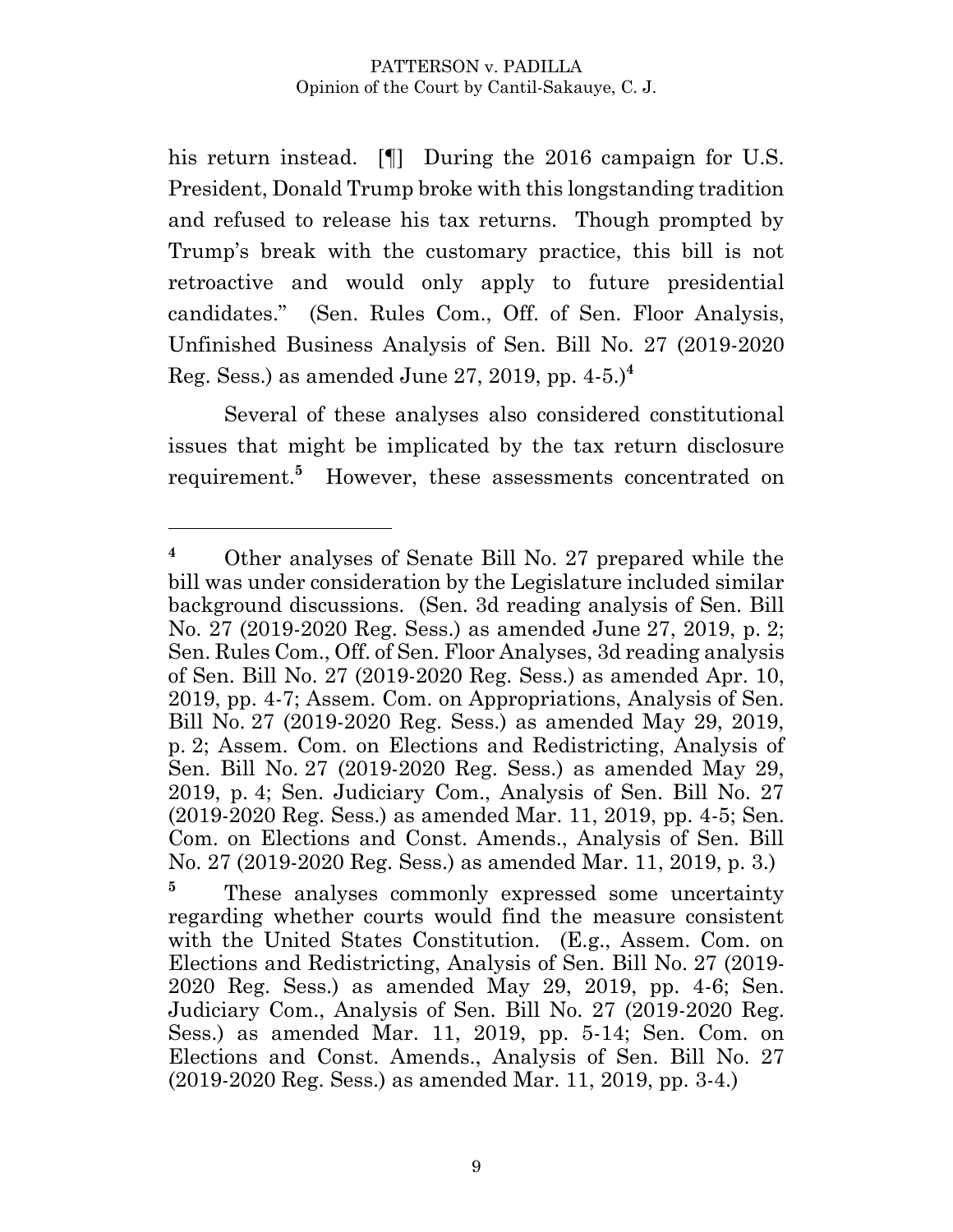whether the disclosure requirement comported with the *federal* Constitution. The only analysis of Senate Bill No. 27 that mentioned the California Constitution was prepared for the Senate Judiciary Committee, and this evaluation discussed only the right to privacy conferred by the state charter (Cal. Const., art. I,  $\S$  1) — not article II, section 5(c). (Sen. Judiciary Com., Analysis of Sen. Bill No. 27, *supra*, p. 12, fn. 15.)**<sup>6</sup>**

The analysis prepared for the Senate Judiciary Committee recognized that Senate Bill No. 149 (2017-2018 Reg. Sess.), a similar proposal that also would have conditioned access to the presidential primary ballot on a candidate's disclosure of federal income tax returns, had been vetoed in 2017 by then-Governor Jerry Brown. The analysis recited a series of rhetorical questions Brown had posed in his veto message: " 'Today we require tax returns, but what would be next? Five years of health records? A certified birth certificate? High school report cards? And will these requirements vary depending on which political party is in power? A qualified candidate's ability to appear on the ballot is fundamental to our democratic system. For that reason, I hesitate to start down a road that well might

**<sup>6</sup>** A Senate Judiciary Committee analysis of the earlier Senate Bill No. 149 (2017-2018 Reg. Sess.) discussed how that measure had been amended while under consideration by the Legislature to avoid a potential conflict with article II, section 5, *subdivision (d)* of the state Constitution, which concerns the inclusion of candidates on the *general election* ballot. (Sen. Judiciary Com., Analysis of Sen. Bill No. 149 (2017-2018 Reg. Sess.) as amended Mar. 20, 2017, p. 11 [concluding the amendment "appears to eliminate the state constitutional concern"].) But that analysis did not recognize, much less address, the separate state constitutional issue presented by article II, section 5(c).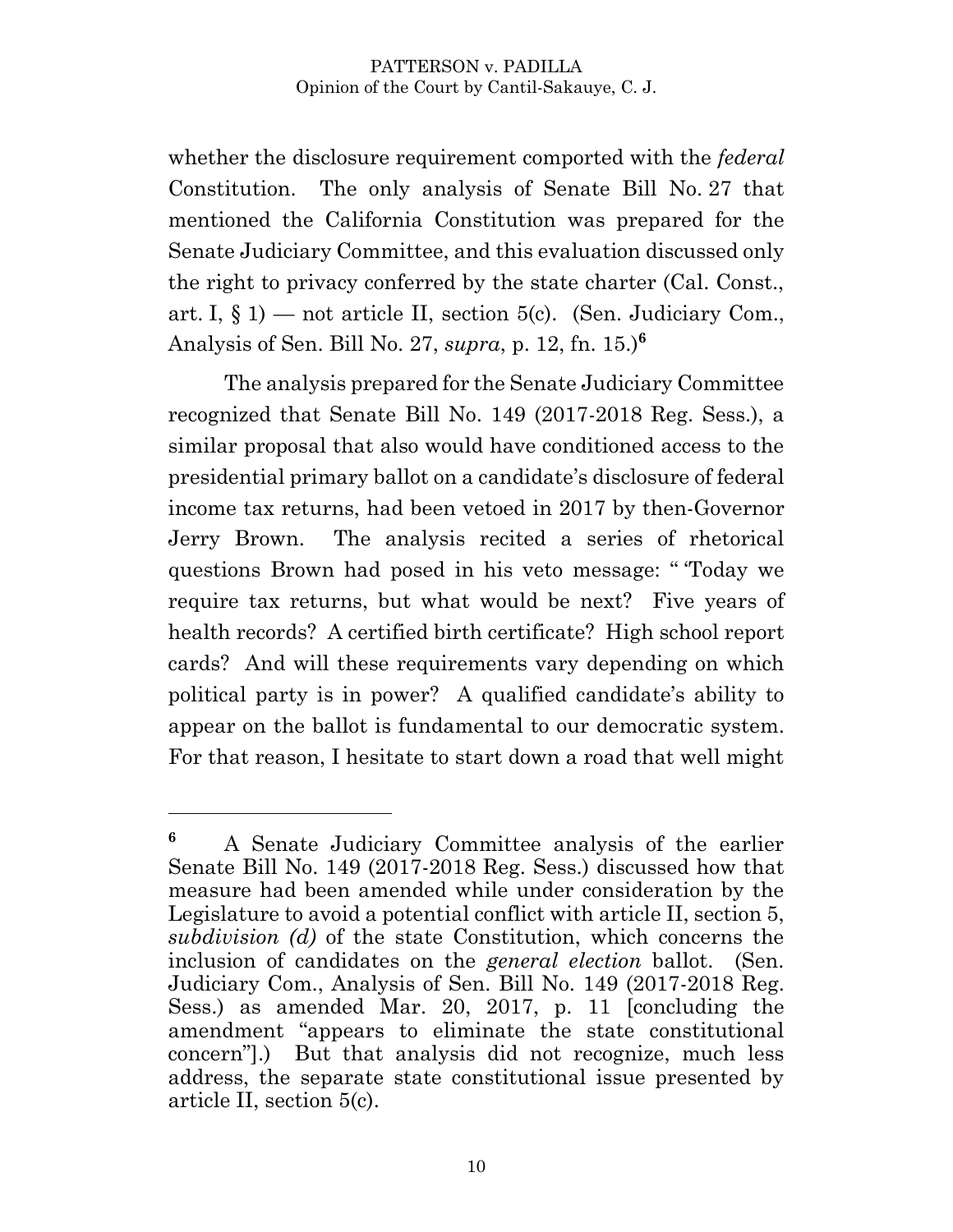lead to an ever escalating set of differing state requirements for presidential candidates.'" (Sen. Judiciary Com., Analysis of Sen. Bill No. 27, *supra*, at p. 14.) The committee analysis acknowledged that "[t]here is, in fact, some precedent for this [that is, conditioning ballot access upon some disclosure by a presidential candidate]. In 2011, for example, the Arizona legislature passed a bill that would have required presidential candidates to submit a birth certificate in order to appear on the state's election ballot. The bill was vetoed by Governor Jan Brewer. According to a senior fellow with the National Conference of State Legislatures, 14 other states considered similar legislation." (*Ibid*.) But, the analysis continued, "In response to this line of concern, the authors assert their belief that democratically elected legislatures are equipped to make reasoned assessments about what information is sufficiently important to their constituents to warrant a disclosure requirement and what information is not. If legislators go too far in demanding disclosures of presidential candidates, their fully informed constituents can always elect other representatives who will retract the requirement." (*Id*., at p. 15.)

### **B. Senate Bill No. 505**

The Governor signed a separate measure, Senate Bill No. 505, into law on the same day he signed the Act. Senate Bill No. 505 codified several criteria to be applied by the Secretary of State in determining who is to be placed on the appropriate presidential primary ballot as (i) a "recognized candidate[] throughout the nation or throughout California for the office of President of the United States" under article II, section 5(c), or (ii) a "generally advocated for or recognized" candidate for that office, in the phrasing of statutes that prescribe rules for the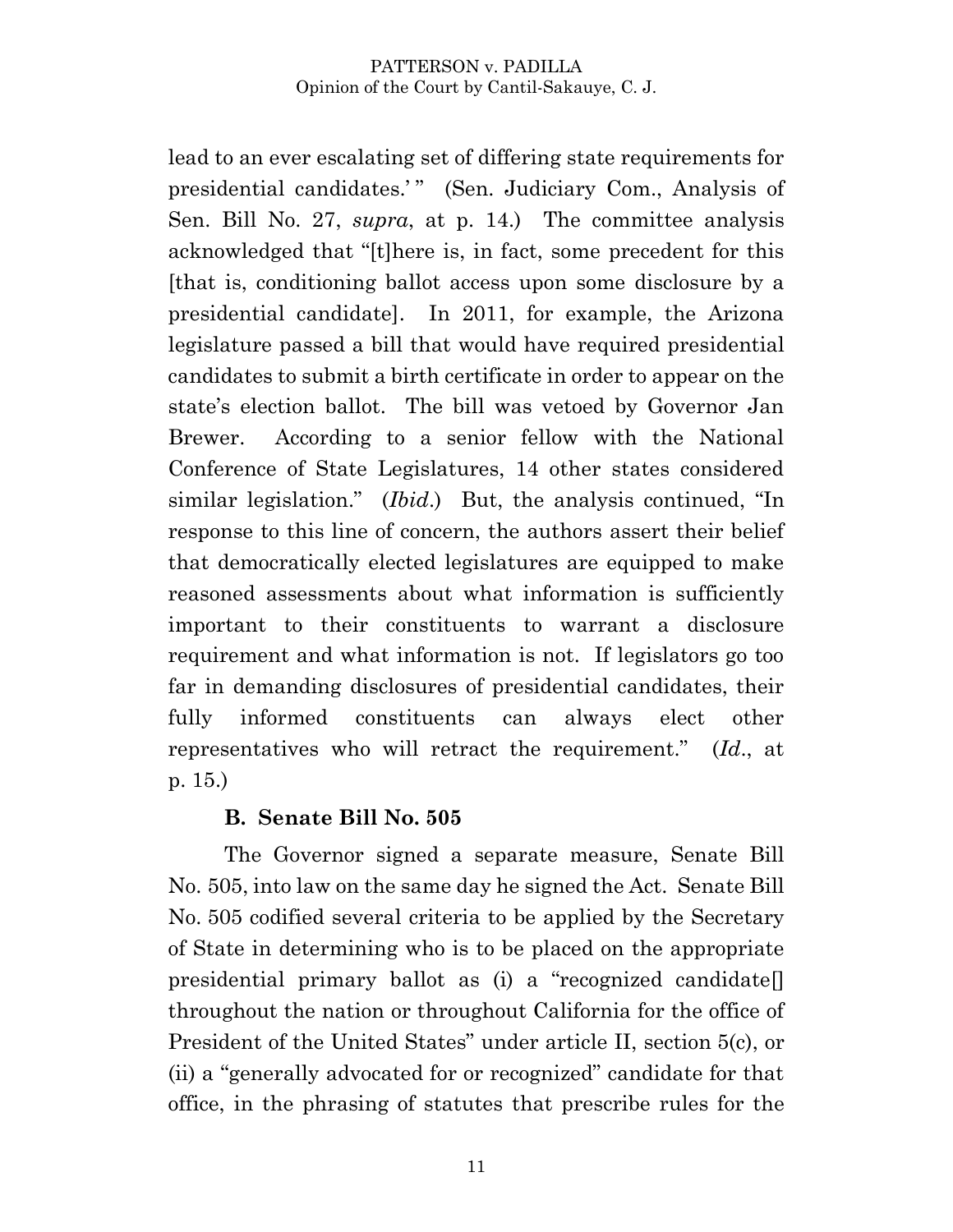presidential primaries of specific political parties. (Elec. Code, §§ 6041, 6340, subd. (a), 6520, subd. (a), 6720, 6851.)

Prior to the enactment of Senate Bill No. 505, the only elaboration within the Elections Code of what it means to be a "recognized" candidate for president appeared in the aforementioned statutes, each specifically tailored to an individual party that has qualified to participate in the state primary election. (See Elec. Code, § 5100 [setting forth the criteria for party qualification for the primary election].) The earliest precursors of the current laws to this effect were enacted in the 1970s, shortly after Proposition 4 was approved by the voters. (See Elec. Code, former § 6010, added by Stats. 1975, ch. 1048, § 2, p. 2468; Elec. Code, former § 6210, added by Stats. 1975, ch. 1056, § 3, p. 2509; Elec. Code, former § 6110, added by Stats. 1975, ch. 1060, § 3, p. 2569; Elec. Code, former § 6310, added by Stats. 1974, ch. 1184, § 2, p. 2537.)

The terms of the current statutes vary somewhat from party to party. They presently provide that a candidate for president is to be placed on the appropriate presidential primary ballot when the Secretary of State finds the person to be, with regard to the Democratic Party, "generally advocated for or recognized throughout the United States or California as actively seeking the nomination of the Democratic Party for President of the United States," with the Secretary of State to "include as criteria for selecting [such] candidates the fact of qualifying for funding under the Federal Elections Campaign Act of 1974, as amended" (Elec. Code, § 6041); with regard to the Republican Party, "generally advocated for or recognized throughout the United States or California as a candidate for the nomination of the Republican Party for President of the United States" (*id*., § 6340, subd. (a)); with regard to the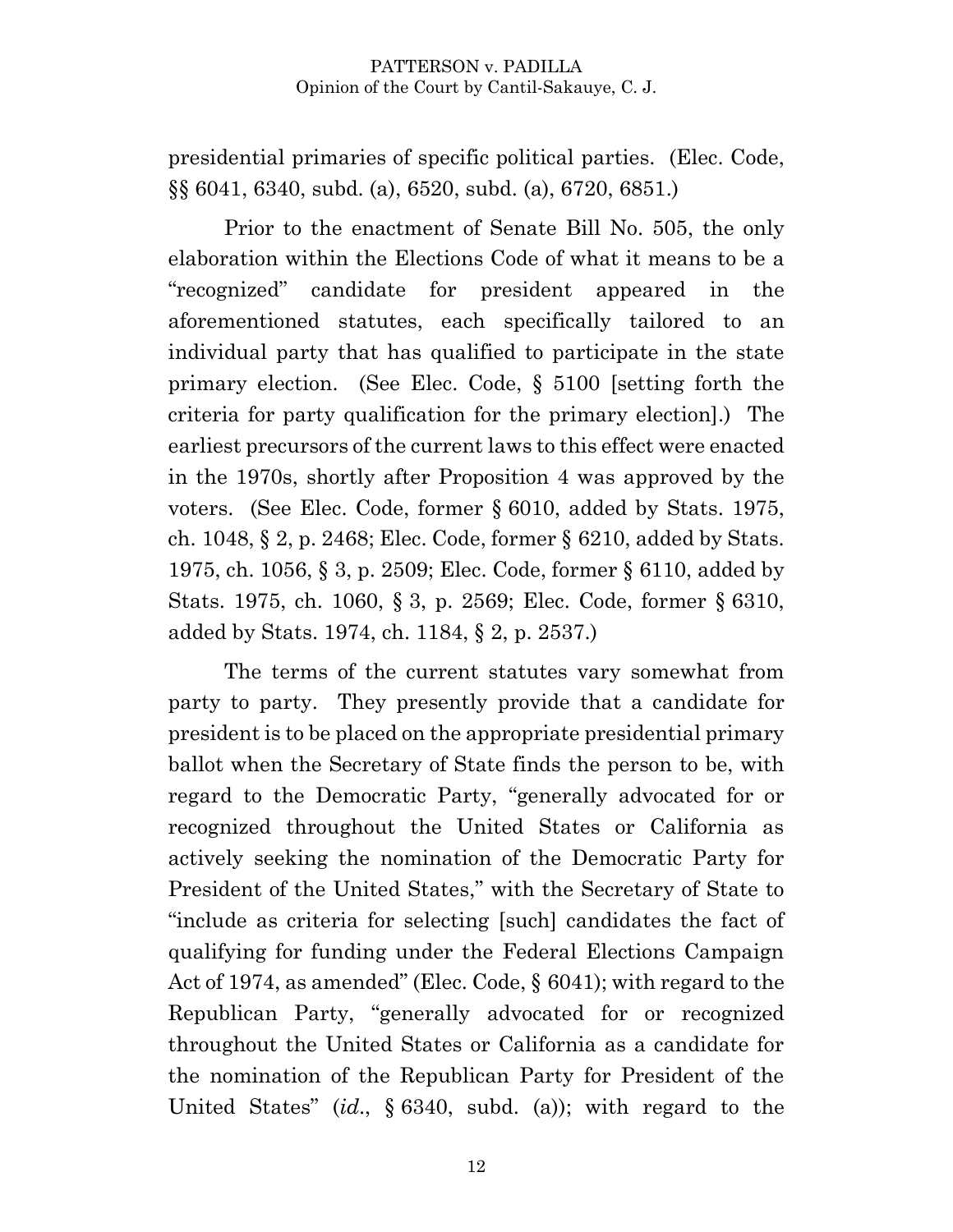American Independent Party, "generally advocated for or recognized in the news media throughout the United States or California as actively seeking the nomination of the American Independent Party for President of the United States" (*id*., § 6520, subd. (a)); with regard to the Peace and Freedom Party, "generally advocated for or recognized throughout the United States or California as actively seeking the presidential nomination of the Peace and Freedom Party or the national party with which the Peace and Freedom Party is affiliated" (*id*., § 6720); and, with regard to the Green Party, "generally advocated for or recognized throughout the United States or California as actively seeking the presidential nomination of the Green Party or the national political party with which the Green Party is affiliated" (*id*., § 6851).

The available historical materials indicate that prior to the approval of Senate Bill No. 505, the Secretary of State relied on various criteria or factors in identifying "recognized" or "generally advocated for or recognized" candidates for president. In 1976, then-Secretary of State March Fong Eu explained that in developing an initial list of "active presidential candidates for California," she had "taken into consideration a number of factors, including the fact that the persons are announced candidates, appear to be actively campaigning, have qualified for matching federal funds under the 1974 amendments to the Federal Elections Campaign Act, and are slated to appear on other states' primary ballots." (Sect. of State, News Release, Secretary of State Eu Selects Presidential Candidates (Jan. 30, 1976) p. 1 (hereafter Secretary of State 1976 Presidential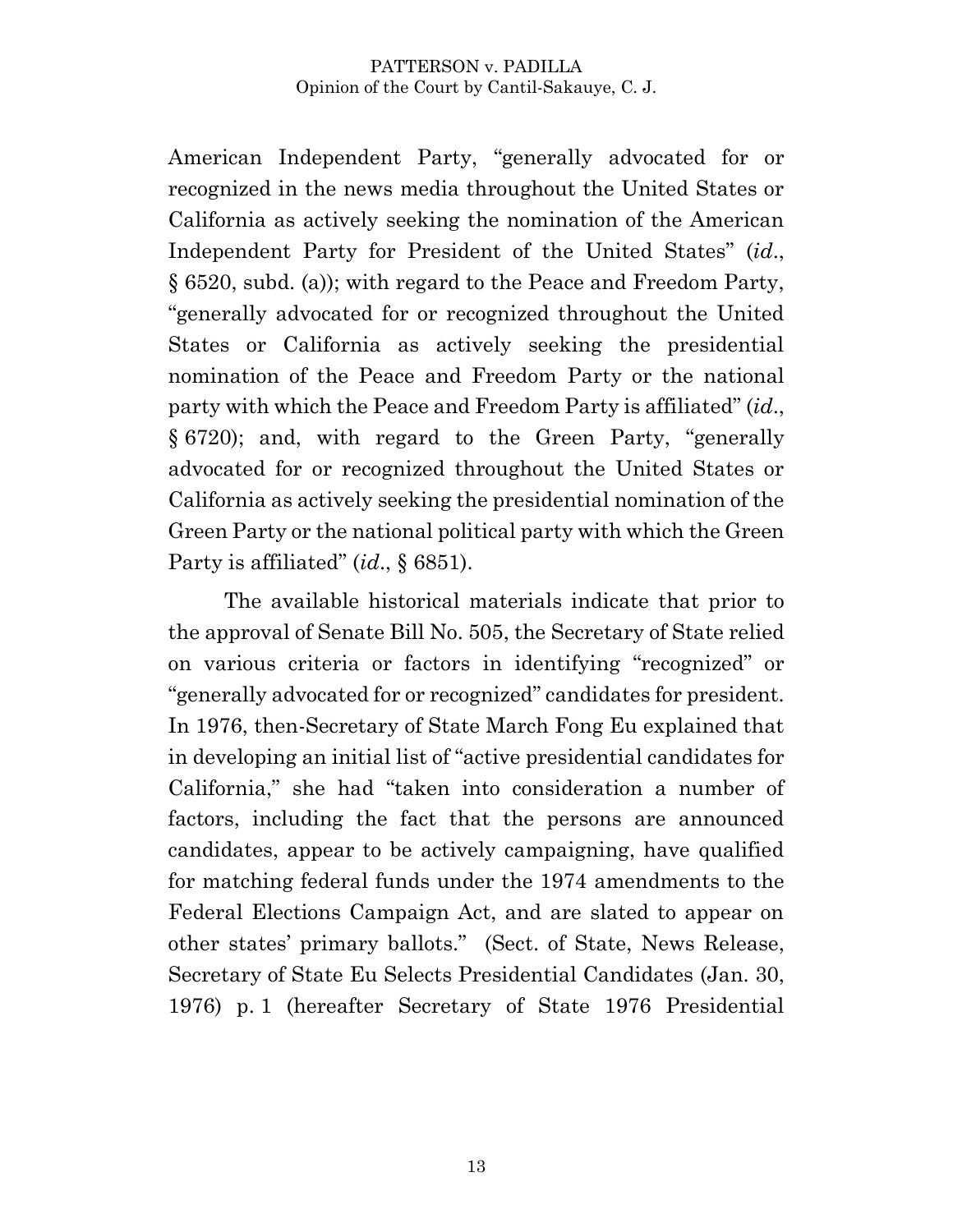Candidate Announcement).) Similar criteria have been articulated by Eu's successors as Secretary of State.**<sup>7</sup>**

Senate Bill No. 505 added sections 6000.1 and 6000.2 to the Elections Code. Section 6000.1 sets forth criteria for being identified as a "generally advocated for or recognized" or "recognized" candidate for president. These criteria overlap to some extent with the factors applied by former Secretary of State Eu. (Elec. Code, § 6000.1, subds. (a)-(e).) Section 6000.2 further provides that on or before the 98th day prior to the presidential primary election, a candidate for president is to file a form with the Secretary of State, together with any supporting documentation, establishing that the candidate is a "generally advocated for or recognized" candidate under the standard set forth in section 6000.1. (*Id.*, § 6000.2, subds. (a), (b).)

With this action, petitioners challenge only the income tax return disclosure requirement for presidential candidates that was adopted through Senate Bill No. 27. Our analysis here

<sup>&</sup>lt;sup>7</sup> For the 2008 California presidential primary, for example, then-Secretary of State Debra Bowen stated that the determination of whether a person would appear on the primary ballot as a candidate for president "is based on a number of factors, including whether a candidate: [¶] . . . [p]articipates in candidate debates; . . . [a]ctively campaigns in California; . . . [a]ppears in public opinion polls; and/or [¶] . . . [q]ualifies for federal campaign matching funds. [¶] Additionally, Secretary Bowen asked each of the six California political parties to submit a list of candidates whom they recognize as seeking their party's nomination." (Sect. of State, News Release, Secretary of State Releases List of Presidential Candidates for February 2008 Presidential Primary (Oct. 5, 2007) p. 1 (hereafter Secretary of State 2008 Presidential Candidate Announcement).)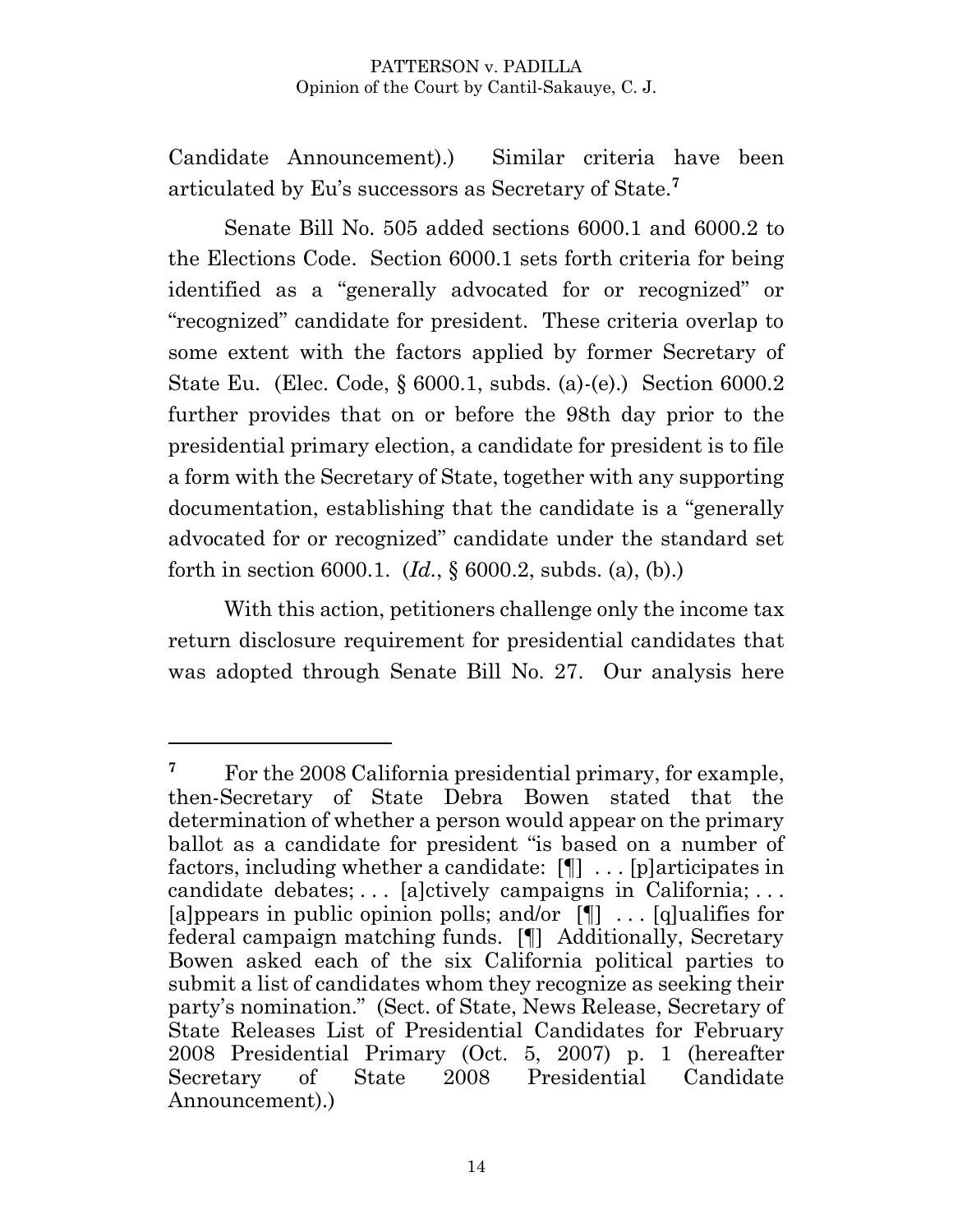therefore need not, and does not, address the constitutionality of Elections Code sections 6000.1 and 6000.2.

### **C. Procedural History**

On August 6, 2019, petitioners filed an emergency petition for writ of mandate or other extraordinary or immediate relief with this court. The petition identifies Patterson as "an individual California voter, a registered Republican, and current Chairperson of the Petitioner California Republican Party." She alleges that she "desires to participate as a voter and to lead her state political party by supporting the inclusion of all qualified Republican Presidential candidates in the open Presidential primary." The petition for writ of mandate also alleges that Patterson "fears that a large number of Republican voters will be suppressed and discouraged from voting at the primary election as a result of the Secretary of State's implementation of [Senate Bill No. 27], if qualified Republican candidates are excluded from the Republican Party's Presidential primary ballot." The California Republican Party is identified as "the ballot-qualified statewide political party representing more than 4.7 million registered Republican voters," and the petition states that the party and "its adherents participate in the partisan Presidential primary," among other electoral contests.

Petitioners assert that the Act's income tax return disclosure requirement "plainly conflicts with the constitutional provision of [a]rticle II, section 5(c) guaranteeing an open Presidential primary." They request a writ of mandate that would prohibit respondent "from enforcing Elections Code sections 6883 and 6884 . . . as fundamentally inconsistent and in conflict with [a]rticle II, section 5(c)." Petitioners seek this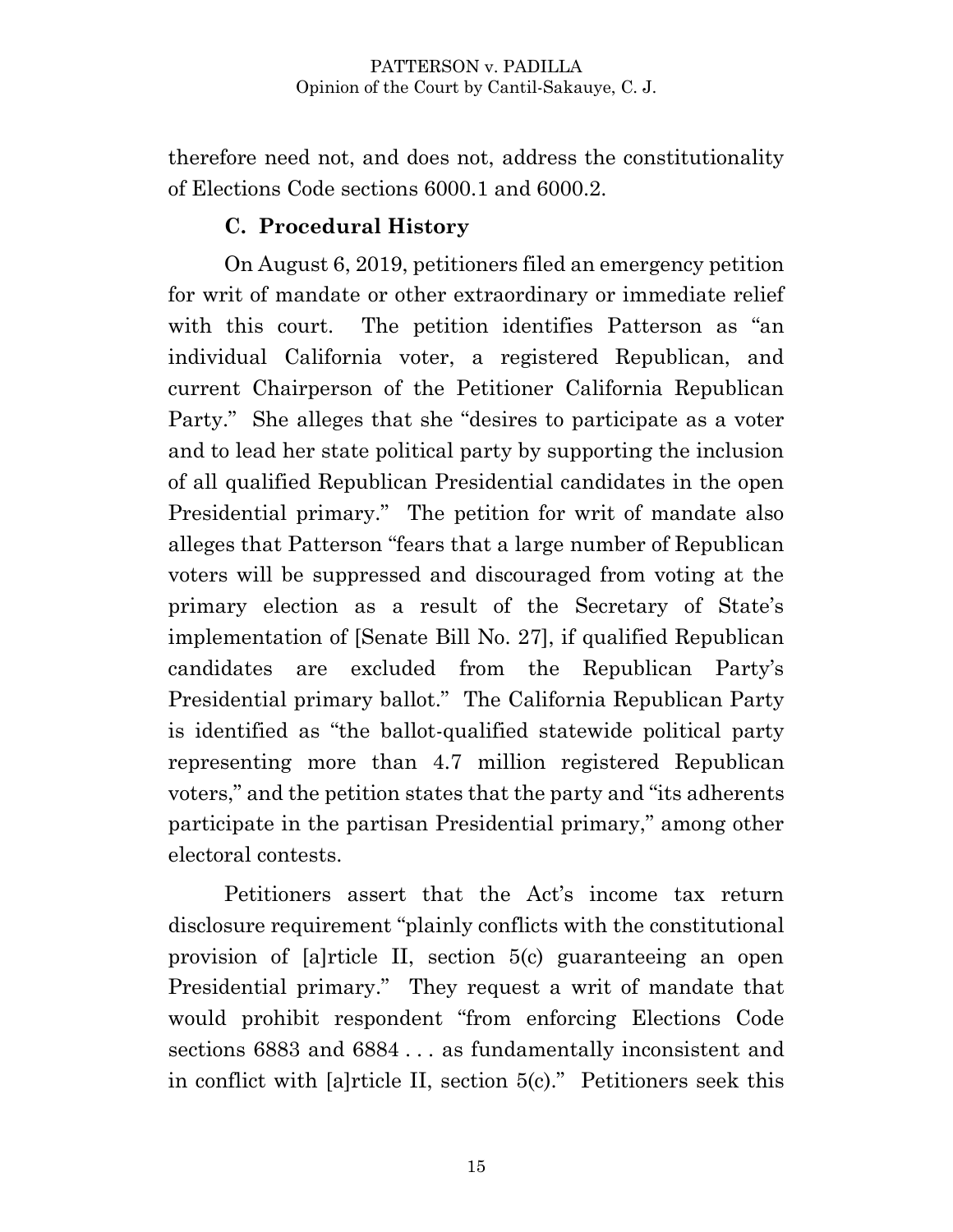relief on an emergency basis because the Act's deadline for submission of tax returns to the Secretary of State is November 26, 2019 (98 days before the March 3, 2020 primary election; see Elec. Code, § 6883, subd. (a)), and "the sitting President of the United States who has announced that he is a Presidential candidate for the 2020 election has in the past declined to release his federal tax returns."

After requesting and receiving preliminary opposition from respondent, we ordered him to show cause why a writ of mandate should not issue. To ensure the timely disposition of the cause, we directed expedited briefing in which the parties would address, among other subjects, the history of Proposition 4 and related legislation, and any guidelines, including internal measures and protocols, that the Secretary of State has used to determine who are "recognized candidates throughout the nation or throughout California for the office of President of the United States."

### **II. DISCUSSION**

Petitioners and respondent advance divergent constructions of article II, section 5(c), which carry different implications for the constitutionality of Elections Code sections 6883 and 6884.

As has been explained, petitioners regard article II, section 5(c) as specifying a rule of inclusivity for presidential primary contests that cannot be infringed through legislation such as the Act. According to petitioners, article II, section 5(c) requires all individuals who are found to be "recognized candidates throughout the nation or throughout California for the office of President of the United States" to be named on the appropriate primary ballot, unless an affidavit of noncandidacy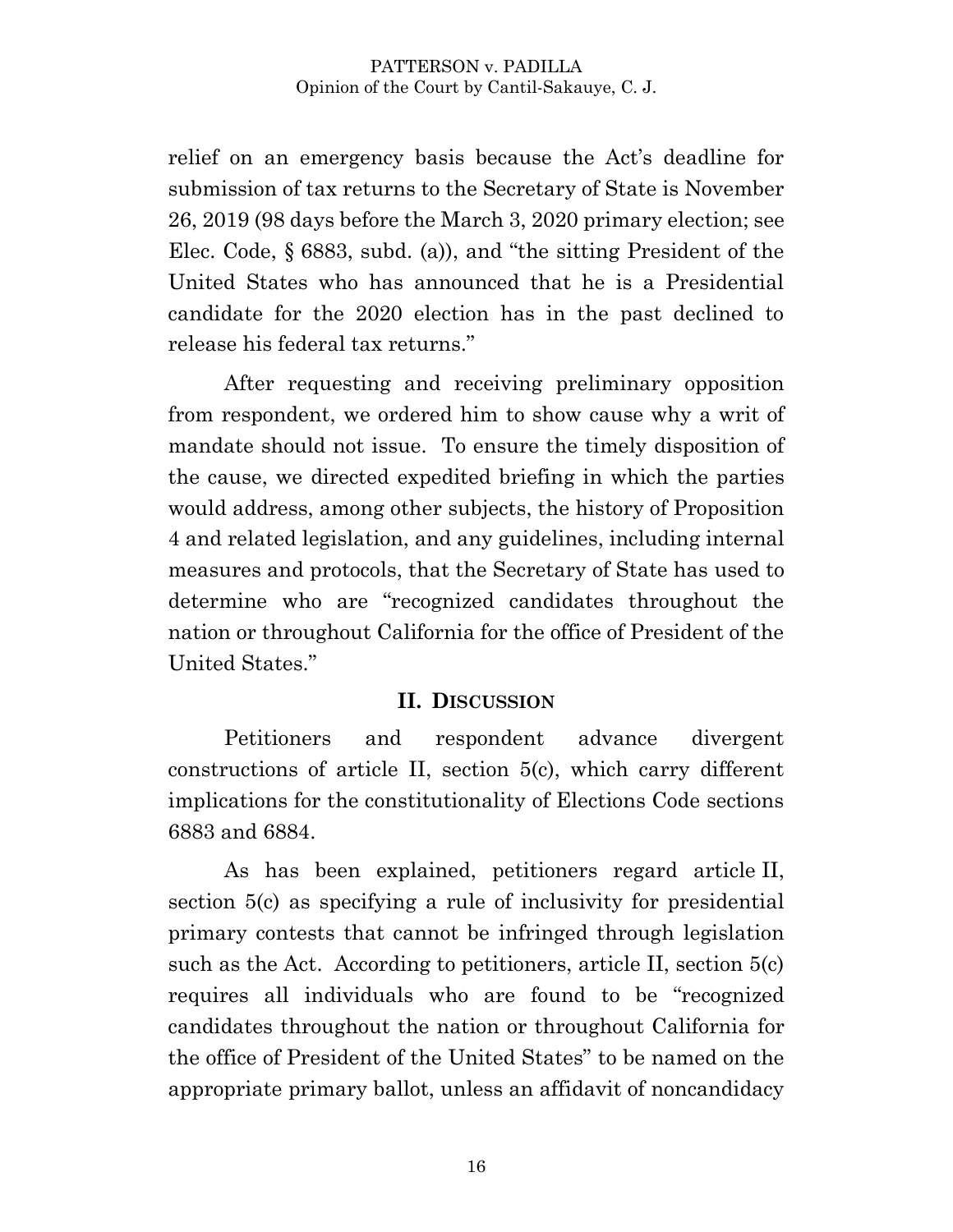is filed. And, their argument continues, even if one assumes that the Legislature may play a role in defining what it means to be "recognized . . . throughout the nation or throughout California" as a candidate "for the office of President of the United States," noncompliance with the Act's disclosure provisions cannot provide a basis for excluding a candidate from the ballot because a candidate's failure to file income tax returns with the Secretary of State is not a reasonable measure of whether a candidate is so recognized.

Respondent interprets article II, section 5(c) differently. He emphasizes the Legislature's expansive authority to adopt legislation concerning primary elections — as recognized both before and after the approval of Proposition 4 (e.g., *Libertarian Party v. Eu* (1980) 28 Cal.3d 535, 540; *Communist Party v. Peek*  $(1942)$  20 Cal.2d 536, 544) — and argues that in amending the state Constitution to add the relevant text now found in article II, section 5(c), voters "did not vitiate the Legislature's ability to regulate [primary] elections and pass laws that, for instance, limit candidates to those within recognized parties, require forms to be filed, or require information to be disclosed to better educate California's voters." Respondent thus reads article II, section 5(c) as recognizing, rather than constraining, the Legislature's power to prescribe rules governing presidential primary elections. Pursuant to this authority, the Legislature may, in respondent's words, "enact laws regulating the process by which particular candidates appear on a party's primary ballot, *even if they are nationally recognized*." (Italics added.) From this perspective, the Act's income tax return disclosure requirement for presidential candidates, including its directive to the Secretary of State not to place the names of noncompliant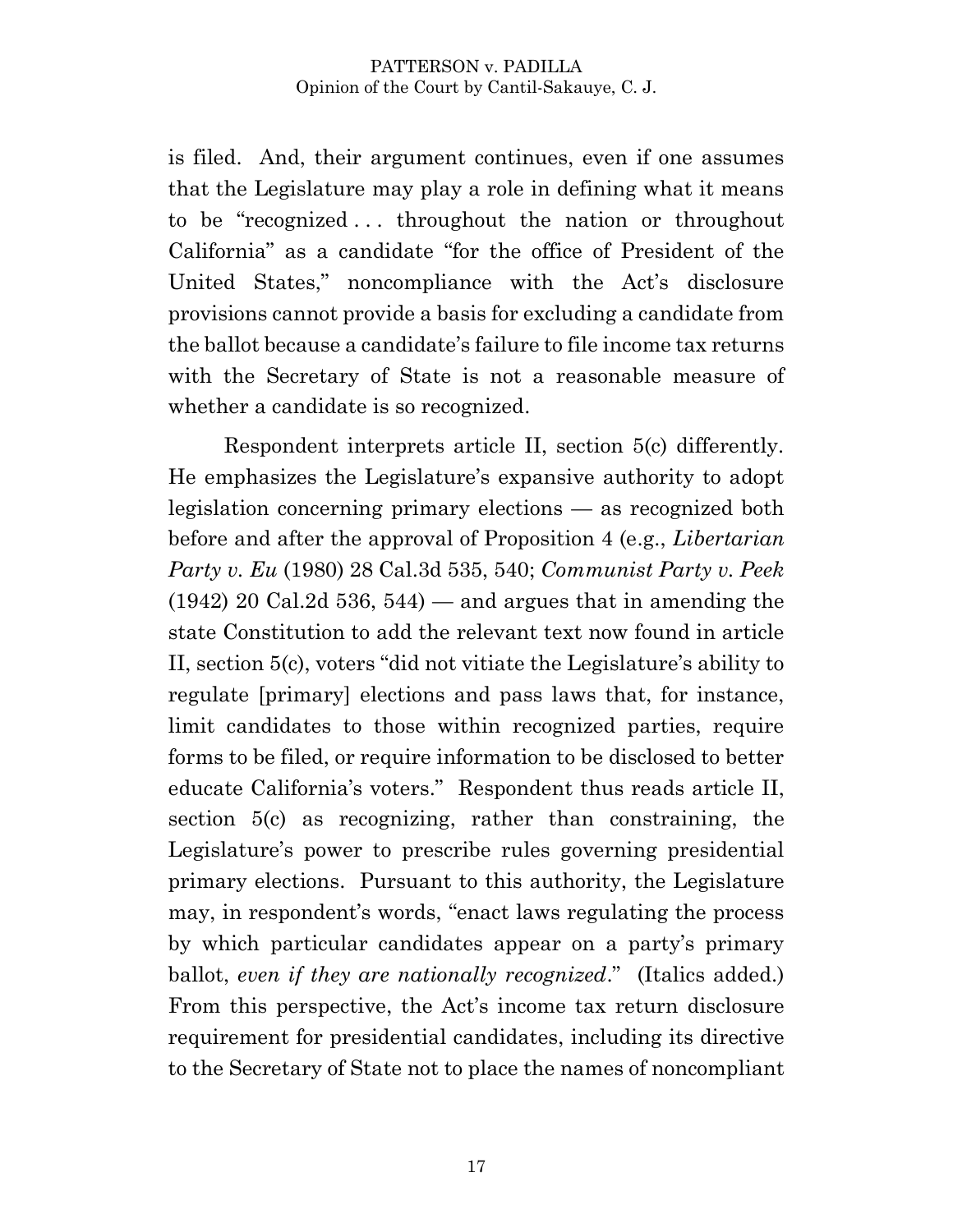candidates on the primary ballot, represents an appropriate exercise of the Legislature's authority.

To summarize the analysis that follows, we agree with petitioners that whatever authority the Legislature may have in defining how presidential primaries are to occur in this state, the challenged sections of the Act exceed such authority and are unenforceable. These provisions purport to exclude from the California presidential primary ballot any candidate who does not comply with the income tax return disclosure requirement — even someone who is incontestably "recognized . . . throughout the nation or throughout California" as a candidate "for the office of President of the United States" under any reasonable construction of that phrasing. But as explained below, article II, section 5(c) is most naturally read as conveying a rule of inclusivity for presidential primary elections that the Legislature cannot contravene. This reading is strongly supported by the history of the constitutional text that now appears in article II, section 5(c). This history establishes beyond fair dispute that this language was adopted to ensure that the ballots for parties participating in the presidential primary election would include all persons within said parties deemed to be "recognized candidates throughout the nation or throughout California for the office of President of the United States," except for those candidates who filed affidavits of noncandidacy, so that voters in the primary election would have a direct opportunity to vote for or against these candidates.

Because the relevant provisions of the Act condition a presidential candidate's placement on the primary ballot on compliance with an additional requirement that is concededly not a reasonable measure of whether the candidate is "recognized" as such throughout the nation or California, it

18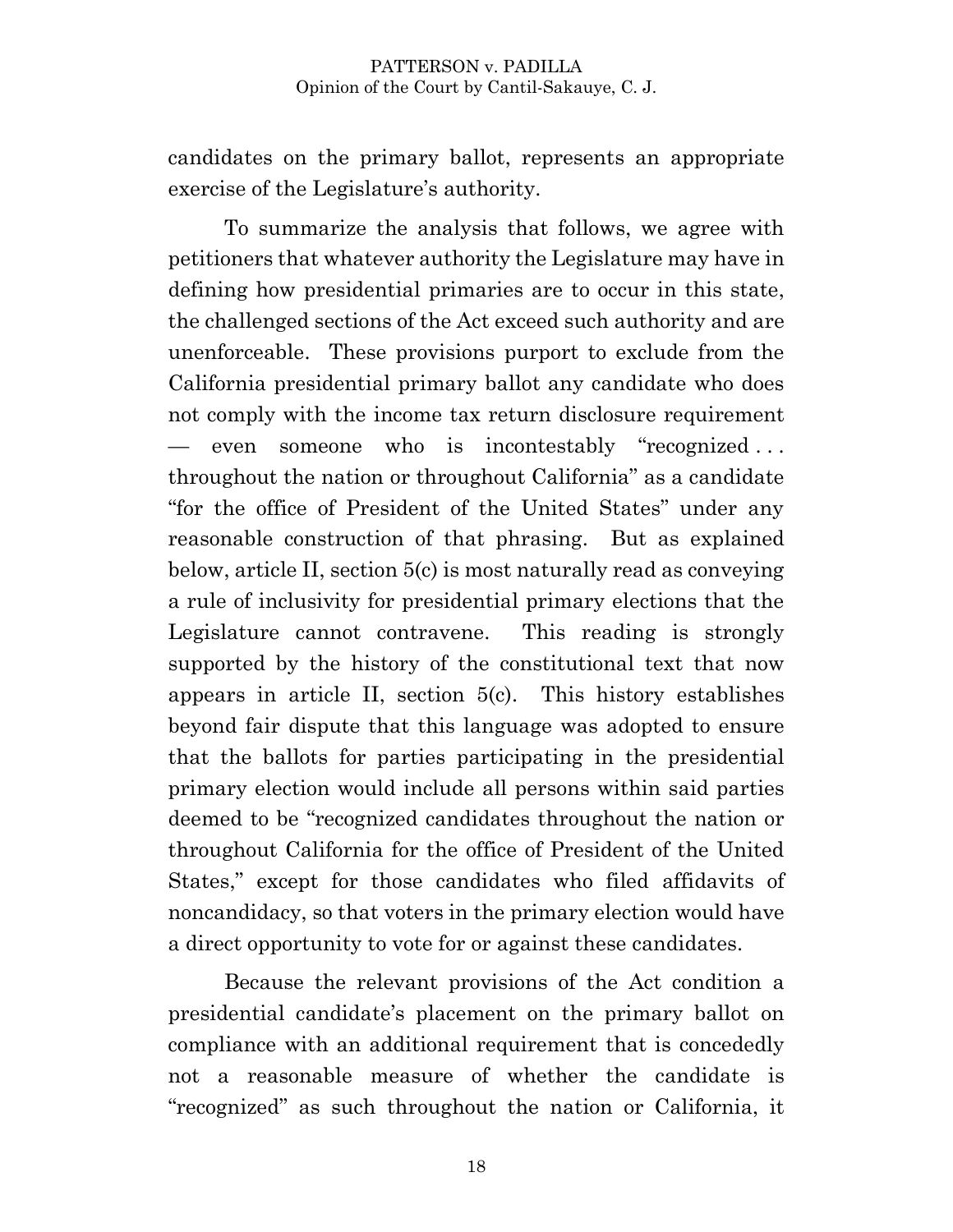conflicts with the rule specified by article II, section 5(c), and is for that reason invalid. (*People v. Navarro* (1972) 7 Cal.3d 248, 260 [when a statute conflicts with the Constitution, "the latter must prevail"].) **8**

### **A. Article II, Section 5(c)**

Our interpretive task begins with the language of article II, section 5(c). (See *Kennedy Wholesale, Inc. v. State Bd. of Equalization* (1991) 53 Cal.3d 245, 249-250; cf. *Santos v. Brown* (2015) 238 Cal.App.4th 398, 409.) To reiterate, this provision states as follows: "The Legislature shall provide for partisan elections for presidential candidates, and political party and party central committees, including an open presidential primary whereby the candidates on the ballot are those found by the Secretary of State to be recognized candidates throughout the nation or throughout California for the office of President of the United States, and those whose names are placed on the ballot by petition, but excluding any candidate who has withdrawn by filing an affidavit of noncandidacy."

Respondent has not sought to justify the Act's income tax disclosure requirement on the ground that it represents a reasonable measure of whether someone is "recognized . . . throughout the nation or throughout California" as a candidate "for the office of President of the United States." At oral argument, counsel for respondent conceded that whether a

**<sup>8</sup>** Because the issue is not before us, we need not decide here whether the tax return disclosure requirement can properly be applied to candidates for president who would qualify for the primary election ballot through the petition process articulated in article II, section 5(c).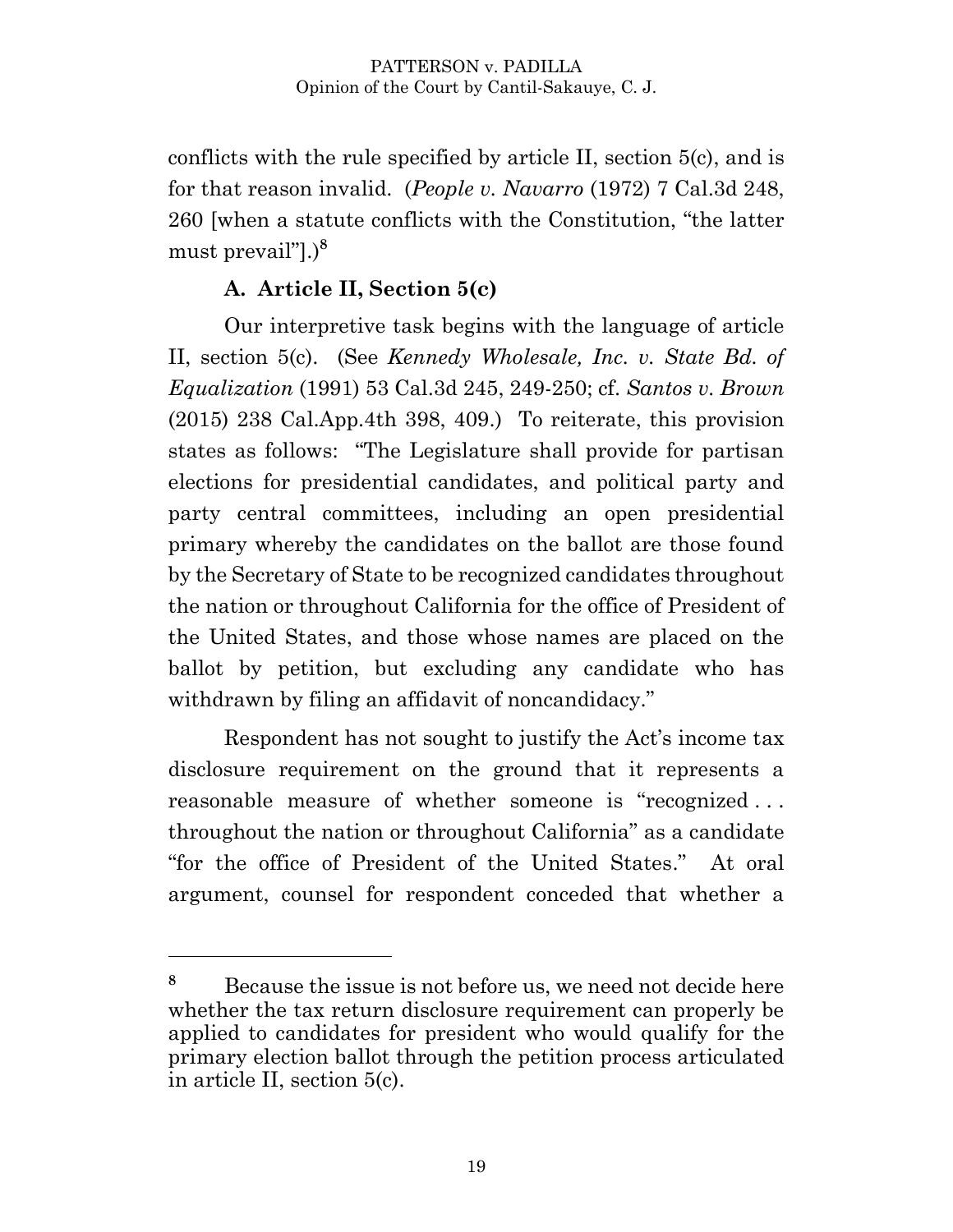candidate for president has filed recent tax returns with the Secretary of State is not indicative of whether the candidate is so "recognized." **9**

<sup>9</sup> Even apart from this concession, under any reasonable interpretation of the "recognized" language within article II, section 5(c), a candidate's failure to disclose tax returns to the Secretary of State would not establish that the candidate is not "recognized . . . throughout the nation or throughout California" as a candidate "for the office of President of the United States."

The word "recognized" is susceptible to somewhat different meanings. (Compare, e.g., Black's Law Dict. (4th ed. 1968) p. 1436, col. 2 [defining "recognized" as "[a]ctual and publicly known"] with Random House Dict. of the English Language (1973) p. 1199, col. 3 [defining "recognize" as, among other things, "to acknowledge or treat as valid"].) The repeated use of the word "throughout" within article II, section 5(c) suggests that the "recognized" language is concerned (although perhaps not exclusively) with a candidacy's prominence or pervasiveness. (See Webster's 3d New Internat. Dict. (1971) p. 2385, col. 1 [defining "throughout" as "in . . . every part of"].) If this meaning applies, it seems plain that whether a candidate has disclosed tax returns to the Secretary of State cannot, by itself, be determinative of whether the candidate is "recognized." Such disclosure has, at most, a highly attenuated relationship to public awareness of a candidacy throughout the nation or  $California$  — or, for that matter, to whether someone is an "[a]ctual" candidate for the presidency. (Black's Law Dict., at p. 1436, col. 2.)

The disjunctive "throughout the nation or throughout California" language in article II, section 5(c) also suggests that nondisclosure of tax returns under the Act could not supply a basis for keeping a presidential candidate off the primary ballot even if the "recognized" phrasing were to be construed as being to some extent concerned with a candidacy's validity. For even in that case, a failure to comply with the Act's tax return disclosure requirement would establish only that someone is not "recognized," i.e., not regarded as valid, as a presidential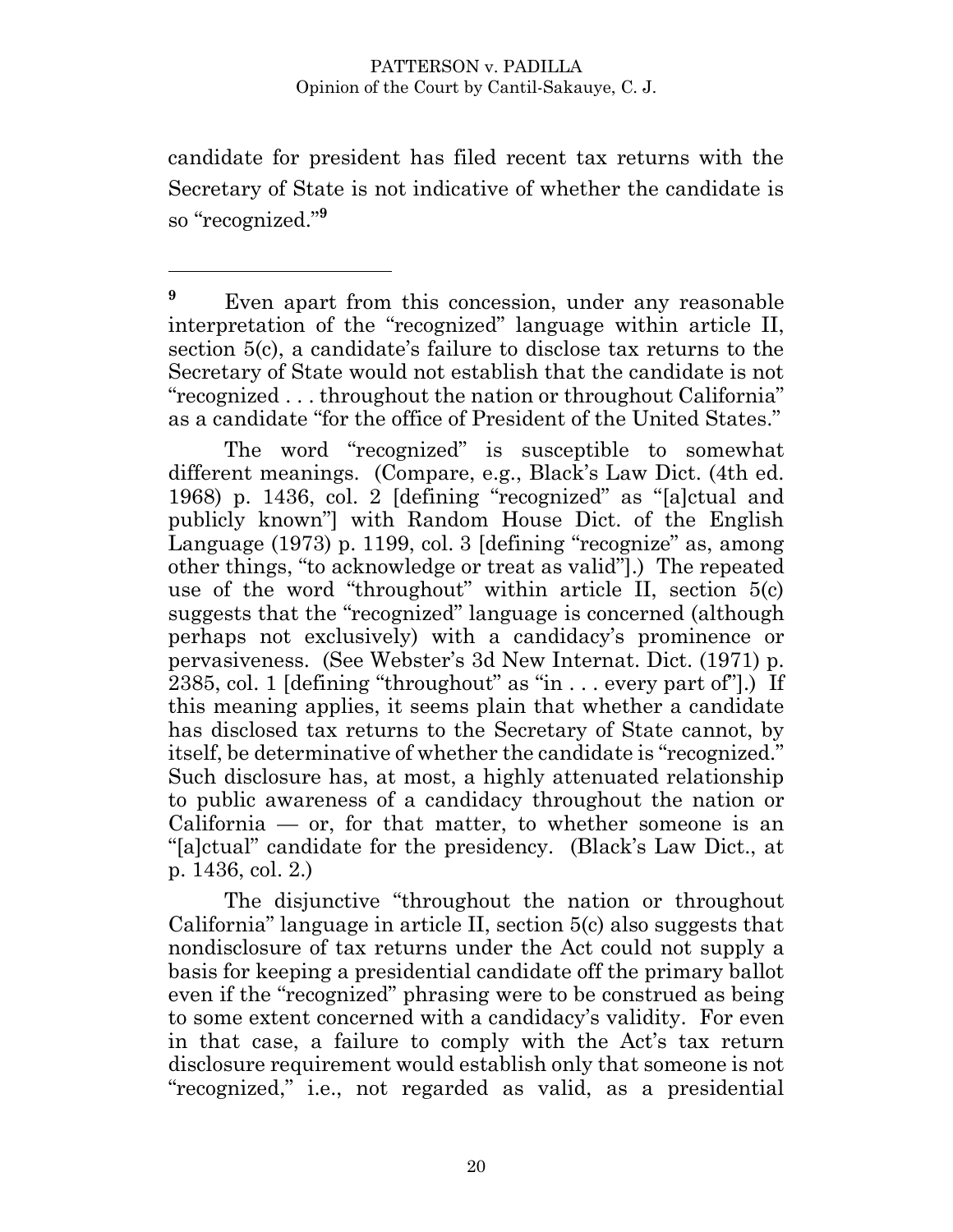Instead, as noted, respondent posits that the legislative authority envisioned by article II, section 5(c)'s directive that "[t]he Legislature shall provide for . . . an open presidential primary" includes the power to adopt additional prerequisites for appearing on the primary ballot that even a "recognized" candidate for president must satisfy. **10**

 $\overline{a}$ 

When the electorate approved Proposition 4, the state Constitution specifically described the Legislature's authority over primary elections as follows: "The Legislature shall have the power to enact laws relative to the election of delegates to conventions of political parties; and the Legislature shall enact laws providing for the direct nomination of candidates for public office, by electors, political parties, or organizations of electors without conventions, at elections to be known and designated as primary elections; also to determine the tests and conditions upon which electors, political parties, or organizations of electors may participate in any such primary election. . . ." (Cal. Const., art. II, former  $\S 2.5$ .)

"The purpose of this [provision] was to give the Legislature a free hand in dealing with the evils which had formerly been prevalent in primary elections, even to the extent of excluding parties and individuals from participation therein." (*Communist Party v. Peek*, *supra*, 20 Cal.2d at p. 544.) This authority included the power to "determine the tests and conditions upon which participation in a primary election may be had either by electors as voters thereat or by electors as candidates thereunder." (*Socialist Party v. Uhl* (1909) 155 Cal.

candidate in or by California. It would not mean that the candidate is not "recognized . . . throughout the nation," because a failure to satisfy this requirement would not make a candidacy invalid throughout the nation.

**<sup>10</sup>** Respondent's interpretation emphasizes language within article II, section 5(c) that acknowledges the Legislature's broad authority to provide for primary elections, a power that was already well-established at the time of the 1972 primary election at which Proposition 4 passed.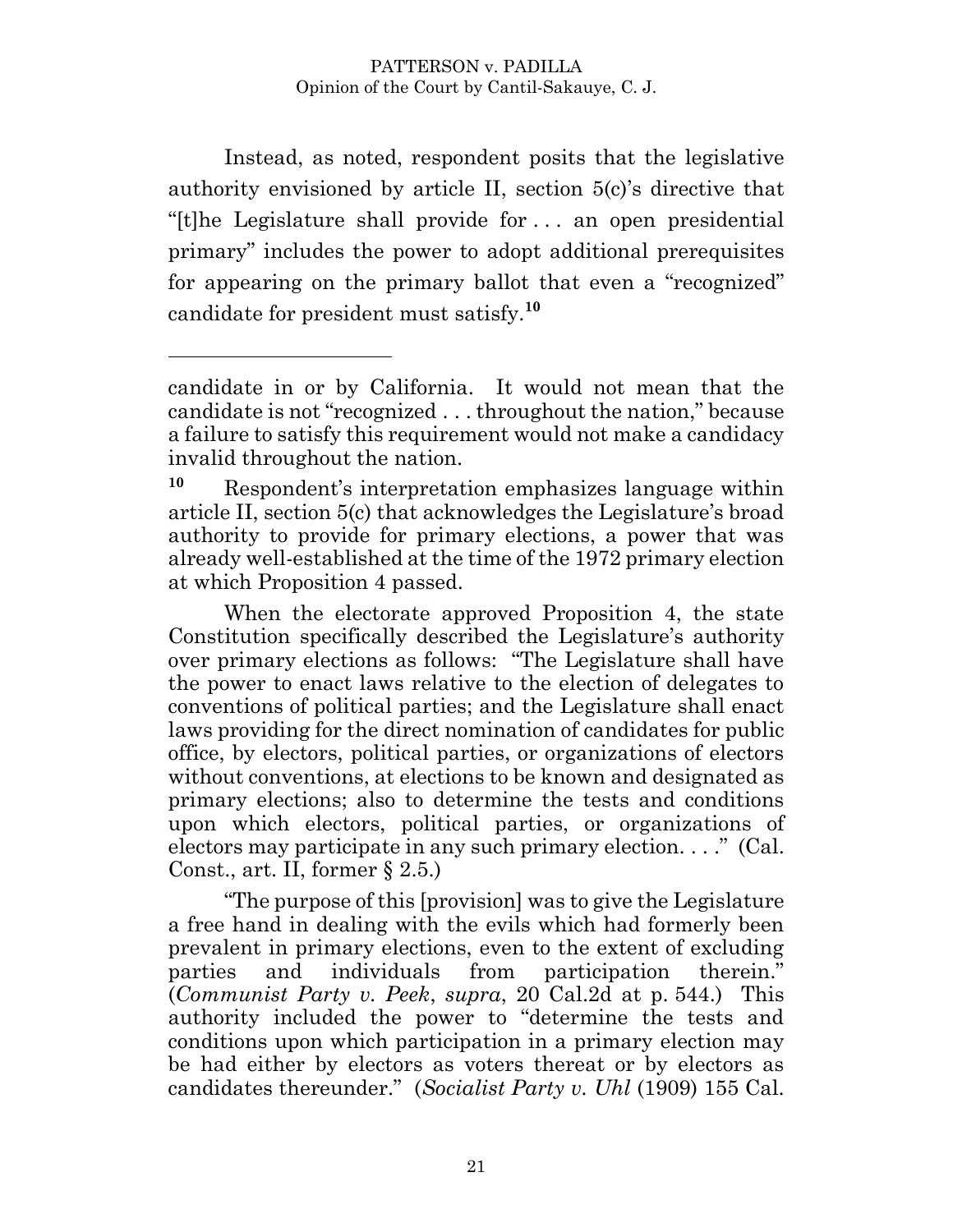But article II, section 5(c) is more readily construed as *both* recognizing the Legislature's authority to provide for primary elections *and* imposing a specific constraint on this power. This provision begins, "The Legislature shall provide for partisan elections for presidential candidates, and political party and party central committees" — language that, as respondent emphasizes, conveys the Legislature's responsibility to develop a primary election scheme. Immediately thereafter, however, the provision continues, "*including* an open presidential primary whereby the candidates on the ballot are those found by the Secretary of State to be recognized candidates throughout the nation or throughout California for the office of President of the United States . . . ." (Italics added.) *This* language appears to convey an absolute requirement of a presidential primary ballot for each qualifying party that includes all persons seeking the party's presidential nomination who have been found to be "recognized candidates throughout the nation or throughout California for the office of President of the United States." In other words, the presidential primary that the Legislature must "provide for" is one in which all persons deemed to be "recognized candidates throughout the nation or throughout California for the office of President of the

<sup>776, 792.)</sup> In an early decision by this court construing article II, section 2½ of the Constitution (later renumbered section 2.5), we observed that "[t]he right is thus conferred to prescribe any reasonable test and it is the duty of the [L]egislature to prescribe one." (*Socialist Party*, at p. 792.)

Article II, section 2.5 of the California Constitution was repealed upon the approval of Proposition 7 by the electorate at the November 1972 general election. Today, the various subdivisions of article II, section 5 of the Constitution address how primary elections are to occur.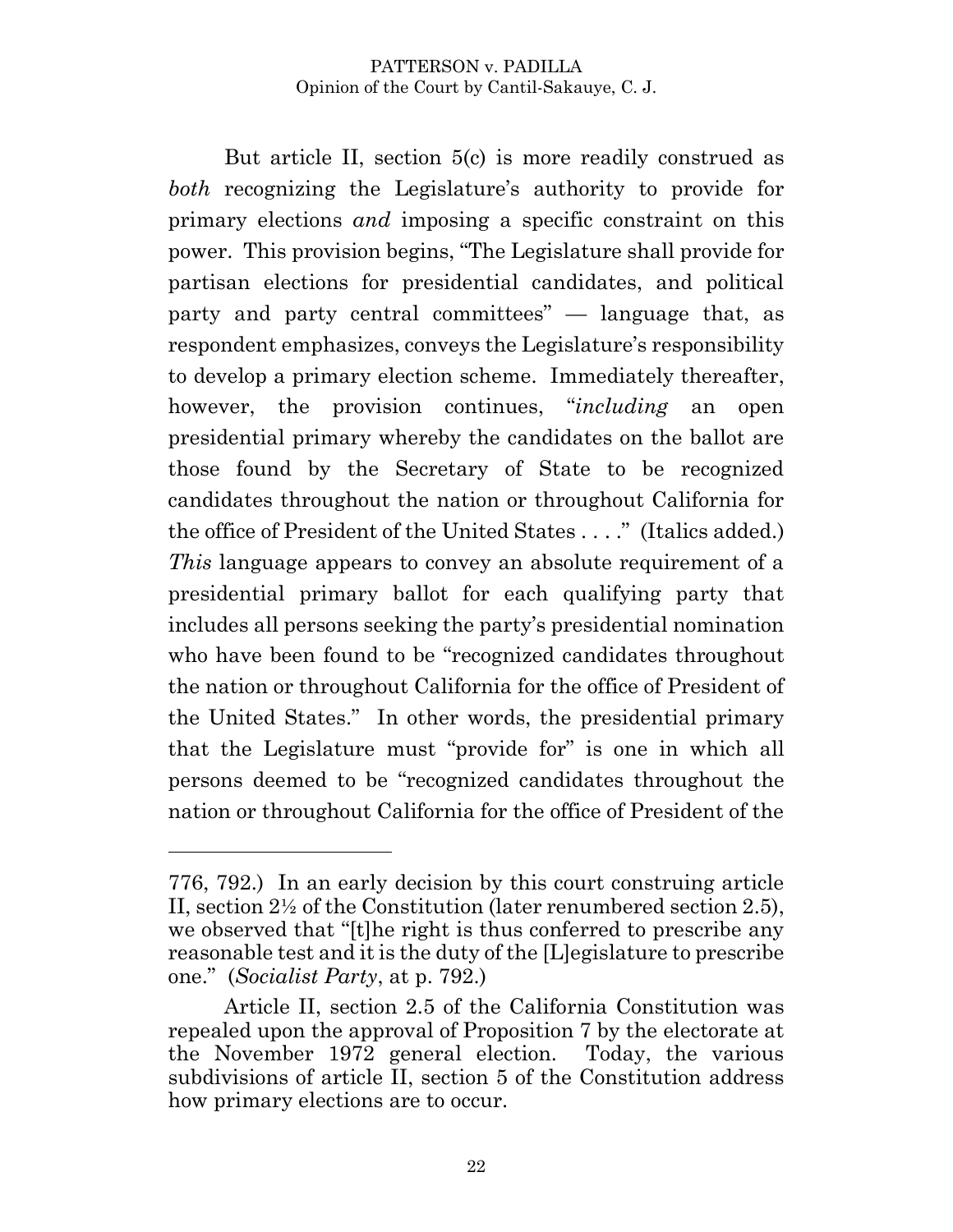United States" are to appear on the appropriate primary ballot (along with presidential candidates who qualify for the ballot through the petition process), except for those candidates who file affidavits of noncandidacy pursuant to the final clause of article II, section 5(c). Under this interpretation, the Constitution prohibits the Legislature from adopting disclosure requirements that a presidential candidate identified as so recognized also must satisfy to appear on the primary ballot.

The text of article II, section 5(c), therefore, does not support respondent's view that the Legislature may adopt an income tax return disclosure requirement that could exclude "recognized candidates throughout the nation or throughout California for the office of President of the United States" from a presidential primary ballot. We now turn to the history of this provision, which removes any doubt regarding the intent behind article II, section 5(c).

### **B. Historical Background**

As approved by the electorate in 1972, Proposition 4 changed how candidates for the office of President of the United States qualify to be named on a primary ballot in this state. Before this measure came into effect, candidates for president had to take affirmative steps to enter the California primary. Advocates for ballot reform perceived that this system frustrated voters' ability to choose among a comprehensive array of candidates at presidential primary elections and diminished the state's influence in the national presidential nomination process. Proposition 4 responded to these concerns by requiring that *all* nationally or California-recognized candidates be included on the ballot, unless a person deemed to be such a candidate submits an affidavit of noncandidacy.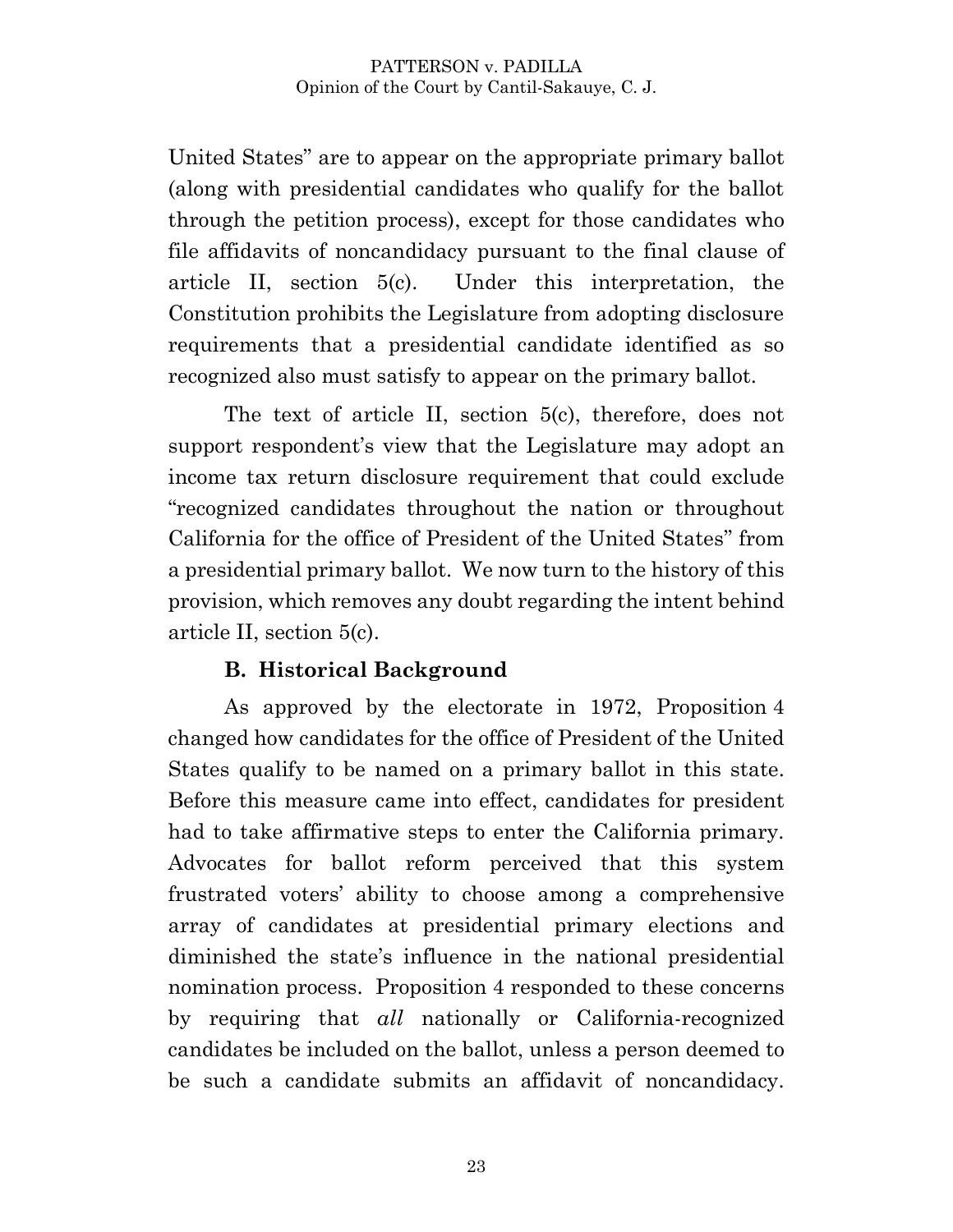Because of this change to the presidential primary ballot, California voters now have the ability to express their preferences among candidates for their parties' presidential nominations more directly and meaningfully than had previously been the case.

### *1. The Prior "Opt-in" Approach to the Primary Ballot*

The statutory scheme for primary elections that was in place in this state prior to Proposition 4 did not guarantee that even the most prominent presidential candidates would appear on a primary ballot. To appear on the ballot, a person had to submit to the Secretary of State written permission for delegate candidates to pledge themselves to that person. (Elec. Code, former § 6055.) The candidate for president would appear on the primary ballot if these candidates for delegates received enough signatures on nomination papers. (*Id*., former §§ 6057, 6058, 6080-6088, 6804, 10261; see also *Review of Selected 1975 California Legislation* (1976) 7 Pacific L.J. 237, 439 ["Prior to 1974, presidential primary ballots for the major political parties in California listed only those candidates who petitioned to appear on the election ballot"].)

Under this regime, some noteworthy candidates for president avoided the California primary. In 1960, John F. Kennedy, who was elected president that November, was not among the candidates listed on the ballot for the Democratic Party primary contest. Instead, the only persons named on that ballot were then-Governor Pat Brown and activist George McLain. (Rarick, California Rising: The Life and Times of Pat Brown (2005) p. 182 (Rarick).) Similarly, in 1968 the eventual Republican Party nominee, Richard Nixon, did not appear on his party's California primary ballot. The only name printed on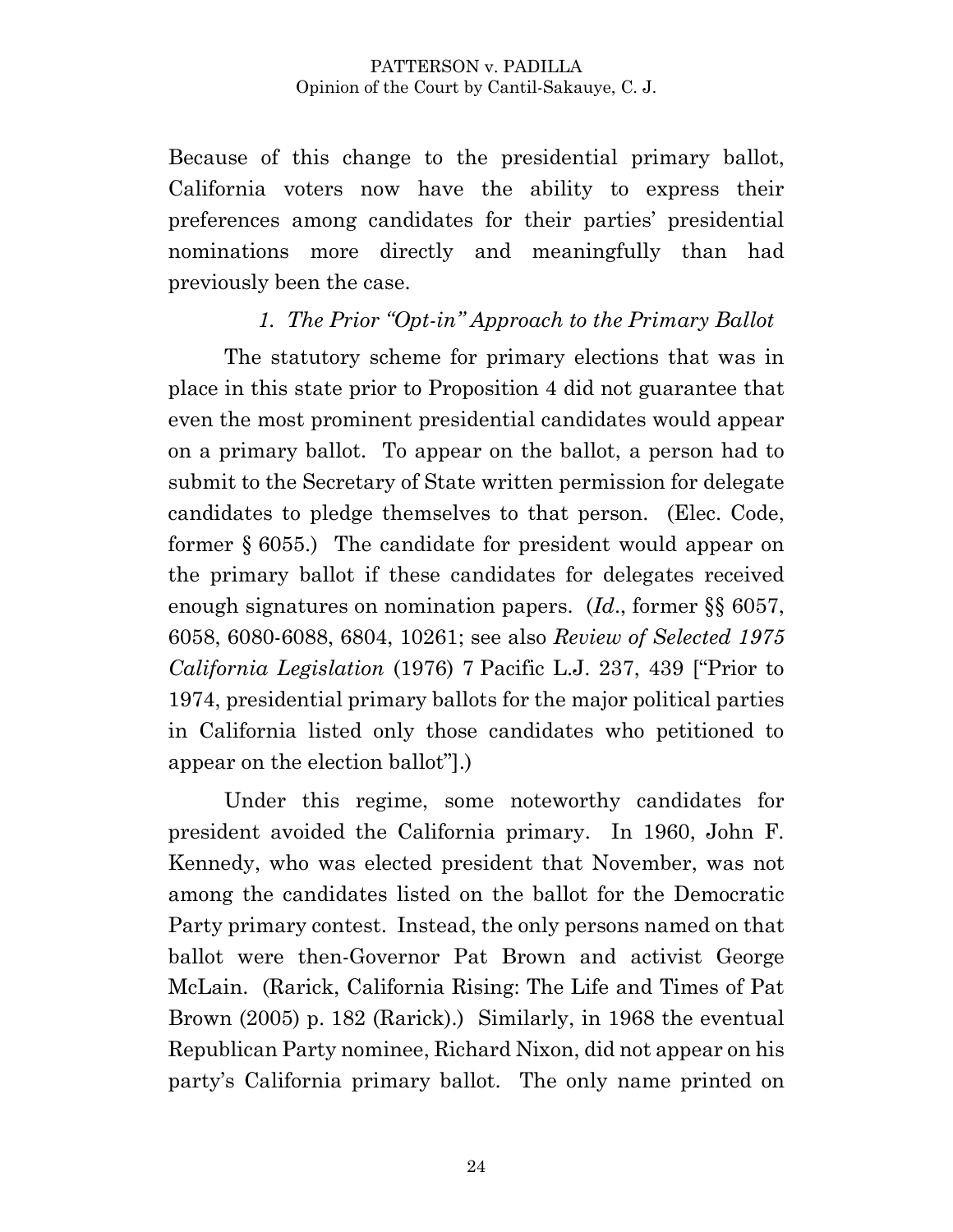that ballot was that of Ronald Reagan, the governor at that time. (Owens et al., California Politics and Parties (1970) p. 88 (Owens).) Hubert Humphrey, Nixon's rival as the Democratic Party nominee that autumn, did not directly participate in the 1968 California presidential primary, either. The Democratic Party primary ballot that year named only Senators Eugene McCarthy and Robert Kennedy, and then-Attorney General Thomas Lynch. (*Id*., at p. 84; Ross & Stone, California's Political Processes (1973) p. 37 (Ross & Stone).)

The candidacies of Brown in 1960 and Reagan in 1968 involved "favorite son" campaigns for president. "As a favorite son, a governor or senator entered his state's primary . . . even though he had no real hope of becoming president. Assuming that he won, the state's delegates would go to the convention pledged to him. On the convention floor favorite sons had two alternative strategies, which often overlapped. Sometimes they dreamed of snatching the nomination if none of the serious candidates could find a majority and the convention deadlocked. If not — and this was the more common outcome — they used their delegations as bargaining chips in dealing with potential nominees. Once the favorite son withdrew, the delegates were not legally obligated to follow his lead in voting for another candidate, but often, through a combination of intimidation or affection, a favorite son could lead his followers to one camp or another." (Rarick, *supra*, at p. 182; see also Davis, Presidential Primaries (2d ed. 1980) pp. 189-194 (Davis).)

Although the presence of a "favorite son" in a California presidential primary did not create a legal impediment to other candidates entering the fray, the presence of such a candidate could discourage national politicians from contesting the race. (Owens, *supra*, at pp. 87-88.) As one commentator observed in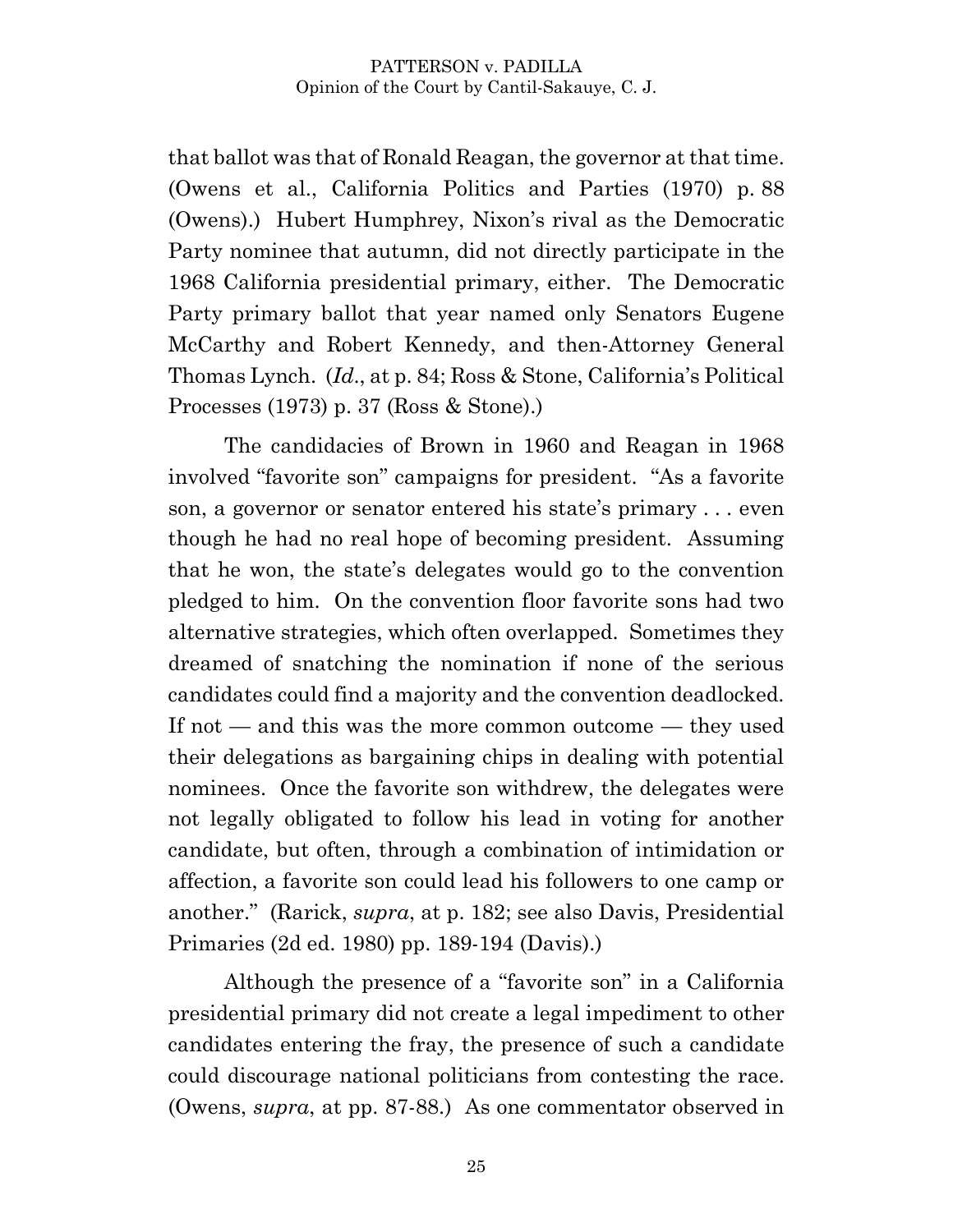1970, "Recent experience suggests that despite all the reasons for entering the California [primary] race, some active presidential aspirants decline to enter." (*Id*., at p. 87.) With a favorite son in the mix, "National candidates, out of courtesy, refrain[ed] from creating delegations in their own names." (Ross & Stone, *supra*, at p. 37.) An out-of-state candidate wading into a primary already populated by a favorite son not only invited an embarrassing loss to a more locally well-known contestant; he or she also risked "alienating party leadership in the state or damaging party unity, perhaps beyond repair, just prior to a general election campaign." (Owens, at p. 88). Meanwhile, the fact that a favorite son candidate was unlikely to secure a party's nomination for president "mean[t] that the voter voting for a favorite son in reality [did] not know what national candidate [would] be supported" by the delegates, who were initially pledged to the local candidate but became free to vote for other candidates once the favorite son withdrew from the race. (Ross & Stone, at p. 37; see Rarick, *supra*, at p. 182.)

Although favorite son candidacies were a longtime feature of the presidential primary landscape (see Davis, *supra*, at p. 90), as the 1960s progressed criticisms of these candidacies mounted in California. Critics attacked favorite son candidacies as hindering the ability of California voters to effectively express their preferences at the ballot box, and as limiting this state's relevance in the national presidential primary process. In an editorial following the failed Reagan candidacy in 1968, the Los Angeles Times newspaper opined, "Governor Reagan froze out all other Republican contenders by heading up a 'favorite son' delegation . . . [¶] The favorite son device is not new, here or elsewhere. It has been used in the past by both Democrats and Republicans. Yet the temper of the times is such that it should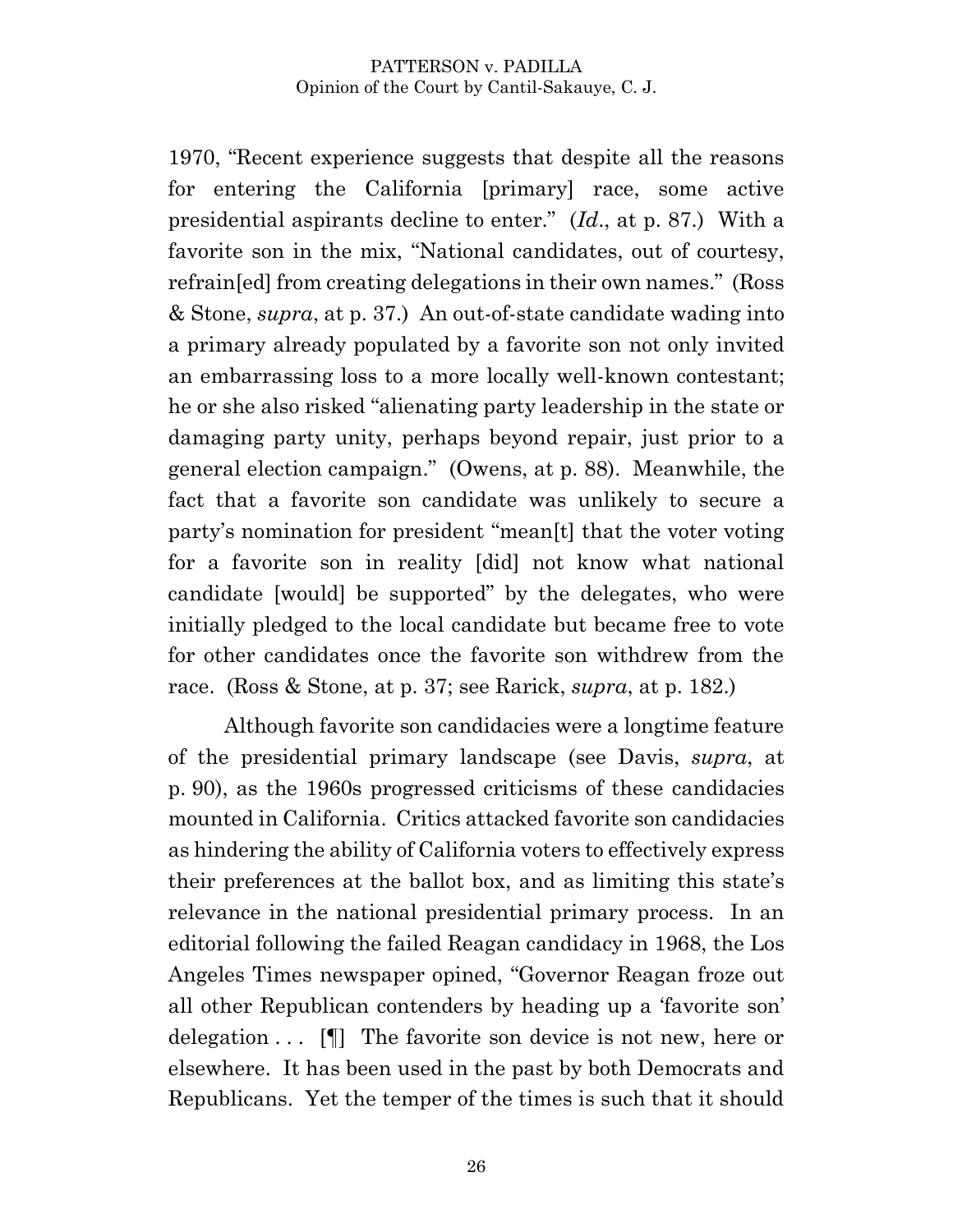now be discarded in favor of giving the voters a more direct and meaningful voice in the selection of their nominees." (*Toward Better Elections*, L.A. Times (Aug. 28, 1968) p. A4; see also *Governor's Veto of Primary Bill*, S.F. Chronicle (Sept. 3, 1968) p. 38 [editorial]; *Open Primary More Vital Than Ever*, San Jose Mercury News (Feb. 27, 1969) p. 2 [editorial].) Communicating a similar view among the electorate, one poll conducted in 1968 reported that 77 percent of those surveyed would have preferred a choice among candidates in the 1968 Republican Party primary, instead of only a delegate slate pledged to Governor Reagan. (Field Research Corp., The Field Poll, California Poll 68-03 (May 15-18, 1968).)

## *2. Earlier Attempts To Enact Responsive Statutes*

The constitutional amendment adopted through Proposition 4 was approved by the voters in 1972 after repeated failures to enact statutes that would have made similar changes to the presidential primary ballot.

In 1965, 1967, 1968, 1969, and 1971, bills were introduced in the Legislature that, had they become law, would have replaced the existing "opt-in" scheme for presidential primary candidates with a more inclusive approach. **11** These proposals drew from an Oregon law (1961 Or. Laws, ch. 170, § 1, p. 181) that had made such a change to the presidential primary system in that state. (See Assem. Com. on Elections and Reapportionment, Analysis of Sen. Bill No. 145 (1968 Reg. Sess.) p. 1 ["Senate Bill 145 is an act to create for California a

**<sup>11</sup>** The bill introduced in 1965 applied only to the presidential primary of a party for which there were fewer than 3.5 million registered voters in the state. (Assem. Bill No. 1414 (1965 Reg. Sess.), *supra*, § 2 [proposed Elec. Code, § 6300].)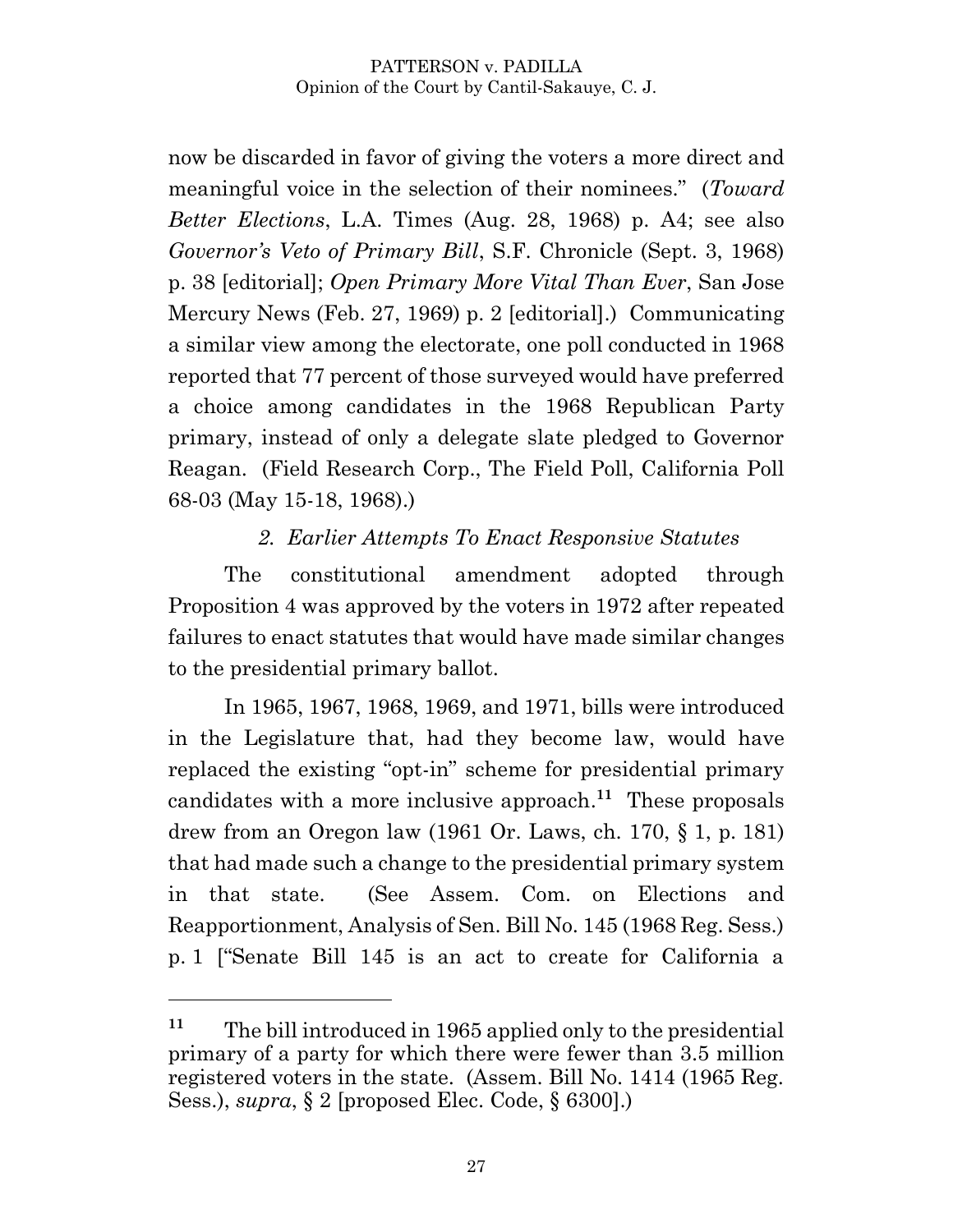Presidential Primary system similar to the system now used in Oregon"].)

Each of the ballot reform measures introduced in the Legislature provided that the Secretary of State "shall place the name" of a candidate for president upon the presidential primary ballot when that state officer "shall have determined in his sole discretion that such a candidate" (or, in some versions of the proposed legislation, "such candidate's candidacy") "is generally advocated for or recognized in" the "news media throughout the United States."**<sup>12</sup>** (Sen. Bill. No. 3 (1971 Reg. Sess.) as introduced Jan. 4, 1971, § 2 [proposed Elec. Code, § 6052]; Sen. Bill. No. 3 (1969 Reg. Sess.) as introduced Jan. 7, 1969, § 2 [proposed Elec. Code, § 6052]; Sen. Bill No. 145 (1968 Reg. Sess.) as introduced Jan. 30, 1968, § 2 [proposed Elec. Code, § 6052]; Sen. Bill No. 586 (1967 Reg. Sess.) as introduced Mar. 14, 1967, § 2 [proposed Elec. Code, § 6051]; Assem. Bill No. 1414 (1965 Reg. Sess.) as introduced February 24, 1965, § 2 [proposed Elec. Code,  $\S 6351$ .<sup>13</sup> All of these bills would have allowed a candidate to avoid being placed on the ballot by executing an

**<sup>12</sup>** The proposed legislation introduced in 1971 would have added "or California" after "United States." (Sen. Bill. No. 3 (1971 Reg. Sess.), *supra*, § 2 [proposed Elec. Code, § 6052].)

**<sup>13</sup>** Each of these measures also made provision for the inclusion of additional candidates on the primary ballot when petitions on behalf of their candidacy had collected a sufficient number of signatures. (Sen. Bill No. 3 (1971 Reg. Sess.), *supra*, § 2 [proposed Elec. Code, §§ 6053-6059]; Sen. Bill No. 3 (1969 Reg. Sess.), *supra*, § 2 [proposed Elec. Code, §§ 6053-6059]; Sen. Bill No. 145 (1968 Reg. Sess.), *supra*, § 2 [proposed Elec. Code, §§ 6053-6056]; Sen. Bill No. 586 (1967 Reg. Sess.), *supra*, § 2 [proposed Elec. Code, § 6051]; Assem. Bill No. 1414 (1965 Reg. Sess.), *supra*, § 2 [proposed Elec. Code, § 6351].)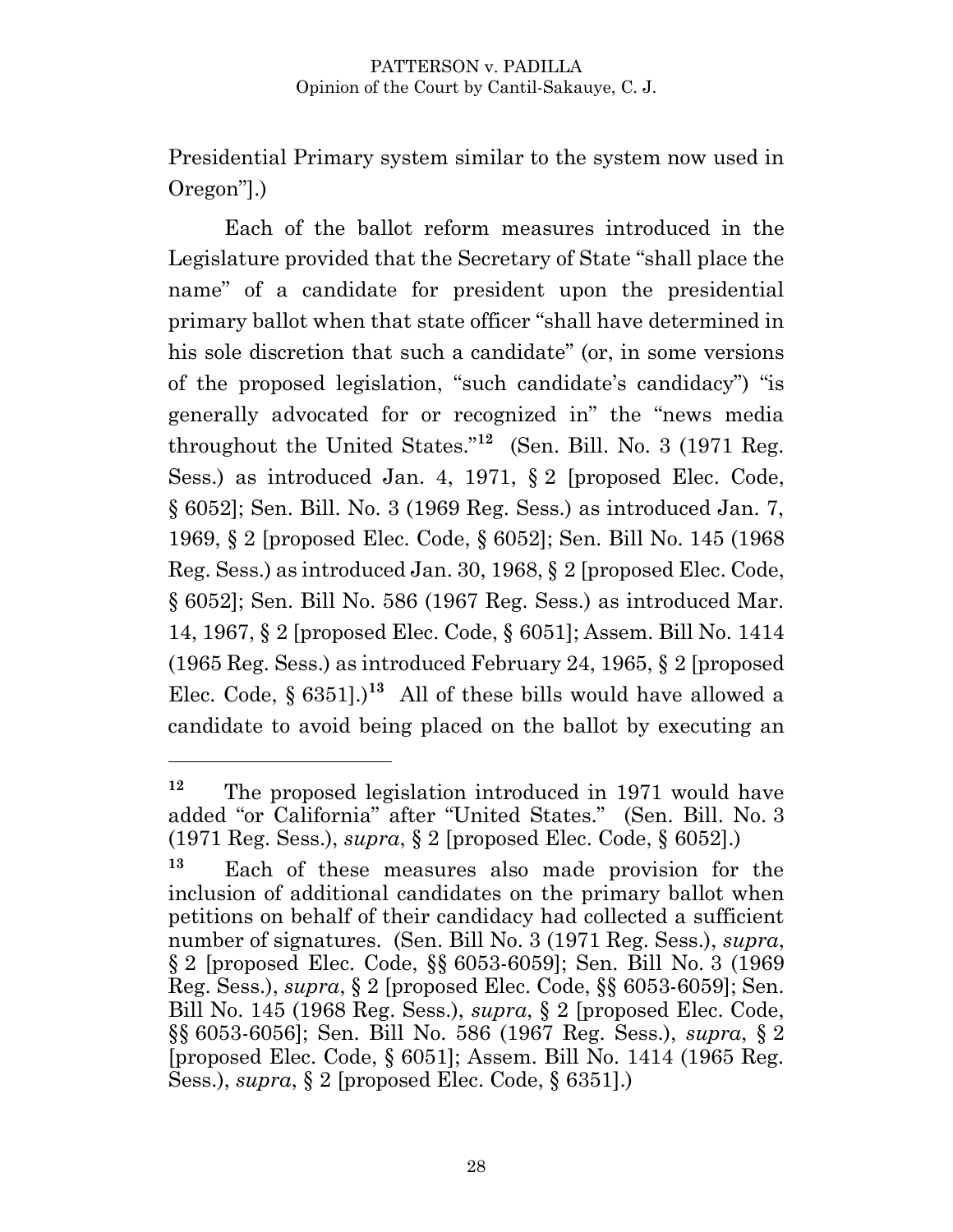affidavit stating that the person was not, and did not intend to become, a candidate for president in the forthcoming election.**<sup>14</sup>**

The bills that were introduced in 1965 and 1967 died without a floor vote in either chamber of the Legislature. (Cal. Legis., Final Calendar of Legislative Business (1965 Reg. Sess.) p. 458; Sen. Final Hist. (1967 Reg. Sess.) p. 171.) The Assembly and the Senate passed the 1968, 1969, and 1971 bills,**<sup>15</sup>** but in each instance the legislation was vetoed by then-Governor Reagan. In his veto message rejecting Senate Bill No. 145 (1968 Reg. Sess.), Reagan wrote that this measure "adds nothing to

**<sup>14</sup>** As with the other proposed statutory reforms to the primary ballot discussed in the text, the bills would have incorporated this requirement into the Elections Code. (Sen. Bill No. 3 (1971 Reg. Sess.) § 2 [proposed Elec. Code, § 6061]; Sen. Bill No. 3 (1969 Reg. Sess.) § 2 [proposed Elec. Code, § 6061]; Sen. Bill No. 145 (1968 Reg. Sess.) § 2 [proposed Elec. Code, § 6058]; Sen. Bill No. 586 (1967 Reg. Sess.) § 2 [proposed Elec. Code, §§ 6051, 6052]; Assem. Bill No. 1414 (1965 Reg. Sess.) § 2 [proposed Elec. Code, §§ 6351, 6352].)

**<sup>15</sup>** The Assembly and Senate passed versions of the 1968, 1969, and 1971 bills that had been amended in the legislative process. These amendments are generally immaterial to the issues before the court, with the possible exception of one change made to the 1971 measure, Senate Bill No. 3 (1971 Reg. Sess.). That bill was amended in the Assembly to add the italicized language that appears below: "The Secretary of State shall place the name of a candidate upon the presidential primary ballot when the Secretary of State shall have determined in his sole discretion that such a candidate is generally advocated for or recognized in the news media throughout the United States or California as actively seeking his party's nomination for President of the United States *and that such a candidate has formed a delegation in conformity with the applicable provisions of this division*." (Sen. Bill. No. 3 (1971 Reg. Sess.) as amended Nov. 24, 1971, § 1, italics added [proposed Elec. Code, § 6066].)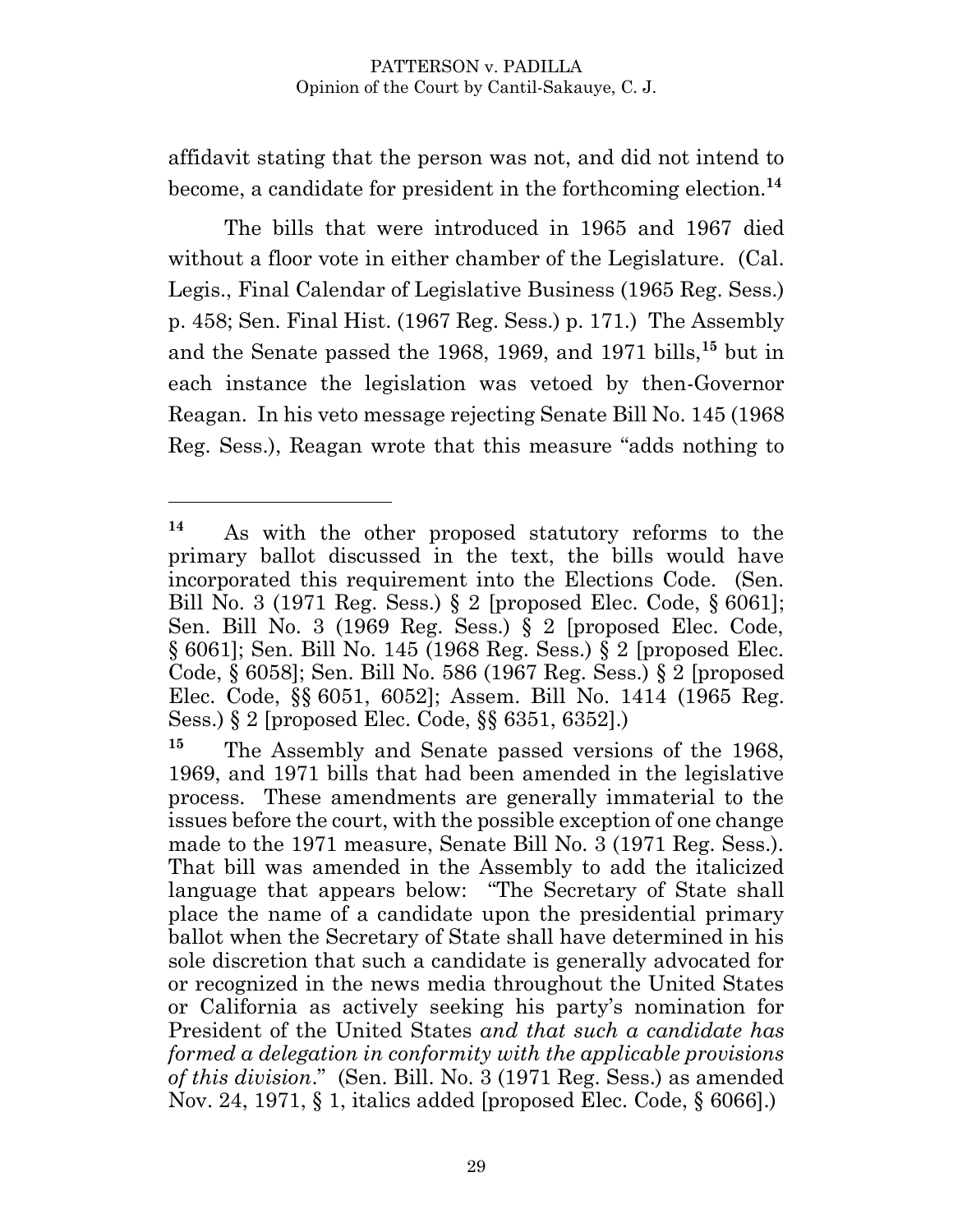the democratic process. It is, in fact, an infringement on the rights of certain individuals. It limits the people's responsibility by placing the responsibility for putting names on the California presidential ballot on the shoulders of one man. This is considerably less desirable than California's open primary method which requires a significant number of persons to show an interest in a man's candidacy before his name can be placed on the ballot." (Governor's Veto Message to Sen. on Sen. Bill No. 145 (Aug. 22, 1968) 1969 Sen. J. (1968 Reg. Sess.) p. 4959.) Reagan issued similar veto messages in rejecting Senate Bill No. 3 (1969 Reg. Sess.), the ballot reform measure approved by the Legislature in its 1969 Regular Session (Governor's Veto Message to Sen. on Sen. Bill No. 3 (Sept. 4, 1969) 1969 Sen. J. (1969 Reg. Sess.) p. 5695 (hereafter 1969 Veto Message)), and the Senate Bill No. 3 that was approved by the Legislature in its 1971 Regular Session (Governor's Veto Message to Sen. on Sen. Bill No. 3 (Dec. 30, 1971) 1972 Sen. J. (1972 Reg. Sess.) p. 9939). In vetoing the 1969 measure, Reagan added, "If a candidate is, indeed, 'generally recognized' as a serious presidential contender, his supporters should have no difficulty in gathering sufficient signatures to place his name on the California ballot." (1969 Veto Message, *supra*, at p. 5696.)

### *3. The Electorate's Approval of Proposition 4 as a Constitutional Amendment, Creating an "Open Presidential Primary"*

In 1970, after several attempts at making changes to the presidential primary election by statute had failed, a constitutional amendment with a similar goal (Sen. Const. Amend. No. 3 (1970 Reg. Sess.)) was introduced in the Legislature. This proposal would have added section 7 to article II of the state Constitution, with the text, "The Legislature shall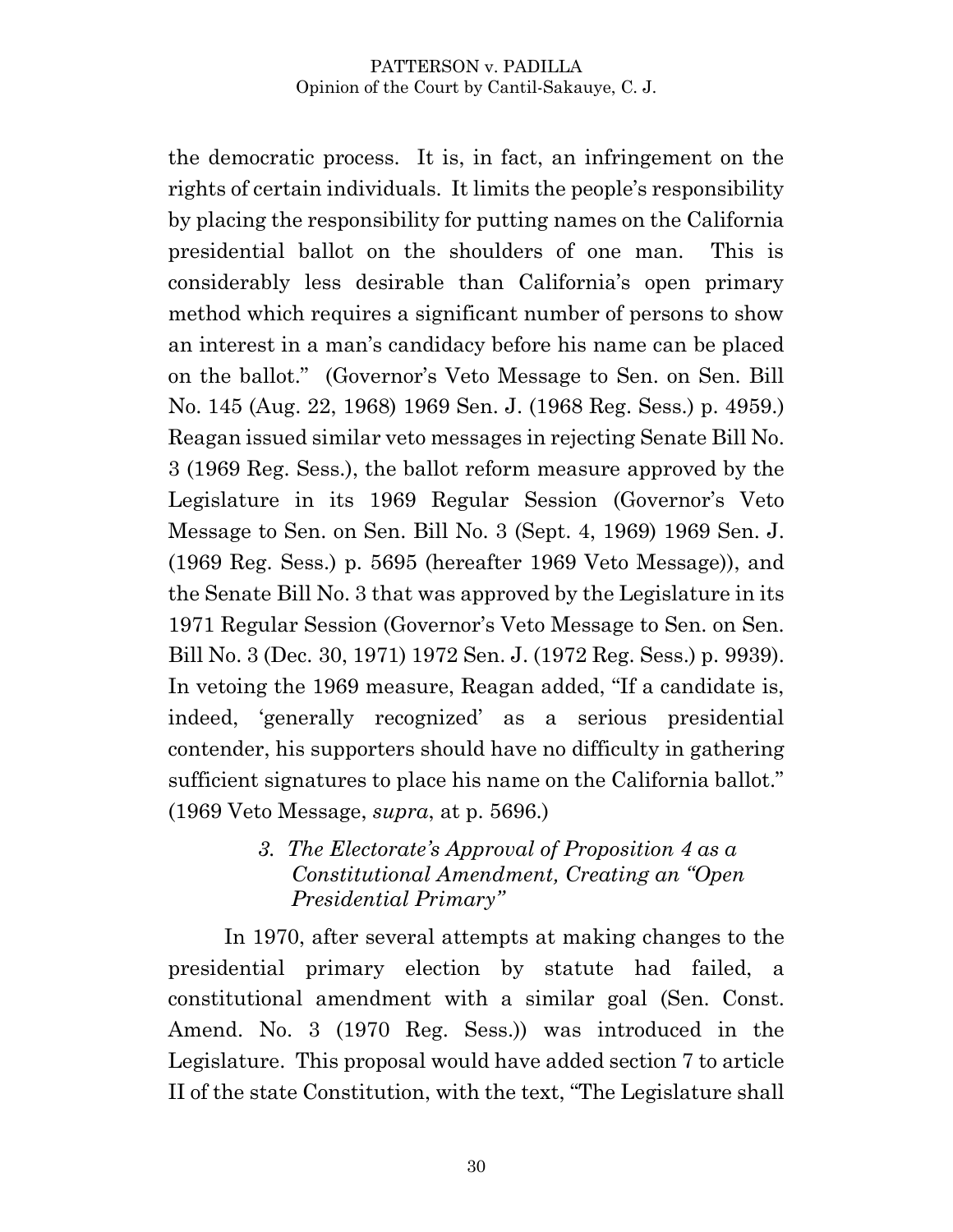provide for an open presidential primary whereby the candidates on the ballot are those found by the Secretary of State to be recognized candidates throughout the nation or throughout California for the office of President of the United States, and those whose names are placed on the ballot by petition, but excluding any candidate who has withdrawn by filing an affidavit that he is not a candidate." (Sen. Const. Amend. No. 3 (1970 Reg. Sess.).) The Senate approved this proposed amendment, but it was tabled in the Assembly and never came before the electorate for approval. (Cal. Legis., Final Calendar of Legislative Business (1970 Reg. Sess.) p. 362.)

The next year, both chambers of the Legislature approved a similar proposal, Senate Constitutional Amendment No. 3 (1971 Reg. Sess.). (Sen. Final Hist. (1971 Reg. Sess.) p. 501.) This measure represented an alternative method of accomplishing the goals of the aforementioned Senate Bill No. 3 (1971 Reg. Sess.), in the event Governor Reagan vetoed the bill. (See letter from Sen. Alfred E. Alquist to Governor Ronald Reagan (Dec. 8, 1971) p. 1 [explaining that, should the Governor approve Sen. Bill No. 3 (1971 Reg. Sess.), the bill's sponsor would "utilize the appropriate legislative provisions for the removal of [the proposed constitutional amendment] from the June, 1972, ballot"].) After Governor Reagan vetoed Senate Bill No. 3 (1971 Reg. Sess.), Senate Constitutional Amendment No. 3 appeared on the ballot as Proposition 4 at the June 1972 primary election, at which time it was approved by the voters.

Proposition 4 added article II, section 8 to the state Constitution, providing, "The Legislature shall provide for an open presidential primary whereby the candidates on the ballot are those found by the Secretary of State to be recognized candidates throughout the nation or throughout California for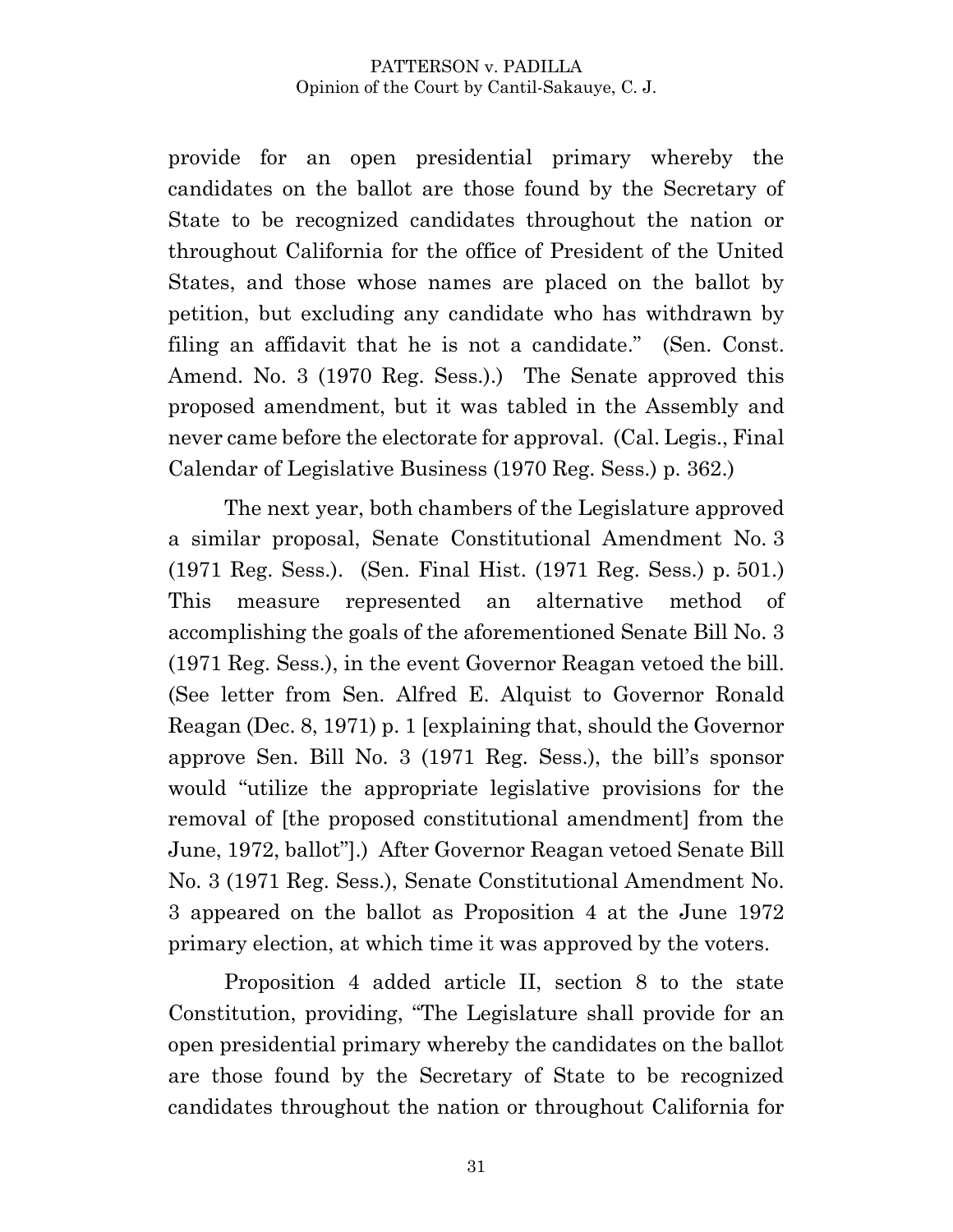the office of President of the United States, and those whose names are placed on the ballot by petition, but excluding any candidate who has withdrawn by filing an affidavit that he is not a candidate." Subsequent amendments to the state Constitution have altered this phrasing somewhat and moved the pertinent text to article II, section 5(c), but have not made any changes fundamental to the issue before the court. **16**

The analysis and arguments regarding Proposition 4 that appeared within the ballot materials before the voters at the 1972 primary election provide substantial insight into the intent behind this measure. (See *People v. Gonzales* (2017) 2 Cal.5th 858, 881 [describing ballot materials as "a useful source of ascertaining voter intent"]; *Silicon Valley Taxpayers' Assn., Inc. v. Santa Clara County Open Space Authority* (2008) 44 Cal.4th 431, 445.) These materials situate the amendment in the historical context summarized above (see *Robert L. v. Superior Court* (2003) 30 Cal.4th 894, 904; *Hi-Voltage Wire Works, Inc. v. City of San Jose* (2000) 24 Cal.4th 537, 542, 560) and manifest an intent, through the measure, to require all "recognized" candidates for president to be placed on the appropriate party's primary ballot, in order to avoid the candidate participation problems associated with the then-existing primary process.

**<sup>16</sup>** Most recently, Proposition 14, which the electorate adopted in 2010 to create a new "top-two candidates open primary election" procedure for state and congressional primary elections, redesignated the presidential primary provision as subdivision (c) of section 5, article II, and slightly revised the opening passage of that subdivision to indicate that partisan elections are to be retained for presidential candidates and political party and party central committees.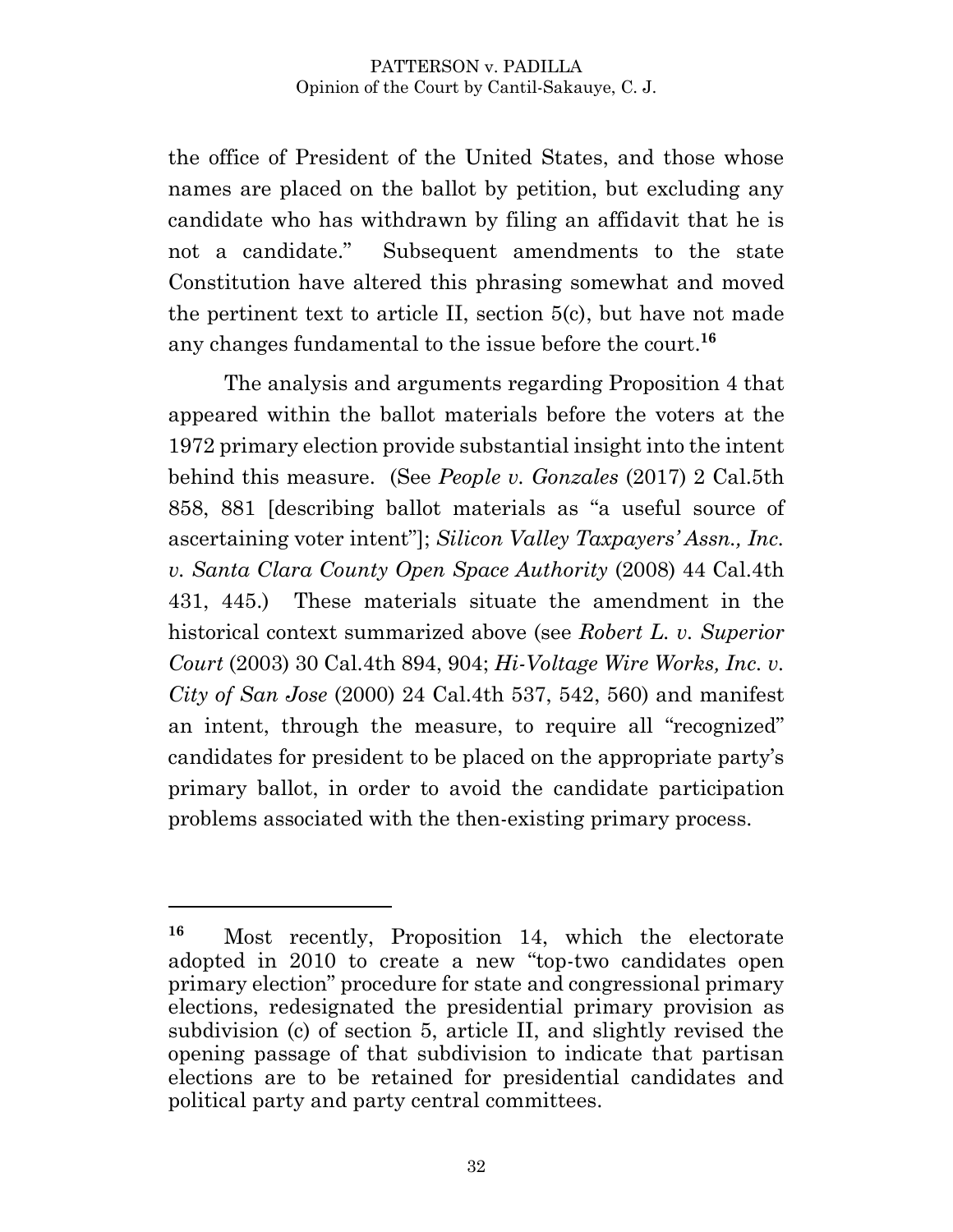Within the relevant ballot materials, the Legislative Counsel's general analysis of the measure explained, "A 'Yes' vote on this measure is a vote *to require* the placement on the presidential primary ballot of the names *of all recognized candidates* for president and all candidates qualified by virtue of nominating petitions, unless such a candidate withdraws. [¶] A 'No' vote is a vote to reject this requirement." (Ballot Pamp., Primary Elec. (June 6, 1972) general analysis of Prop. 4 by Legis. Counsel, p. 9, italics added (hereafter June 1972 Ballot Pamphlet).) The Legislative Counsel's detailed analysis added, in relevant part, "This measure would add Section 8 to article II of the California Constitution and direct the Legislature to provide for an open presidential primary. It would *require* the Secretary of State to place upon the presidential primary ballot of the appropriate political party as its candidates for the office of President of the United States, the names of those persons who he determined to be either (a) recognized as candidates throughout the nation or (b) recognized as candidates throughout California." (*Id*., detailed analysis of Prop 4. by Legis. Counsel, p. 10, italics added.)

The arguments in favor of Proposition 4 within the official ballot pamphlet also described how the measure would function, and explained why it was being proposed. Proponents stated, in pertinent part, "This Constitutional Amendment is designed to give voters a meaningful voice in choosing their party's presidential nominee. It requires the Legislature to provide for an open presidential primary in which the Secretary of State places on the ballot the names of recognized candidates for the office of President of the United States." (June 1972 Ballot Pamp., *supra*, argument in favor of Prop. 4, p. 10.) The argument in favor of Proposition 4 later continued, "The present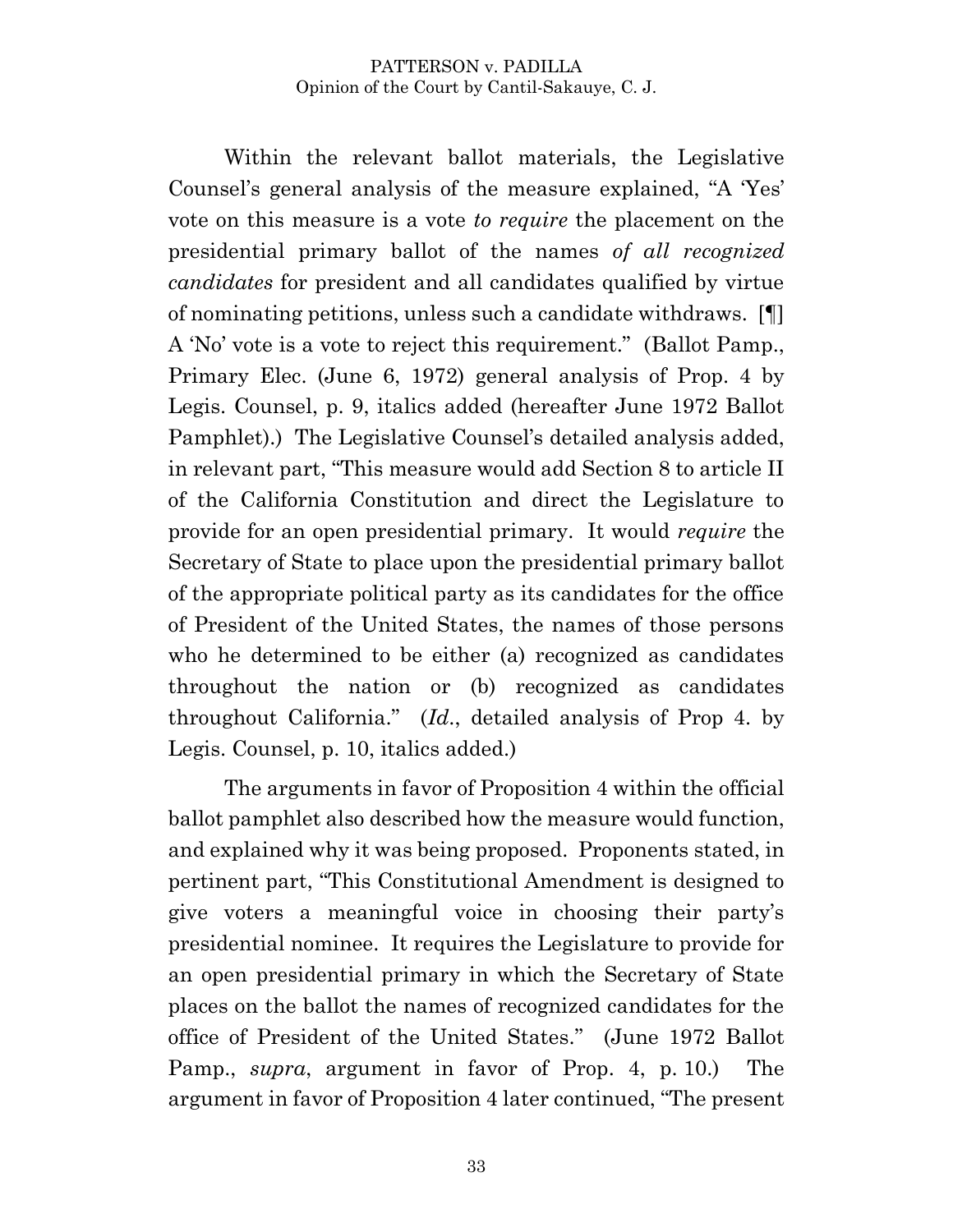system of selecting presidential candidates often leaves the voter without a direct voice in the decision. The 'favorite son' device has been used by Governors from both parties to prevent a contested primary, depriving the voters of a chance to vote for the candidate of his choice. [¶] In the last presidential primary election, California voters were denied the opportunity of voting for or against either of the men who eventually became the presidential nominees. [¶] Opponents claim an open primary would impair 'party unity' and would require costly election campaigns. But who wants 'party unity' at the expense of party members? And why shouldn't the candidates campaign in California as well as in New Hampshire, Indiana, and Oregon? [¶] The open primary plan would make California the key state every presidential election. As the most populous state in the union, it should be. It is time the voters have a say in nominating their party's candidate for the highest office in the land." (*Ibid*.) Later, in rebutting the arguments advanced against Proposition 4, its advocates stated, "*By placing the names of all recognized candidates on the ballot* the Secretary of State can help ensure that Californians have a chance to choose which candidate they wish to represent their party. California is the most populous state in the Union and serves as a cross section of the entire nation. It is only fitting that our presidential primary should be important in the selection of presidential nominees. [¶] The open presidential primary will free the voters of California to choose their own candidates for President of the United States and take the decision out of the smoke-filled rooms." (June 1972 Ballot Pamp., *supra,* rebuttal to argument against Prop. 4, p. 11, italics added.)

The opponents of Proposition 4, meanwhile, argued in their statements to voters within the ballot materials that the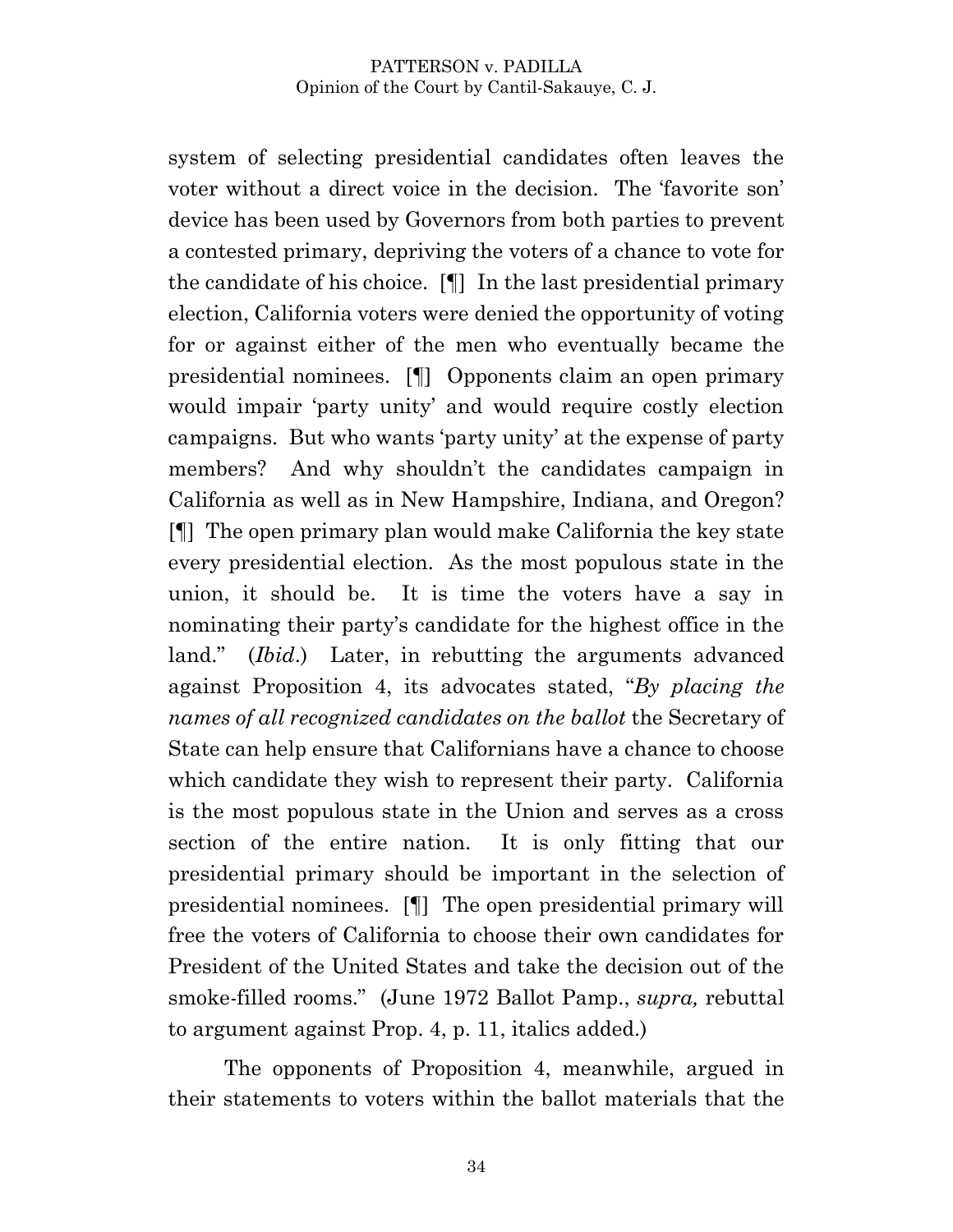existing regime did not meaningfully impede the ability of leading candidates for president to appear on the primary ballot. They explained that "[t]o appear on the ballot, a candidate and his supporters need only gather a reasonable number of signatures of registered voters who wish to have the candidate's name placed on the ballot." (June 1972 Ballot Pamp., *supra*, argument against Prop. 4, p. 11.) Thus, with regard to Richard Nixon and Hubert Humphrey, the Republican and Democratic Party nominees in 1968 who had not participated in that spring's California primary, "if one or both of those men had desired to place their name before their own party members in California in June 1968, they could have done so. There is absolutely nothing in present law which prevented them from entering the primary. For their own reasons, they chose not to do so." (*Id*., rebuttal to argument in favor of Proposition 4, p. 10.)

The opponents of Proposition 4 characterized the measure as objectionable because it would deny future presidential candidates the right to similarly choose whether to participate in the state primary. They asserted, "Proposition 4 *forces* a candidate to enter the California primary. This means that he must commit an immense amount of time and money to a campaign here, even though he may feel that his chances for the nomination might better be served by using that time and money elsewhere." (June 1972 Ballot Pamp., *supra*, argument against Prop. 4, at p. 11.) The opponents maintained that "each presidential candidate should be free to decide which primaries he will enter, and Proposition 4 will deny such candidates their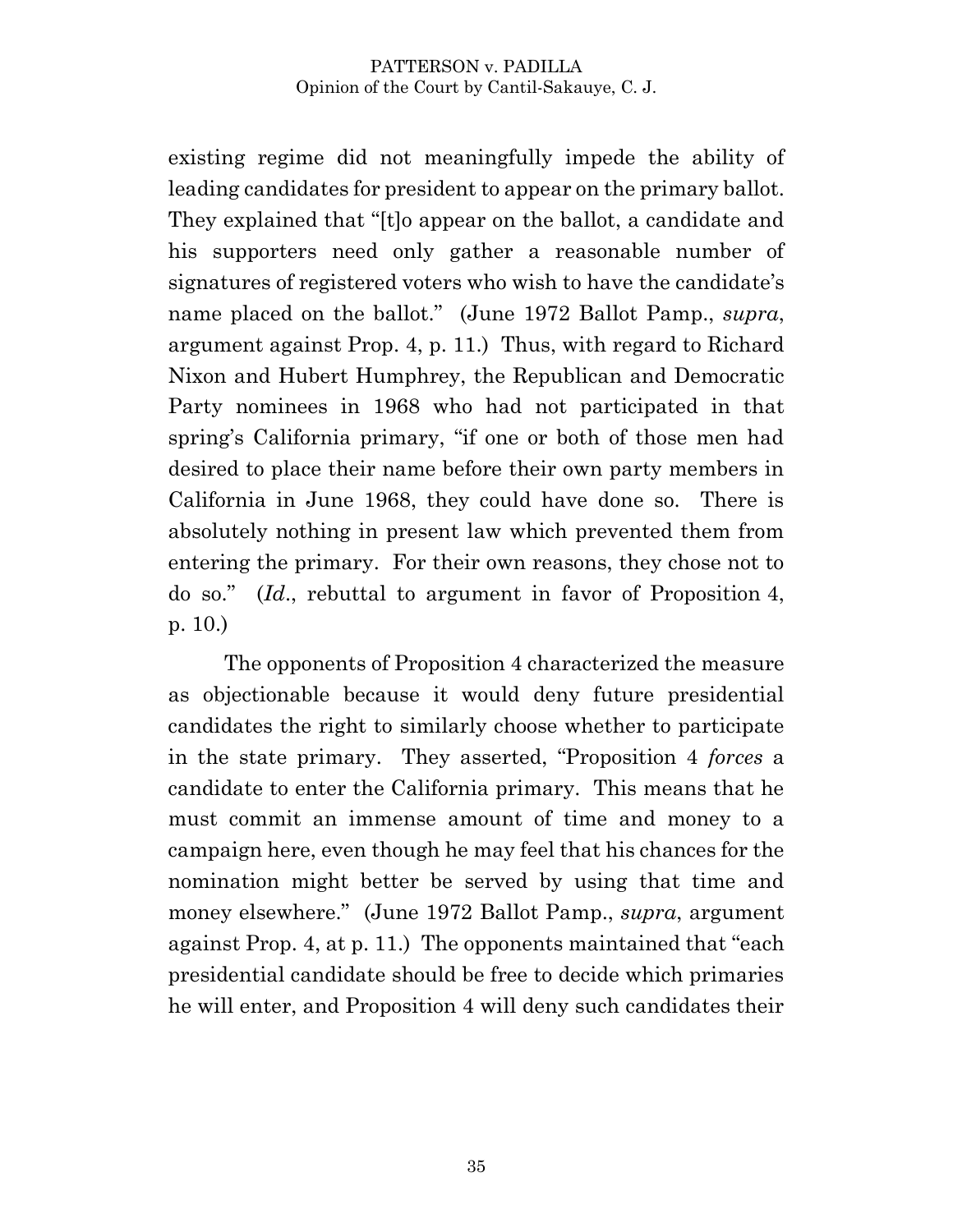freedom of decision." (*Id.*, rebuttal to argument in favor of Prop. 4, p. 10.)**<sup>17</sup>**

The consistent characterizations of Proposition 4 within the ballot materials provided to voters at the June 1972 primary election illuminate the intent behind this measure. They establish that this legislative constitutional amendment responded to concerns that voters in previous California presidential primary elections had not consistently been provided with an adequate choice among candidates for president. To address this problem, the proposition upended the preexisting system, in which all candidates had to take affirmative steps to appear on the primary election ballot, and

**<sup>17</sup>** Analyses of Senate Constitutional Amendment No. 3 (1971 Reg. Sess.) that were prepared before Proposition 4 came before the electorate for approval reflect a similar understanding of the ballot measure. An analysis by the Assembly Committee on Elections and Reapportionment stated that the measure "would place on the . . . ballot the question whether California should have an 'open' Presidential primary. *Under the measure the Secretary of State would be required to place all publicly recognized candidates for President on the primary ballot.* Other candidates could qualify by petition. A candidate could withdraw by filing an affidavit that he is not a candidate." (Assem. Com. on Elections and Reapportionment, Analysis of Sen. Const. Amend. No. 3 (1971 Reg. Sess.) p. 1, italics added.) A summary by the Legislature's Constitutional Amendments Committee similarly explained that the measure "*[r]equires [the] Secretary of State to place all publicly recognized candidates for President on the primary ballot*. Other candidates could qualify by petition. Any candidate could withdraw his name by filing an affidavit with the Secretary of State stating that he is not a candidate." (Const. Amends. Com., Final Summary of Selected Legislation Relating to Amending the Cal. Const. (1971 Reg. Sess.) p. 7, italics added.)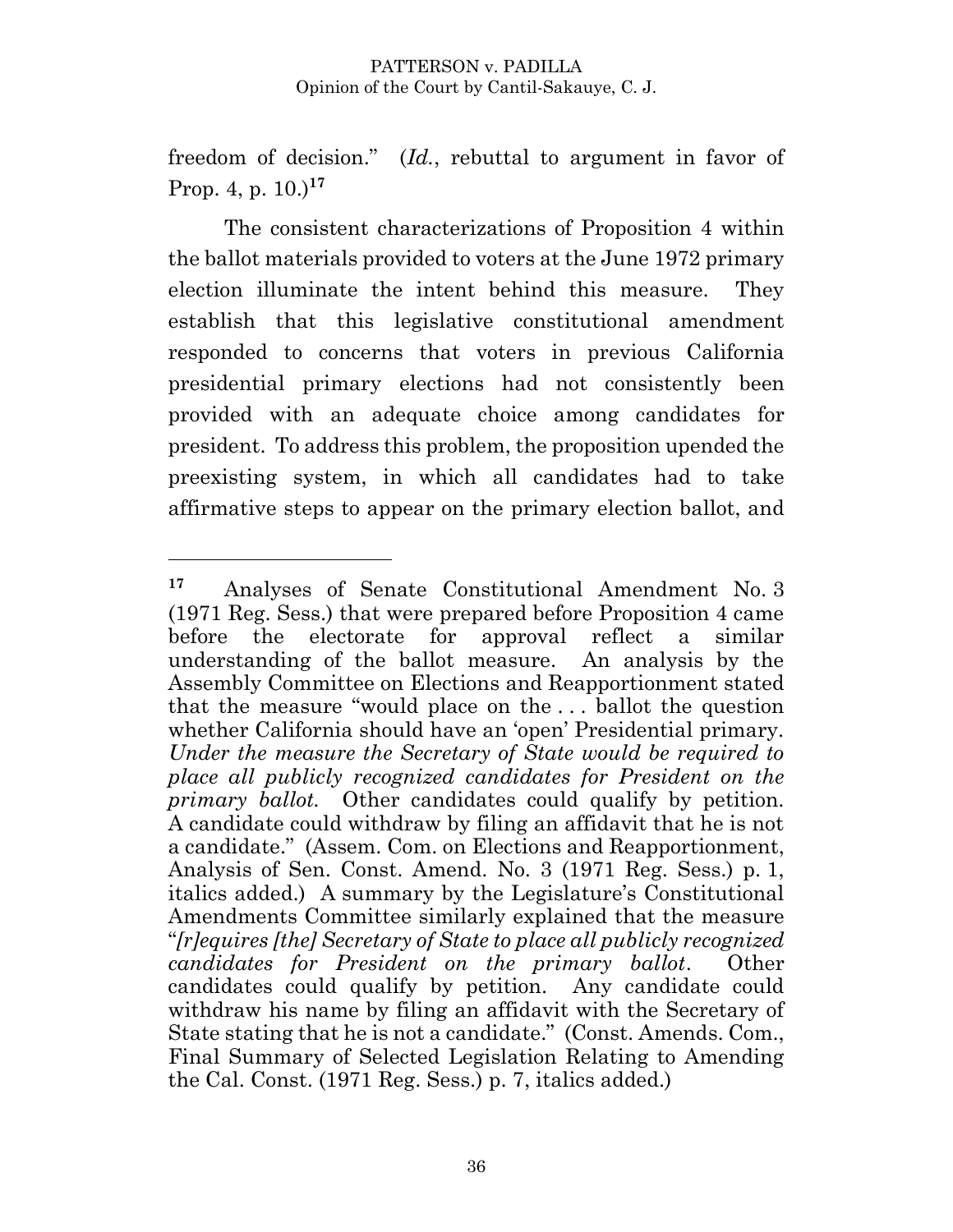had sometimes declined to do so. That paradigm was replaced by one in which the Secretary of State must place on the ballot *all* persons found to be "recognized . . . throughout the nation or throughout California" as candidates for president within parties that qualify for the primary election (along with candidates who qualify through the petition process), except for candidates who file affidavits of noncandidacy. **18**

## **C. Subsequent Developments**

 $\overline{a}$ 

The foregoing establishes that when Proposition 4 was approved by voters, it was understood to require that all persons identified as "recognized candidates throughout the nation or throughout California for the office of President of the United States" be included on the appropriate primary ballot, absent an affidavit of noncandidacy. The subsequent affirmation and implementation of the ballot reform effected by Proposition 4 manifest a similar understanding.

First, at the November 1972 general election, voters approved Proposition 7. This proposition adopted several recommendations of the Constitutional Revision Commission

**<sup>18</sup>** These ballot materials also clarify that the affidavit of noncandidacy that would remove a "recognized" candidate for president from the ballot must do more than merely disavow participation in the California primary. The argument in favor of Proposition 4 stated, "Persons placed on the ballot and wishing to be removed may withdraw simply by filing an affidavit *that they are not a candidate for President*." (June 1972 Ballot Pamp., *supra*, argument in favor of Prop. 4, p. 10, italics added.) The arguments made by the measure's opponents in the ballot materials, such as their assertion that it would deny presidential candidates their "freedom of decision" regarding "which primaries [to] enter" (*id*., rebuttal to argument in favor of Prop. 4, p. 10), carry similar connotations.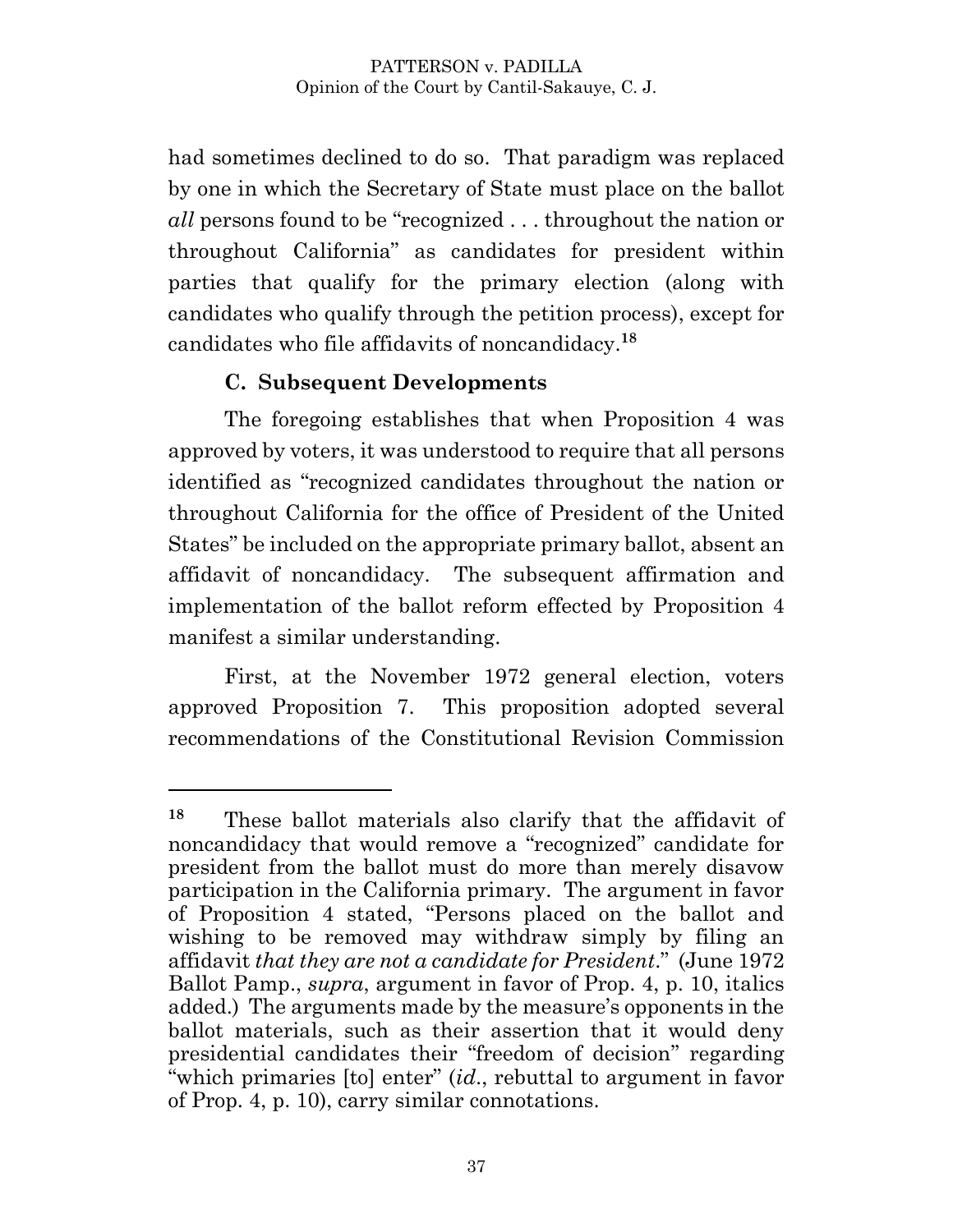regarding article II of the state Constitution, relating to elections. Among its provisions, Proposition 7 renumbered article II, section 8 of the state Constitution as article II, section 4, and revised the introductory language of this section to provide (the italicized language being added through the proposition), "[t]he Legislature shall provide for *primary elections for partisan offices, including* an open presidential primary whereby the candidates on the ballot are those found by the Secretary of State to be recognized candidates throughout the nation or throughout California for the office of President of the United States, and those whose names are placed on the ballot by petition, but excluding any candidate who has withdrawn by filing an affidavit that he is not a candidate." (Ballot Pamp., Gen. Elec. (Nov. 7, 1972) text of Prop. 7, appen. p. 9, italics added (hereafter November 1972 Ballot Pamphlet).) **19**

Concerning this provision, opponents of Proposition 7 revived an argument that had been made against Proposition 4 at the preceding June 1972 primary election, asserting that the electorate should vote against the later measure because voters should not allow "the Secretary of State in his judgment and his judgment alone [to] pass[] on the candidate's 'recognition,' and thus decid[e] as a practical matter which candidates will be voted on by the people. This is too important a matter to be left to the judgment of any one person." (Nov. 1972 Ballot Pamp.,

**<sup>19</sup>** A subsequent amendment to the Constitution, approved by the voters as Proposition 14 in June 1976, shifted this text (with its language regarding the affidavit of noncandidacy having been made gender-neutral through the intervening passage of Prop. 11 in November 1974) to article II, section 5 of the Constitution.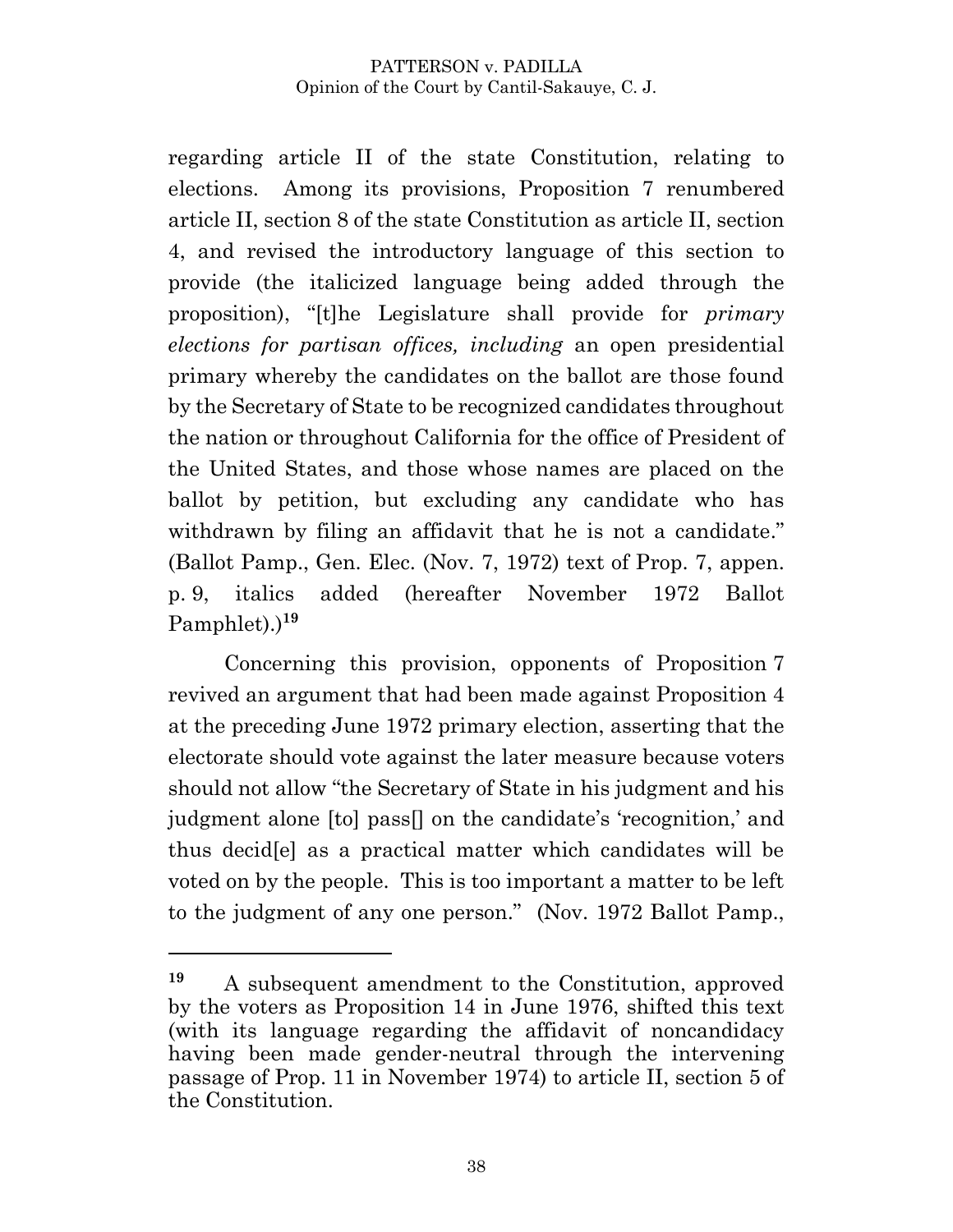*supra*, argument against Prop. 7, p. 20.) The proponents of Proposition 7 cast the issue as already settled by Proposition 4, explaining, "The open presidential primary was added to the Constitution by the people in June 1972. A 'Yes' vote merely renumbers that provision to conform to other language in Article II." (Nov. 1972 Ballot Pamp., *supra*, rebuttal to argument against Prop. 7, p. 20.) Nothing associated with this back-andforth, which implicitly equated a candidate's " 'recognition' " (*id.,* argument against Prop. 7, p. 20) with that candidate's appearance on the primary ballot, suggests a view that under the Constitution as amended earlier that year through Proposition 4, the Legislature retained the authority to adopt disclosure requirements for presidential candidates that could function to exclude from the ballot even "recognized candidates throughout the nation or throughout California for the office of President of the United States."

Actions taken to implement Proposition 4 shortly after its approval also offer no indication of such an understanding. Two years after Proposition 4 passed, the Legislature enacted the Alquist Open Presidential Primary Act (Stats. 1974, ch. 1184). This statute revamped the procedures applicable to the Democratic Party presidential primary. As enacted, the sole requirement within this statute for inclusion on a presidential primary ballot was that a candidate be deemed "generally advocated for or recognized in the news media throughout the United States or California as actively seeking the nomination of the Democratic Party for President of the United States." (See Stats. 1974, ch. 1184, § 2, p. 2537 [Elec. Code, former § 6310].) Substantively similar language was included in other presidential primary laws, applicable to other political parties, passed by the Legislature shortly thereafter. (See Elec. Code,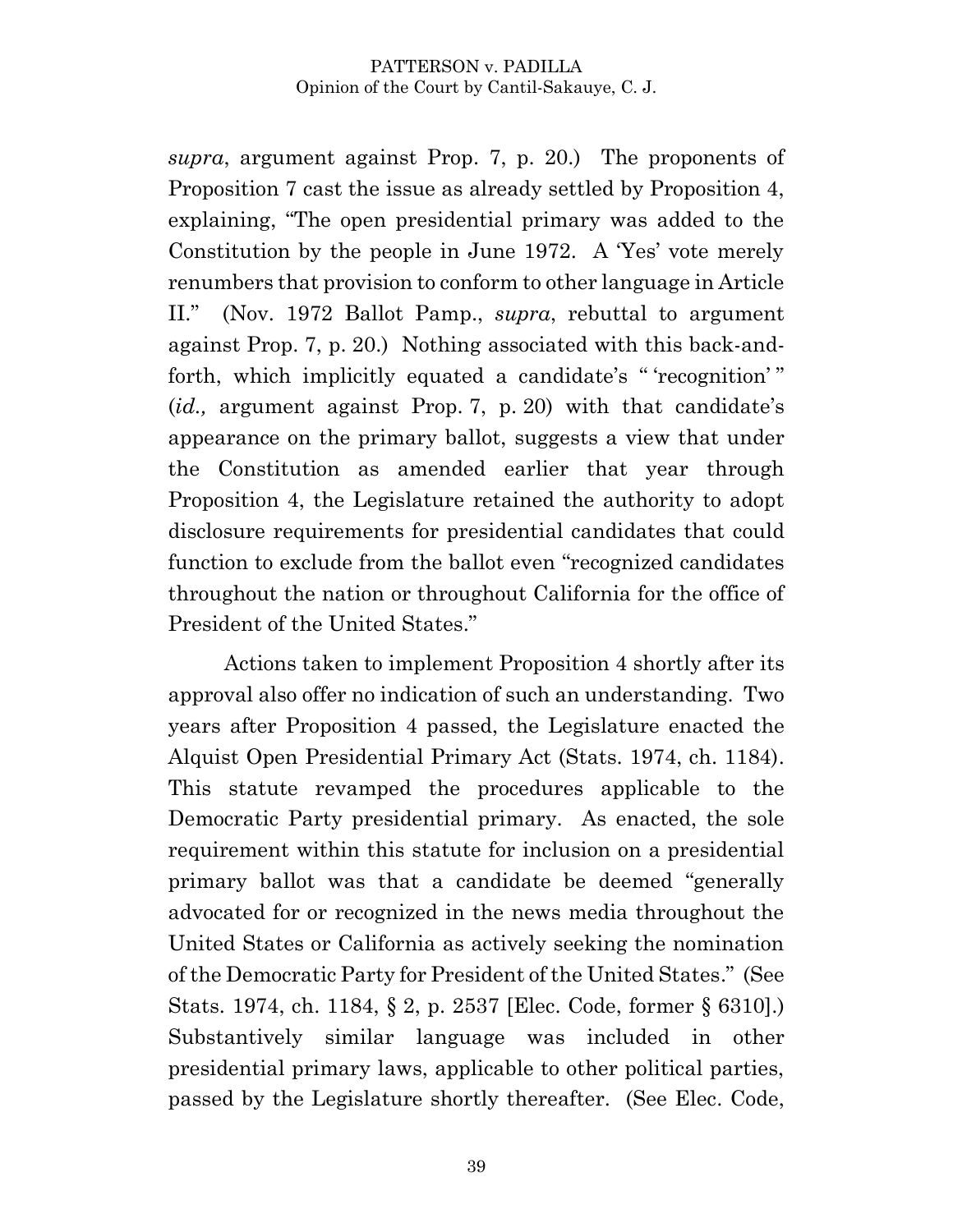former § 6010, added by Stats. 1975, ch. 1048, § 2, p. 2468; Elec. Code, former § 6210, added by Stats. 1975, ch. 1056, § 3, p. 2509; Elec. Code, former § 6110, added by Stats. 1975, ch. 1060, § 3, p. 2569.)

By contemplating that a presidential candidate would appear on the appropriate primary ballot when found to be "generally advocated for or recognized" in the specified manner, these statutes and their present-day counterparts (Elec. Code, §§ 6041, 6340, subd. (a), 6520, subd. (a), 6720, 6851) convey a conception of article II, section 5(c) that is consistent with the one we adopt. As with the approval of Proposition 7 by the electorate, nothing within these laws implies a view that the Legislature can adopt disclosure requirements for presidential candidates that, if not complied with, would keep persons determined to be "recognized candidates throughout the nation or throughout California for the office of President of the United States" from appearing on a primary ballot.

Similarly, there is no indication that the Secretary of State has traditionally construed article II, section 5(c) or its predecessor provisions as contemplating additional requirements for appearing on a presidential primary ballot, unrelated to whether someone is a "recognized candidate[] throughout the nation or throughout California for the office of President of the United States." As discussed *ante*, when Secretaries of State have disclosed the factors they took into account in deciding whether a person qualified to appear as a candidate on a presidential primary ballot, these considerations all have had a reasonable relationship to whether a candidate was known throughout the nation or California, or was actively participating in the presidential race. (E.g., Sect. of State 2008 Presidential Candidate Announcement, *supra*, at p. 1; Sect. of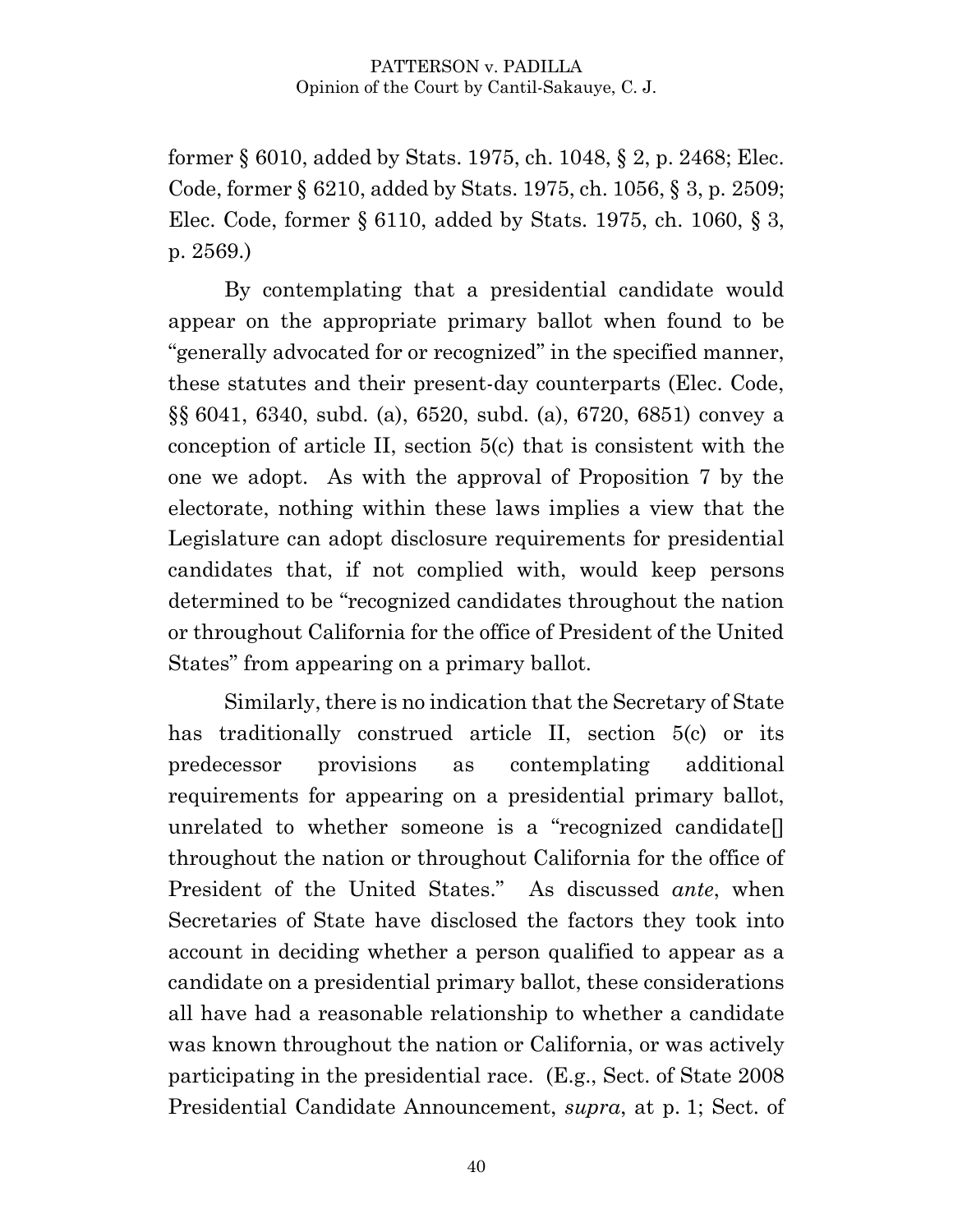State 1976 Presidential Candidate Announcement, *supra*, at p. 1.)

Last, although as has been explained there was no discussion of article II, section 5(c) in connection with legislative deliberations over Senate Bill No. 27 (2019-2020 Reg. Sess.), such a conversation did occur when the Legislature debated Senate Bill No. 505, which was enrolled and signed by the Governor on the same days as Senate Bill No. 27. Committee analyses of Senate Bill No. 505 reflect a common understanding that under article II, section 5(c), all presidential candidates found to be "recognized . . . throughout the nation or throughout California" must appear on the appropriate qualifying party's ballot unless an affidavit of noncandidacy is filed. Two of these analyses state that Proposition 4 "placed on the 1972 primary ballot the question whether California should have a Presidential primary that required the SOS [Secretary of State] to place all publicly recognized candidates for President on the primary ballot." (Sen. Com. on Elections and Const. Amends., Analysis of Sen. Bill No. 505 (2019-2020 Reg. Sess.) as amended March 25, 2019, p. 5; Sen. Rules Com., Office of Floor Analyses, Analysis of Sen. Bill No. 505 (2019-2020 Reg. Sess.) as amended May 30, 2019, at p. 6.)

In short, by all available indications, for more than four decades after Proposition 4's approval in 1972, the electorate, the executive, and the Legislature all interpreted the constitutional text now found at article II, section 5(c) similarly to how we construe it, i.e., as requiring an open presidential primary in which all persons within qualifying parties found to be "recognized candidates throughout the nation or throughout California for the office of President of the United States" are to be included on the appropriate presidential primary ballot.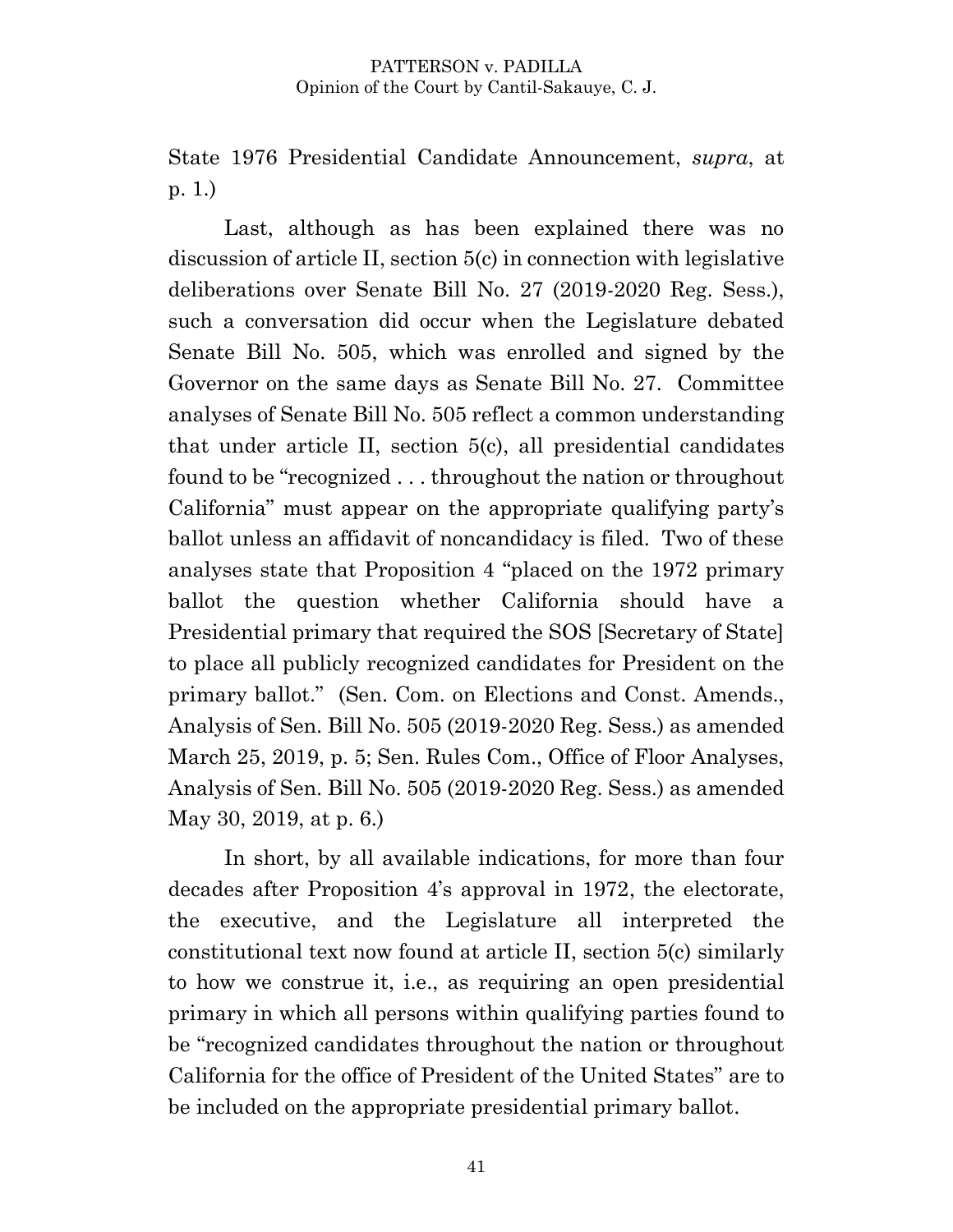### **D. The Act's Income Tax Return Disclosure Requirement Conflicts with Article II, Section 5(c) and Cannot Be Enforced**

It follows from the discussion above that insofar as sections 6883 and 6884 of the Elections Code make a presidential candidate's disclosure of income tax returns an absolute prerequisite for having the Secretary of State print the candidate's name on a primary ballot, this requirement conflicts with the more inclusive presidential primary that the electorate endorsed when it approved Proposition 4. **20**

**<sup>20</sup>** In his preliminary opposition, respondent argued that petitioners lack standing to pursue a writ of mandate, and that section 13314 of the Elections Code makes the Superior Court for the County of Sacramento the exclusive venue for this action. (Elec. Code,  $\S 13314$ , subds. (a)(1), (b).) His response to our order to show cause stated that it incorporated by reference the arguments made in the preliminary opposition, but respondent did not otherwise renew these arguments in responding to our order to show cause — even as he advanced other reasons why no writ should issue.

Assuming these arguments remain before us, they lack merit. We perceive no standing issue that keeps us from deciding the important issues presented in the petition. (See Code Civ. Proc., § 1086; Elec. Code, § 13314, subd. (a)(1); *Save the Plastic Bag Coalition v. City of Manhattan Beach* (2011) 52 Cal.4th 155, 166, 170, fn. 5; *Weatherford v. City of San Rafael* (2017) 2 Cal.5th 1241, 1247-1248.) Meanwhile, article VI, section 10 of the California Constitution vests this court with "original jurisdiction in proceedings for extraordinary relief in the nature of mandamus." Although Elections Code section 13314, subdivision (b) states that "[v]enue for a proceeding under this section shall be exclusively in Sacramento County [when]: [¶] (1) The Secretary of State is named as a real party in interest or as a respondent," we do not read this provision as depriving this court of its original jurisdiction to entertain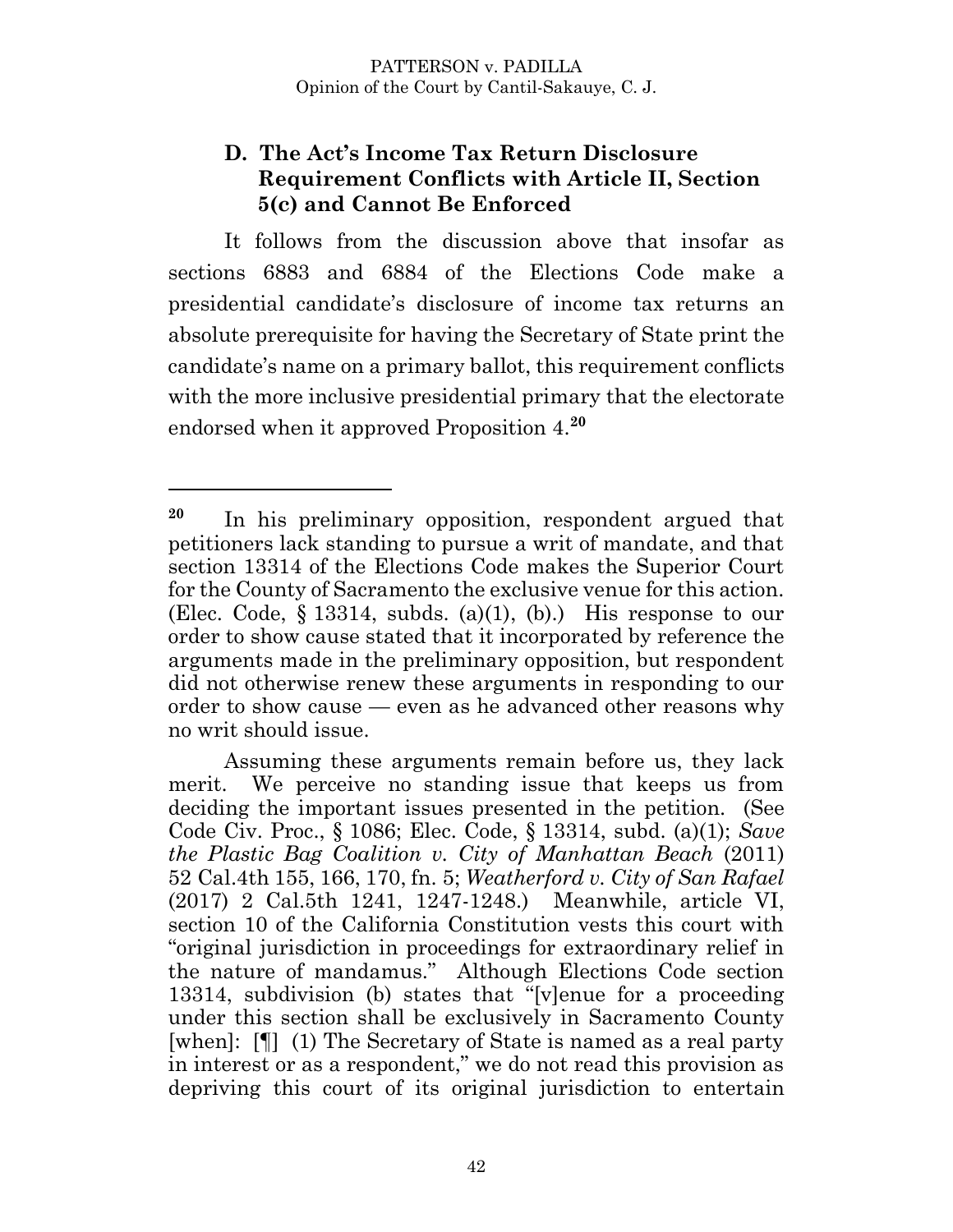As has been explained, Proposition 4 was approved by the electorate after voters had been denied the opportunity in previous California primary elections to vote for or against leading candidates for president, with several prominent candidates for that office having declined to take the steps necessary to qualify for the primary ballot. To avoid a recurrence in future primaries, Proposition 4 instituted a system whereby *all* persons within qualifying parties who are found to be "recognized candidates throughout the nation or throughout California for the office of President of the United States" must be included on the appropriate presidential primary ballot, unless they file an affidavit of noncandidacy, along with candidates who qualify for the ballot through the petition process. This reform advanced the interest of California voters in more consistently having direct and substantial influence in the primary process.

Allowing the income tax return disclosure requirement before us to stand could effectively revoke article II, section 5(c)'s guarantee to voters of a choice among all "recognized" candidates for president who do not file affidavits of noncandidacy. The statutory prerequisite, if not complied with, would exclude from the ballot even someone who is actively seeking the presidential nomination of a political party that participates in the primary election, and is widely regarded as a leading contender for that nomination — precisely the sort of presidential candidate that article II, section 5(c) specifies *must*

petitions such as the one at bar. (See *Vandermost v. Bowen* (2012) 53 Cal.4th 421, 451; *California Redevelopment Assn. v. Matosantos* (2011) 53 Cal.4th 231, 252-253.)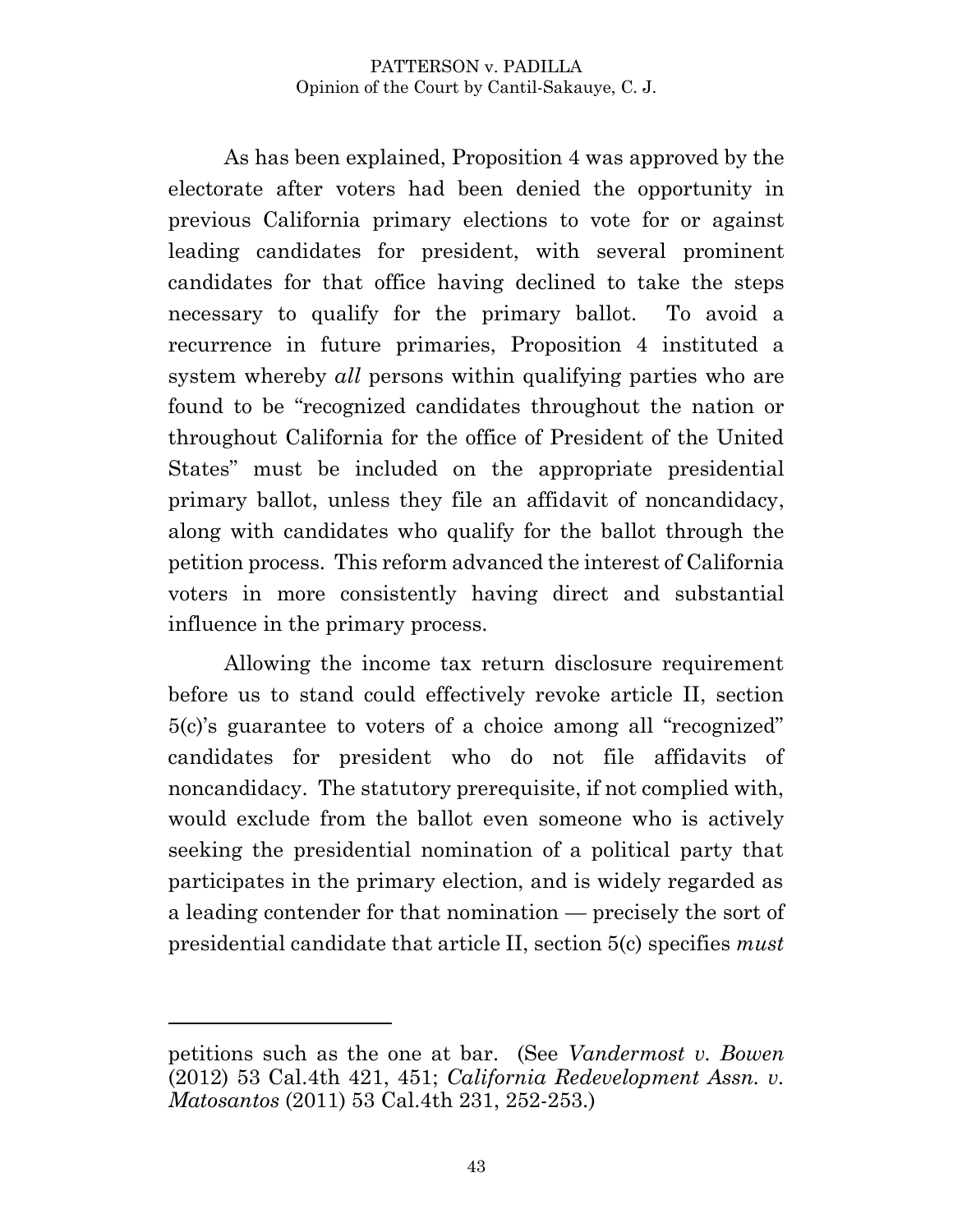appear on the ballot, absent the filing of an affidavit of noncandidacy.

In arguing that the Legislature may properly condition a presidential candidate's access to the primary ballot on compliance with the Act's disclosure requirement, respondent emphasizes the Legislature's broad authority to provide for a system of primary elections, including presidential primaries. (E.g., *Libertarian Party v. Eu*, *supra*, 28 Cal.3d at p. 540.) Prior to the adoption of Proposition 4, we recognized that this authority includes the ability to enact reasonable rules that may operate to exclude some candidates from the primary ballot. (E.g., *Communist Party v. Peek*, *supra*, 20 Cal.2d at pp. 542- 545.) But as discussed *ante*, the language and history of article II, section 5(c) establish that this general authority does not include the more specific power to exclude persons found to be "recognized candidates throughout the nation or throughout California for the office of President of the United States" from appearing on the ballot of a party that participates in the primary election. Whatever the Legislature's authority may be to define ground rules for presidential primary elections, article II, section 5(c) also includes a requirement of an inclusive ballot that such legislation must respect and embrace.

Respondent further asserts that the Legislature's general power to provide for primary elections makes it both inevitable and appropriate that it will have some role in defining, directly or indirectly, who will appear on the primary ballot as a candidate for president. Making this point, respondent states in his briefing that "[t]he Legislature has already permissibly acted to define who may be a 'recognized candidate' through laws that only allow candidates identified with qualified parties to appear on ballots."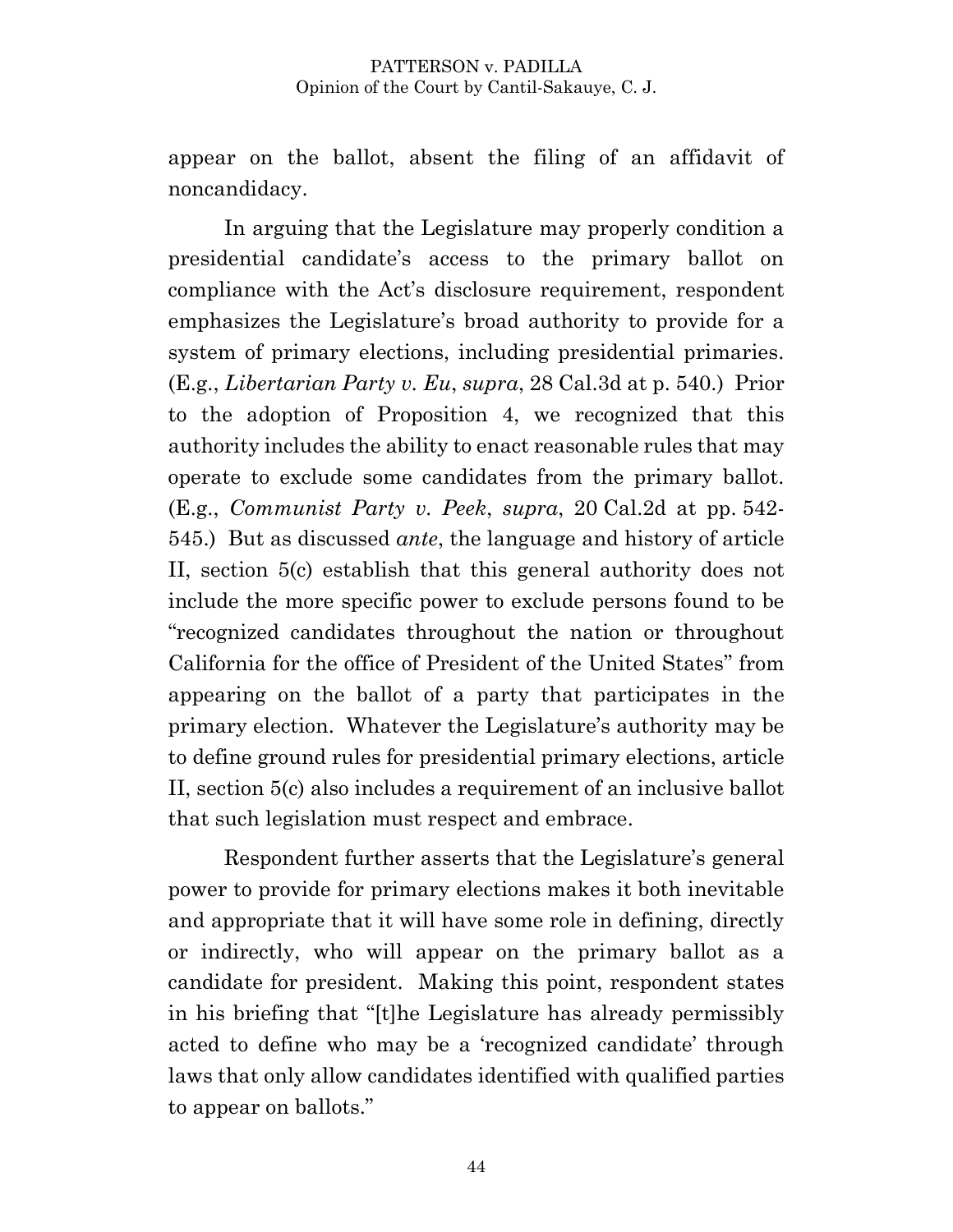It is true that under current law, individuals who compete for the presidential nominations of parties that have not qualified to participate in the state primary election (see Elec. Code, § 5100) will not have their names printed on the primary election ballot, because with these candidates, there is no party ballot to appear on. This is true regardless of whether such a candidate might meet generic criteria for being "recognized . . . throughout the nation or throughout California" as a candidate "for the office of President of the United States." We have no need here, however, to decide whether the presidential primary laws of this state relating to subjects such as the necessary qualifications of participating political parties also may implicate article II, section 5(c).**<sup>21</sup>** Respondent's observation regarding the exclusion of candidates from nonparticipating parties is adequately addressed by observing that whatever questions may exist about the intent behind Proposition 4, this measure manifestly sought to provide California voters eligible to vote for a political party that participates in the primary election with the opportunity to choose among all "recognized" candidates seeking the presidential nomination of that party except, again, for those candidates who have filed affidavits of noncandidacy. Insofar as the Act would make such a candidate's disclosure of income tax returns a requirement for inclusion on a qualifying party's primary ballot, its provisions conflict with this intent, and are therefore unconstitutional.

**<sup>21</sup>** Nor, given the limited ambit of article II, section 5(c), do we have occasion to opine on conditions for appearing on the primary ballot that may be placed on candidates for political offices *other* than President of the United States.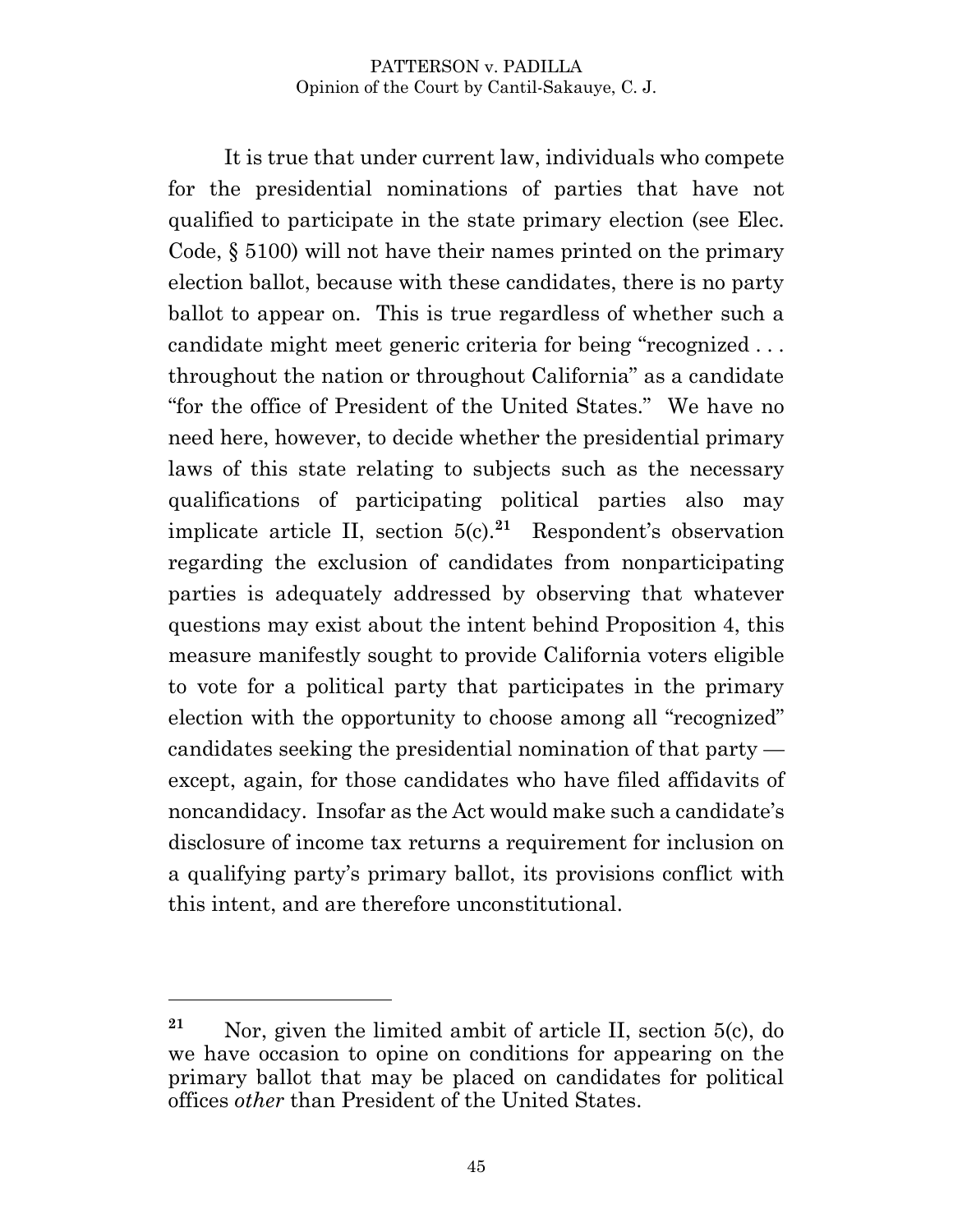Finally, respondent observes that Proposition 4 omitted language found in the earlier proposed legislation relating to the presidential primary ballot, discussed *ante*, that was introduced between 1965 and 1971 but failed to become law. These unsuccessful measures all had provided that the Secretary of State would determine "in his sole discretion" whether a candidate was sufficiently "recognized" to be included on the primary ballot. (Sen. Bill. No. 3 (1971 Reg. Sess.) as introduced Jan. 4, 1971, § 2; Sen. Bill. No. 3 (1969 Reg. Sess.) as introduced Jan. 7, 1969, § 2; Sen. Bill No. 145 (1968 Reg. Sess.) as introduced Jan. 30, 1968, § 2; Sen. Bill No. 586 (1967 Reg. Sess.) as introduced Mar. 14, 1967, § 2; Assem. Bill No. 1414 (1965 Reg. Sess.)  $\S$ 2.)

Respondent would have us infer from the absence of this "sole discretion" language in Proposition 4 that voters, in approving this measure, intended for the Legislature to have the authority to exclude even "recognized" candidates for president from the primary ballot. This argument reads far too much into this shift in phrasing. In light of the text and history of article II, section 5(c), the most that can be said is that the Legislature might properly claim some role in defining when someone is "recognized . . . throughout the nation or throughout California" as a candidate "for the office of President of the United States," with the precise parameters of any such authority to be defined another day, in another case. Yet article II, section 5(c) also clearly prohibits the Legislature from imposing prerequisites such as the income tax return disclosure requirement before us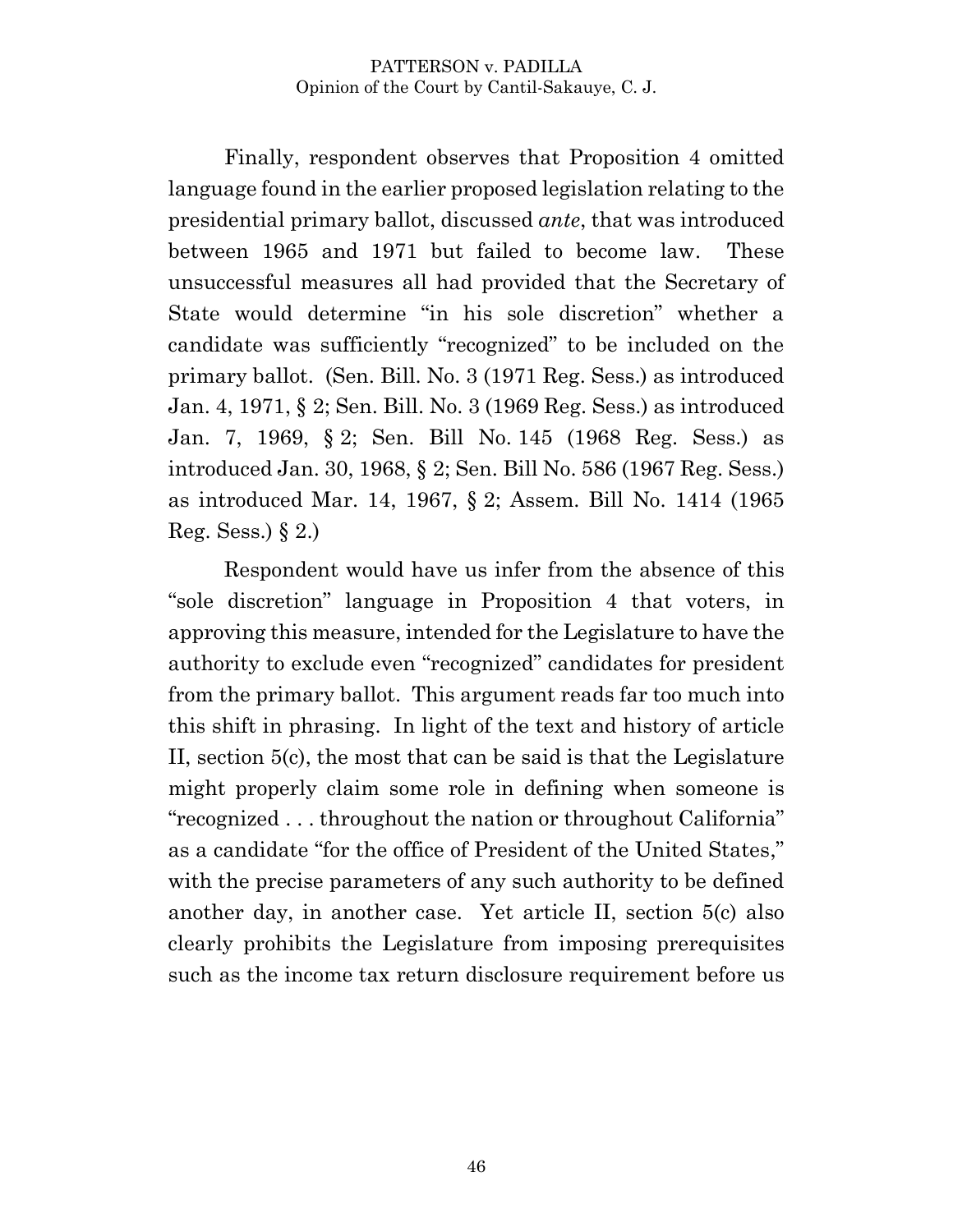that a presidential candidate who is so recognized also must satisfy in order to appear on a primary ballot. **22**

### **E. Petitioners Are Entitled to a Writ of Mandate**

Respondent argues that no writ of mandate should issue because the Secretary of State has some discretion in determining who is "recognized . . . throughout the nation or throughout California" as a candidate "for the office of President of the United States," and therefore, according to respondent, "there is no purely ministerial duty that can be mandated by this Court." But "a writ of mandate is available, in the absence of a 'plain, speedy, and adequate remedy, in the ordinary course of law' (Code Civ. Proc., § 1086), against the implementation of an invalid statute." (*Hotel Employees & Restaurant Employees Internat. Union v. Davis* (1999) 21 Cal.4th 585, 590.) We have in the past issued writs of mandate directing state officers not to enforce statutes we found unconstitutional. (*Hardie v. Eu* (1976) 18 Cal.3d 371, 380; *Sail'er Inn, Inc. v. Kirby* (1971)

**<sup>22</sup>** Moreover, it is debatable at best whether this difference in phrasing between the unsuccessful earlier measures and Proposition 4 is even material to the interpretative question before the court. This distinction was not brought before the electorate in the ballot materials associated with this proposition. In fact, voters were told by the opponents of Proposition 4 that, in this respect, the amendment would function similarly to the scheme envisioned by the earlier measures. (June 1972 Ballot Pamp., *supra*, argument against Prop. 4, p. 11 [asserting that the proposition would "give[] just one man, the California Secretary of State, the right to determine which names will be placed on the ballot for the highest office in this country"].)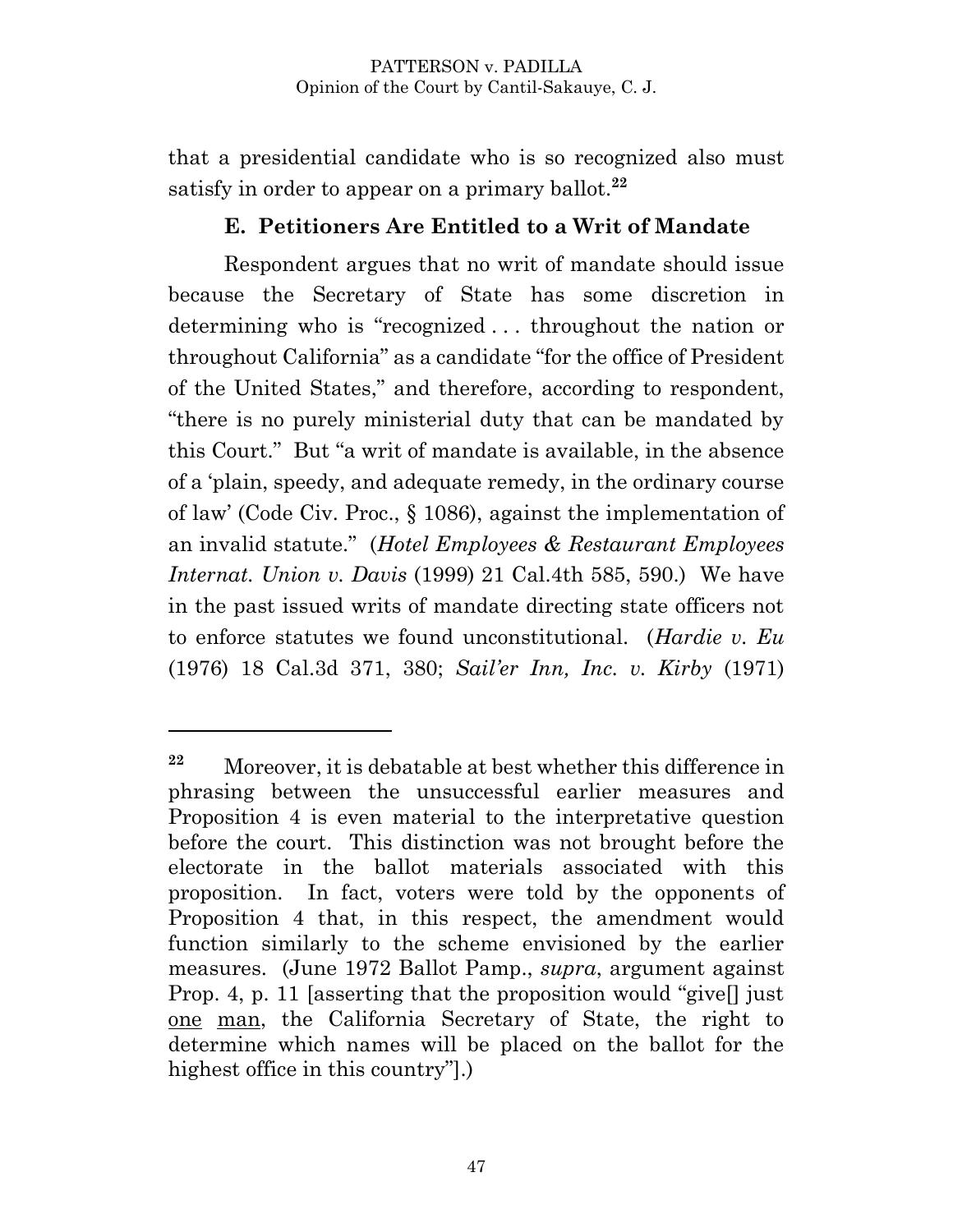5 Cal.3d 1, 22; see also *Planned Parenthood Affiliates v. Van de Kamp* (1986) 181 Cal.App.3d 245, 263 ["[p]rohibitory mandate has also been used to restrain state officials from enforcing ministerial statutory provisions found to be unconstitutional"].) This case is similar, and we perceive no limitation on the writ that would prevent it from being issued here.

### **III. DISPOSITION**

We hold that Elections Code sections 6883 and 6884 are invalid under article II, section 5(c) of the California Constitution insofar as they purport to require someone who is "recognized . . . throughout the nation or throughout California" as a candidate for the office of President of the United States to file with the Secretary of State federal income tax returns as a necessary condition for appearing on the primary election ballot of a political party that has qualified to participate in that election. In accordance with this holding, let a peremptory writ of mandate issue that directs the Secretary of State to refrain from enforcing Elections Code sections 6883 and 6884 as to such candidates. Our judgment is final forthwith. (See *Vandermost v. Bowen*, *supra*, 53 Cal.4th at p. 486; *California Redevelopment Assn. v. Matosantos*, *supra*, 53 Cal.4th at p. 276.)

### **CANTIL-SAKAUYE, C. J.**

**We Concur: CHIN, J. CORRIGAN, J. LIU, J. CUÉLLAR, J. KRUGER, J. GROBAN, J.**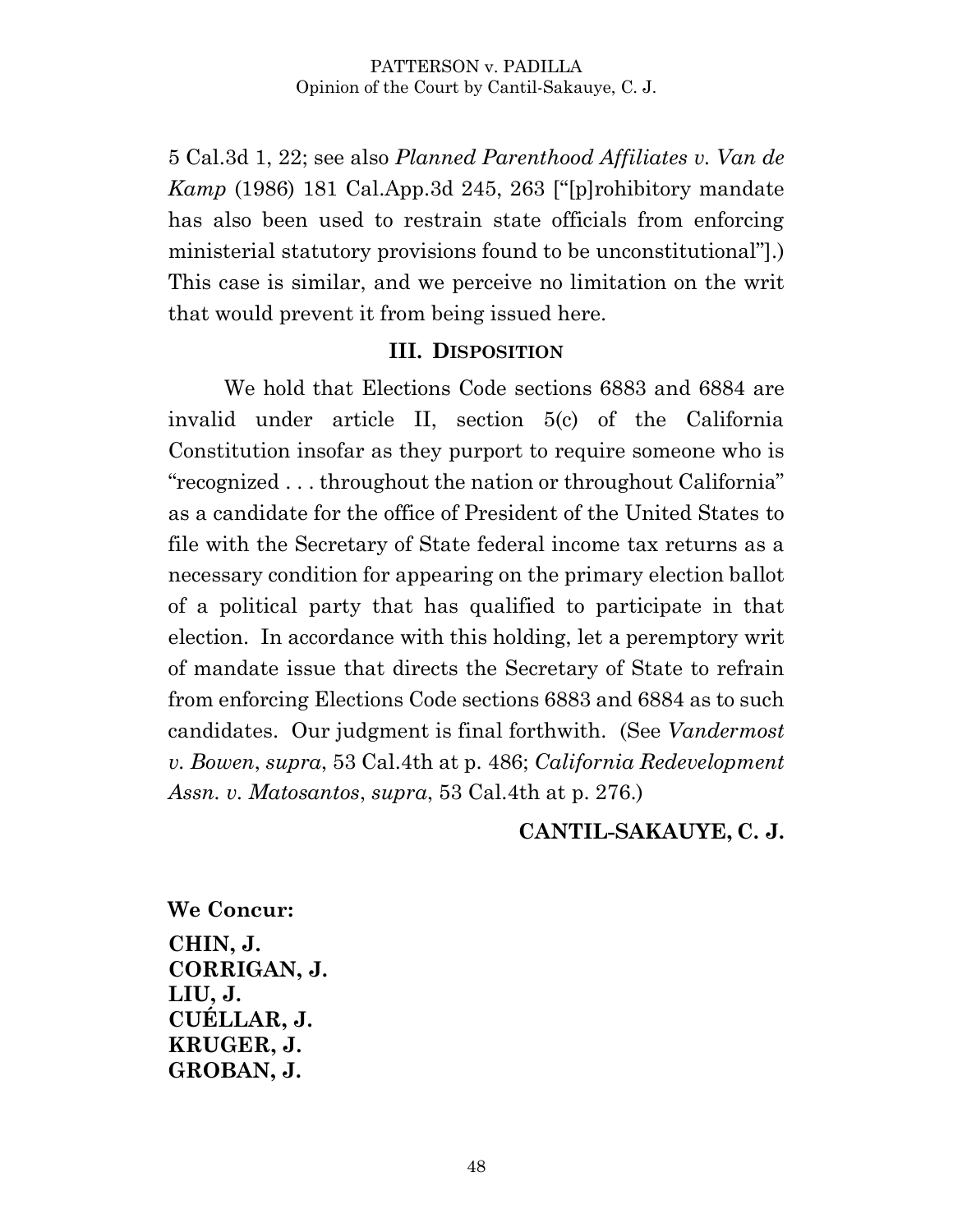# PATTERSON v. PADILLA S257302

### Concurring Opinion by Justice Cuéllar

Our holding in this case is narrow. The Legislature cannot bar from the presidential primary election ballot a candidate "found by the Secretary of State to be recognized . . . throughout the nation or throughout California" (Cal. Const., art. II, § 5, subd. (c)), even if that candidate fails to disclose five years' worth of federal tax returns as required by Elections Code section 6883. The limited scope of this holding leaves intact key portions of the Presidential Tax Transparency and Accountability Act. (Stats. 2019, ch. 121.)

Nothing in the court's decision, for example, prohibits the Legislature from finding that "as one of the largest centers of economic activity in the world, the State of California has a special interest in the President refraining from corrupt or selfenriching behavior while in office." (Elec. Code, § 6881.) And no party to this case disputed the fact that voters "can better estimate the risks of any given Presidential candidate engaging in corruption or the appearance of corruption if they have access to candidates' tax returns," given how a "Presidential candidate's income tax returns provide voters with essential information regarding the candidate's potential conflicts of interest, business dealings, financial status, and charitable donations." (*Ibid*.)

Nor does our holding prohibit the Legislature from encouraging or seeking such information from a presidential

1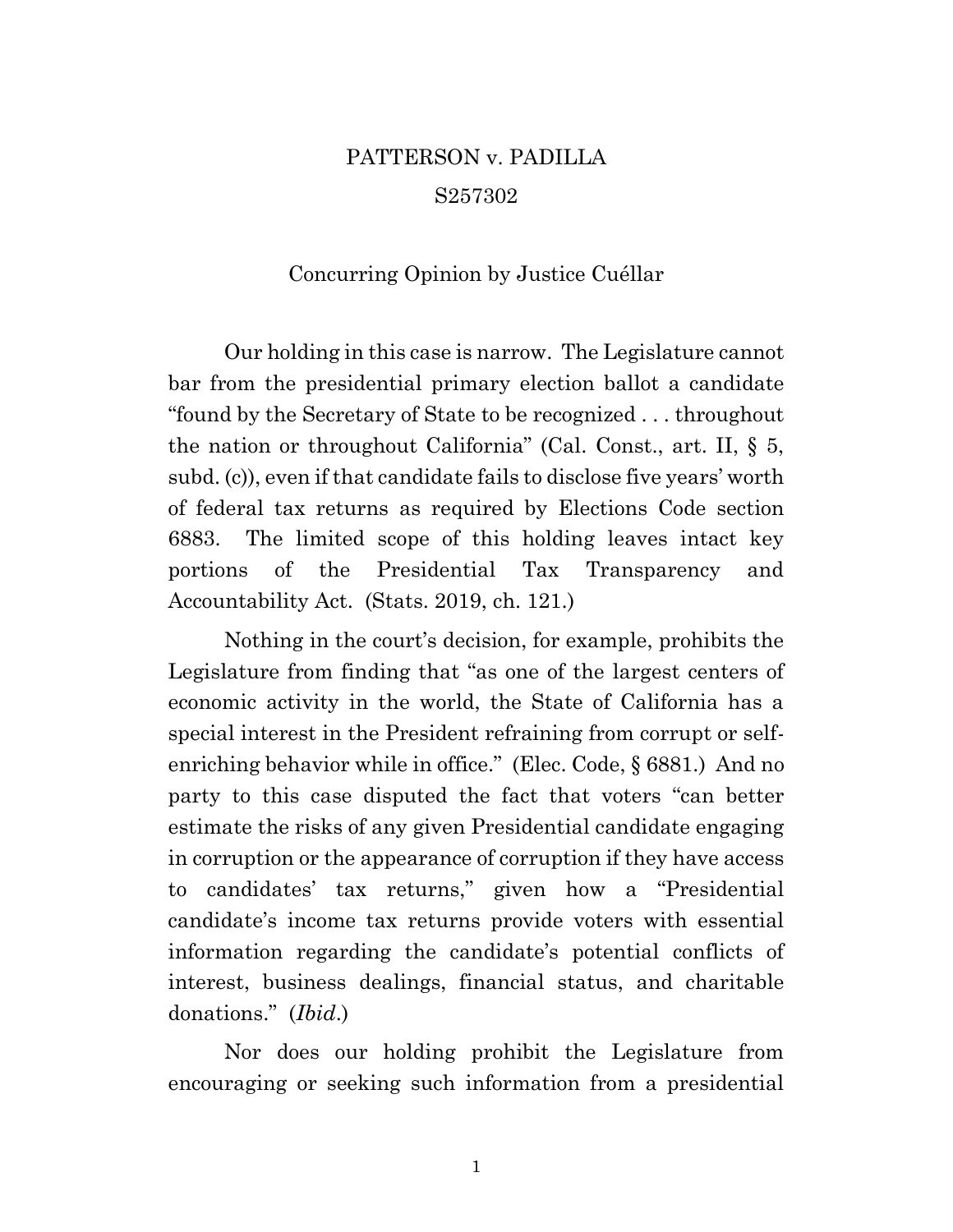candidate, so long as provision of that information is not a condition for the recognized candidate's name to appear on California's primary election ballot. But it's worth noting, too, that an interest in the financial transparency of those seeking to become the Chief Executive of the United States is not one of those attributes distinctive to California. Indeed, it's quite easy to find the tax returns disclosed by our nation's Presidents, with only a few exceptions, dating back to 1932 on various news and stand-alone websites, as well as the tax returns disclosed by many of the unsuccessful candidates over the past 40 years. The general availability of this information reflects an ongoing public and historical interest in the financial honesty and competence of those seeking the highest office in the land.

That the public, through moral suasion or a legal requirement crafted by its elected representatives, has so often succeeded in forcing disclosure of essential financial information about political candidates would not have come as a surprise to our nation's founders. As Thomas Jefferson cautioned in the first years after independence, "[t]he time to guard against corruption and tyranny is before they shall have gotten their hold on us. It is better to keep the wolf out of the fold, than to trust to drawing his teeth and talons after he shall have entered." (Jefferson, The Jefferson Cyclopedia: A Comprehensive Collection of the Views of Thomas Jefferson (Foley ed. 1900) p. 210.) The force of that warning remains undiluted by today's decision.

### **CUÉLLAR, J.**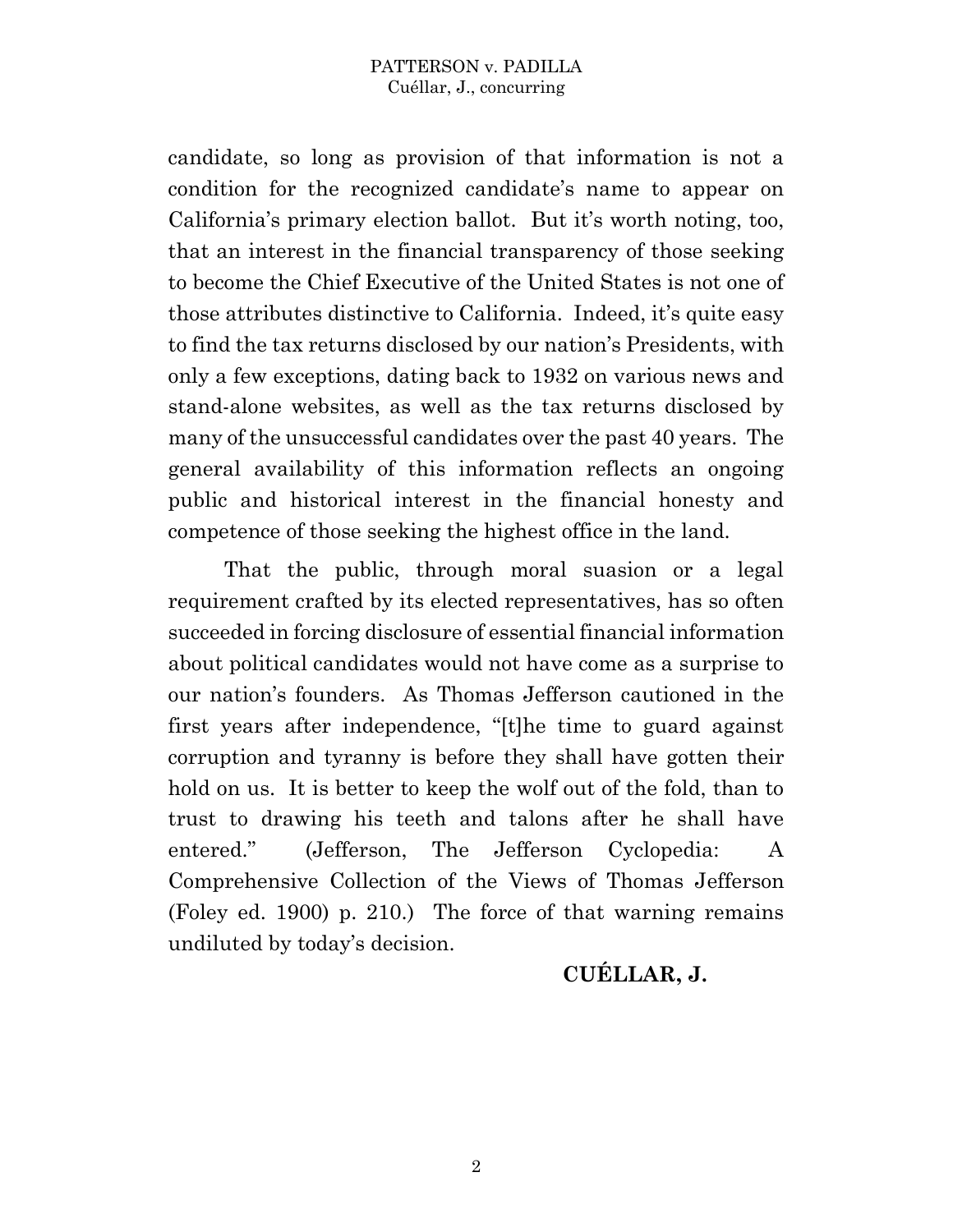*See next page for addresses and telephone numbers for counsel who argued in Supreme Court.*

**\_\_\_\_\_\_\_\_\_\_\_\_\_\_\_\_\_\_\_\_\_\_\_\_\_\_\_\_\_\_\_\_\_\_\_\_\_\_\_\_\_\_\_\_\_\_\_\_\_\_\_\_\_\_\_\_\_\_\_\_\_\_\_\_\_\_\_\_\_\_\_\_\_\_\_\_\_\_\_\_\_\_**

**\_\_\_\_\_\_\_\_\_\_\_\_\_\_\_\_\_\_\_\_\_\_\_\_\_\_\_\_\_\_\_\_\_\_\_\_\_\_\_\_\_\_\_\_\_\_\_\_\_\_\_\_\_\_\_\_\_\_\_\_\_\_\_\_\_\_\_\_\_\_\_\_\_\_\_\_\_\_\_\_\_\_**

**\_\_\_\_\_\_\_\_\_\_\_\_\_\_\_\_\_\_\_\_\_\_\_\_\_\_\_\_\_\_\_\_\_\_\_\_\_\_\_\_\_\_\_\_\_\_\_\_\_\_\_\_\_\_\_\_\_\_\_\_\_\_\_\_\_\_\_\_\_\_\_\_\_\_\_\_\_\_\_\_\_\_**

**Name of Opinion** Patterson v. Padilla

**Unpublished Opinion Original Appeal Original Proceeding XXXX Review Granted Rehearing Granted**

**Opinion No.** S257302 **Date Filed:** November 21, 2019

**Court: County: Judge:**

#### **Counsel:**

Bell, McAndrews & Hiltachk, Charles H. Bell, Thomas W. Hiltachk and Terry J. Martin for Petitioners.

**\_\_\_\_\_\_\_\_\_\_\_\_\_\_\_\_\_\_\_\_\_\_\_\_\_\_\_\_\_\_\_\_\_\_\_\_\_\_\_\_\_\_\_\_\_\_\_\_\_\_\_\_\_\_\_\_\_\_\_\_\_\_\_\_\_\_\_\_\_\_\_\_\_\_\_\_\_\_\_\_\_\_**

Xavier Becerra, Attorney General, Thomas S. Patterson, Assistant Attorney General, Anthony R. Hakl, Jay C. Russell and Chad A. Stegeman, Deputy Attorneys General, for Respondent.

Boies Schiller Flexner, David Boies, Maxwell V. Pritt and Alexander J. Holtzman for Dean Erwin Chemerinsky as Amicus Curiae on behalf of Respondent.